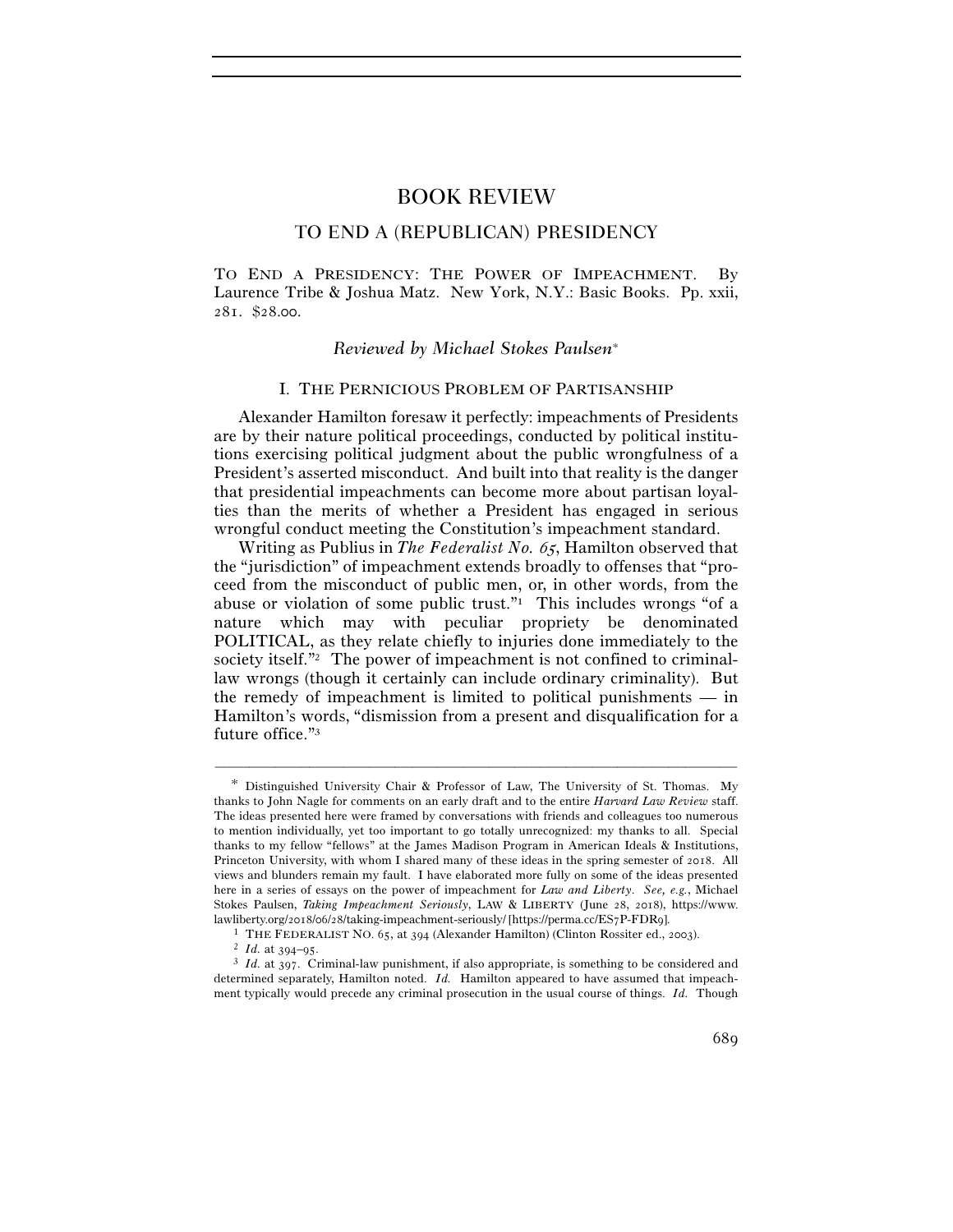Political crimes and punishments require a political, not a strictly legal, process, Hamilton observed. The power of impeachment thus "can never be tied down by such strict rules, either in the delineation of the offense by the prosecutors or in the construction of it by the judges, as in common cases serve to limit the discretion of courts in favor of personal security."4 The "awful discretion which a court of impeachments must have to doom to honor or to infamy the most confidential and the most distinguished characters of the community"5 dictated the Framers' choice to assign the power of impeachment to quintessentially political bodies — the House of Representatives in bringing charges and the Senate in trying them.6

But impeachment proceedings thereby run the risk of degenerating into partisan affairs. Impeachment, Hamilton prophesied:

[W]ill seldom fail to agitate the passions of the whole community, and to divide it into parties more or less friendly or inimical to the accused. In many cases it will connect itself with the pre-existing factions, and will enlist all their animosities, partialities, influence, and interest on one side or on the other; and in such cases there will always be the greatest danger that the decision will be regulated more by the comparative strength of parties than by the real demonstrations of innocence or guilt.7

That, I submit, is the core dilemma embedded in the constitutional power of impeachment: How can impeachment function as a designedly political check on serious executive (or judicial) misconduct without becoming merely a matter of low-political animosities, partialities, and interests?

\* \* \*

Professor Laurence Tribe and attorney Joshua Matz have reinvented a 230-year-old wheel: Hamilton's insight that impeachments can tend to become mere low-partisan political affairs rather than faithful applica-

neither the Constitution's text nor Hamilton's discussion clearly resolves the point, the better conclusion is that nothing in the existence or terms of the impeachment power itself precludes a criminal indictment, and even a trial, of a sitting federal officeholder, including the President, *if* such a proceeding is otherwise authorized by law and consistent with the Constitution's structural arrangements (a debatable proposition as a matter of first principles, but one supported by modern Supreme Court decisions). *See* Michael Stokes Paulsen, Nixon *Now: The Courts and the Presidency After Twenty-Five Years*, 83 MINN. L. REV. 1337, 1370–74 (1999). Impeachment, however, remains the exclusive means of *removing* Presidents, Vice Presidents, and federal judges from office. To the extent a criminal-law *punishment* (like incarceration) functionally would remove an offender from office, impeachment and conviction (constitutionally effectuating removal) must precede such criminal-law punishment. *Id.* at 1371–72. 4 THE FEDERALIST NO. 65, *supra* note 1, at <sup>396</sup>. 5 *Id.*

<sup>6</sup> *See id.* at 395–97. 7 *Id.* at 395.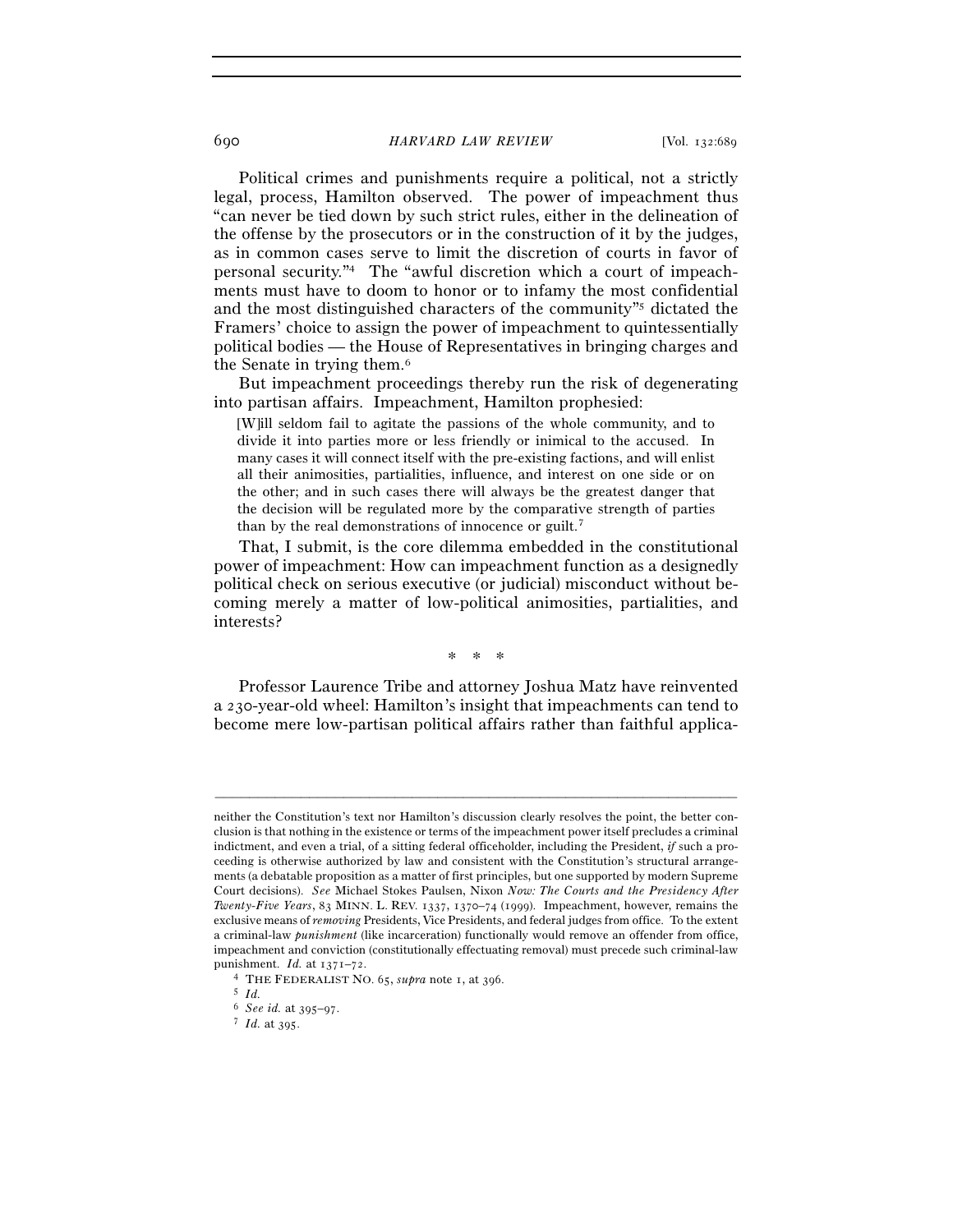tions of a principled (if broad) constitutional standard calling for principled (if political) judgment. Ironically, Tribe and Matz not only reinvent this wheel: they demonstrate it in operation.

*To End a Presidency: The Power of Impeachment* has much to commend it and gets a lot of things right; I will not fail to give those points their due. This is a serious book on a serious constitutional issue, addressed to a popular audience at a serious moment in U.S. history: the explosive presidency of Donald Trump. It has the virtues of very good timing, some good insights, and a powerful case for the constitutional propriety of impeaching President Trump. The discussion of Trump's wrongdoings, and why he is properly subject to the Constitution's impeachment standard, is effectively done — carefully crafted, clear, not greatly overstated, and mostly persuasive. Those parts of the book rank among its best features. So too, the book's treatment of the practical political unlikelihood of impeaching Trump is for the most part well done: Tribe and Matz make a convincing (if demoralizing) case for the political futility of impeachment as a meaningful check on Presidents' wrongdoing today, a futility attributable to entrenched partisanship.

But the book suffers from two major flaws: First, it is itself rather badly partisan. Second, it is predominantly strategic. The book's constitutional analysis serves chiefly as prelude to an essentially *realpolitik* account of what can be done with respect to the goal of removing Trump from office: be realistic about the slim prospects for success, hold your fire, wait for your moment, don't endanger Democratic seats in Congress, and remember that premature talk of impeachment can backfire. But don't wait *too* long, or the world might end.8

The first problem is acute and pervasive. While the authors purport to offer a "neutral" set of criteria for presidential impeachments — and purport to decry partisanship — the book is partisan in ways large and small. Not only is Trump deserving of impeachment (a conclusion with which many Republicans might agree, with which I agree, and one that can be defended on politically neutral terms)9 but so too has nearly *every* Republican President since Richard Nixon likely engaged in impeachable wrongdoing deserving of at least serious investigation.10 On the other hand, Bill Clinton's impeachment for perjury and obstruction of justice — arising out of allegedly false sworn testimony in judicial proceedings and subsequent efforts to cover up that falsity — was "contemptible" (p. xvi) and explainable only as an act of merciless partisan and personal spite (pp. 21, 103, 177, 239). In other words, Tribe and

<sup>8</sup> *See infra* section III.D, pp. 716–<sup>17</sup>. 9 *See infra* pp. 723–<sup>24</sup>. 10 *See infra* pp. 713–14.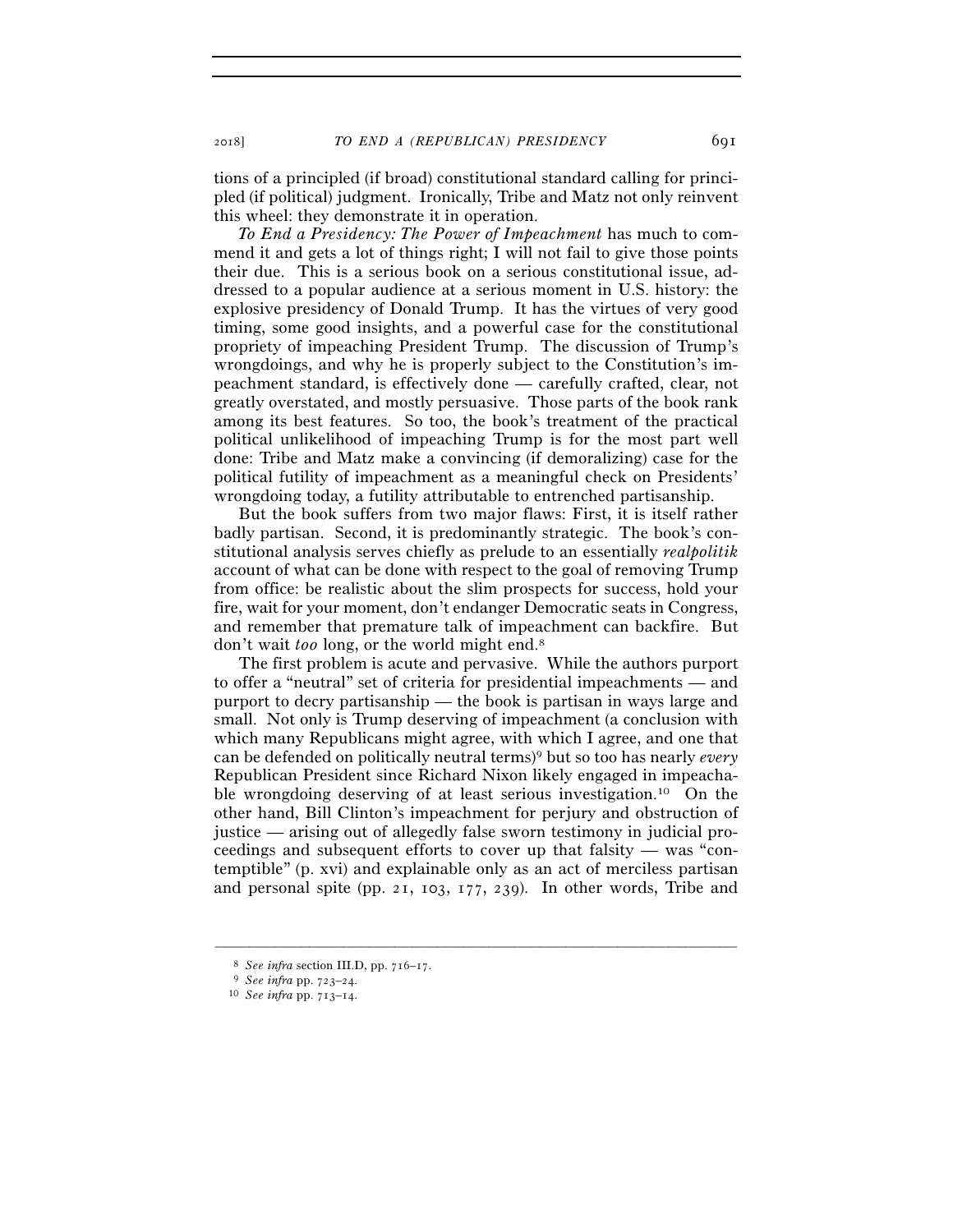Matz contend that it was not fairly possible that anyone could have supported impeachment of Clinton in good faith.

It is possible (as I will argue below) to draw lines between various offenses and between various offenders; the Constitution's impeachment standard cuts a broad swath, and affords a considerable range of judgment.11 It is also possible to disagree in good faith about what does and does not fairly fall within that range, or about the exercise of judgment concerning such matters. But it is harder credibly to maintain that the charges against Clinton lie *outside the bounds* of the Constitution's impeachment standard and that the actions of Presidents Ronald Reagan, George H.W. Bush, and Gerald Ford all plausibly fit within it. The authors' criteria will strike many fair-minded persons as reverseengineered — gerrymandered, as it were — to produce a desired set of results, tracking preexisting political commitments, loyalties, and agendas.

That is pretty much exactly the problem that Hamilton described. Put these two problems together — partisan bias and strategic emphasis — and you have a recipe for exactly what Hamilton predicted: impeachment judgments that divide the community along lines of "preexisting factions" animated by "partialities, influence, and interest" and impeachment proceedings determined by such low-political considerations rather than by merit.<sup>12</sup>

In the remainder of this Review, I build on the themes and problems of Tribe and Matz's analysis to address two larger questions concerning the relationship between the constitutional power of impeachment and the constitutional politics of its application.

First, what is the proper scope of the *constitutional power* of impeachment? What is the full range of meaning, the sweep, of the term "high Crimes and Misdemeanors"?<sup>13</sup> To what types of misconduct by executive (and judicial) officers does it properly extend?14

<sup>11</sup> *See infra* pp. 700–02.<br><sup>12</sup> THE FEDERALIST NO. 65, *supra* note 1, at 395.<br><sup>13</sup> U.S. CONST. art. II, § 4.<br><sup>14</sup> I have discussed elsewhere the propriety of a vigorous understanding of the impeachment power as a congressional check on misuse of judicial power. Michael Stokes Paulsen, *Checking the Court*, 10 N.Y.U. J.L. & LIBERTY 18, 67–90 (2016) [hereinafter Paulsen, *Checking the Court*]; Michael Stokes Paulsen, *The Irrepressible Myth of* Marbury, 101 MICH. L. REV. 2706, 2729–30 (2003) [hereinafter Paulsen, *Myth of* Marbury]. In this Review, I will focus — as the authors do on *presidential* impeachments, setting the question of judicial impeachments largely to one side except insofar as it bears on the correct understanding of the impeachment power generally. As noted below, however, the authors' decision to omit discussion of judicial impeachments may have important substantive implications: the constitutional *standard* for impeachment applies equally to Presidents and judges and cannot mean different things as to each. The authors' reformulation of the impeachment standard for Presidents has troubling implications when applied to judges, suggesting that few federal judges ever could be impeached — because their wrongful conduct or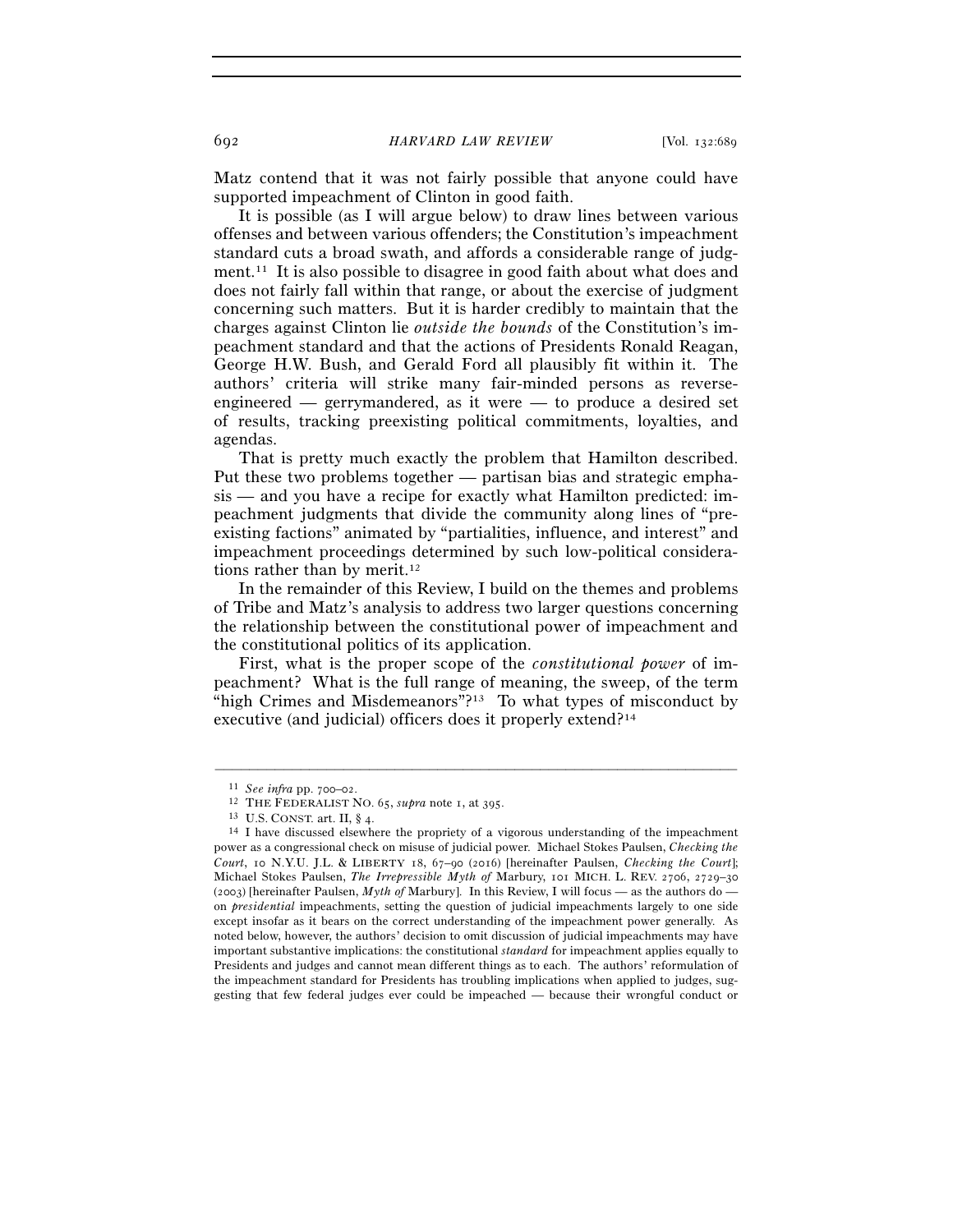My thesis is that a careful consideration of the original, objective public meaning of the Constitution's impeachment standard yields the conclusion that the impeachment power is extraordinarily broad, falling just short of plenary. Impeachment was regarded as an integral part of the Constitution's system of separation of powers — a vital check in the hands of the legislative branch on believed executive and judicial misconduct. The Constitution's original meaning supports a sweeping power of the two houses of Congress to remove officials for conduct *they* judge to be: in serious violation of the Constitution; an abuse or misuse of power lawfully possessed; a serious failure to perform the duties of office faithfully and responsibly; a betrayal of the public trust or compromise of vital national interests; corrupt conduct of any of a number of possible varieties; a serious criminal-law offense incompatible with continuance in public office; or other serious non-criminal personal misconduct.<sup>15</sup>

In much of this, I occupy common ground with Tribe and Matz. But the constitutional bounds of the impeachment power extend further than the authors are willing to go. I will take issue, in particular, with their "Clinton Carve-Out" — the ways in which the authors deliberately depart from the Constitution's original meaning to *limit* the scope of the impeachment power. The scope of that power is strikingly broad. Not all that it permits necessarily will be congenial to all political points of view or circumstances. But that does not mean we should jigger the meaning of a constitutional grant of power to reduce it to more desirable political proportions.

The second question builds on Hamilton's concern: Given the breadth of the constitutional power of impeachment, what factors properly inform the *constitutional judgment* on the part of the House and Senate as to its proper exercise? How does one avoid the problem Hamilton anticipated — that of the political process of impeachment deteriorating into bare partisanship?

Here I will stake out an aggressively naïve position in even sharper disagreement with Tribe and Matz. Far from taking into account such considerations as whether a President retains popular support (pp. 21, 80, 102, 142–45); whether he is judged to pose an ongoing or prospective "danger of grave harm" (pp. 23, 42); the believed domestic or foreign policy implications of impeachment (pp. 100–02); the political or policy advantages or disadvantages of retaining the President (pp. 70–71, 80, 238); the believed partisan motives of one's political opponents (pp. 70, 177); a tactical assessment of the likelihood that an impeachment will

<sup>–––––––––––––––––––––––––––––––––––––––––––––––––––––––––––––</sup> crimes did not pose ongoing danger to society — and that several impeached judges were wrongfully forced from office. *See infra* note 50. 15 For a fuller elaboration of these categories, see *infra* pp. 701–02.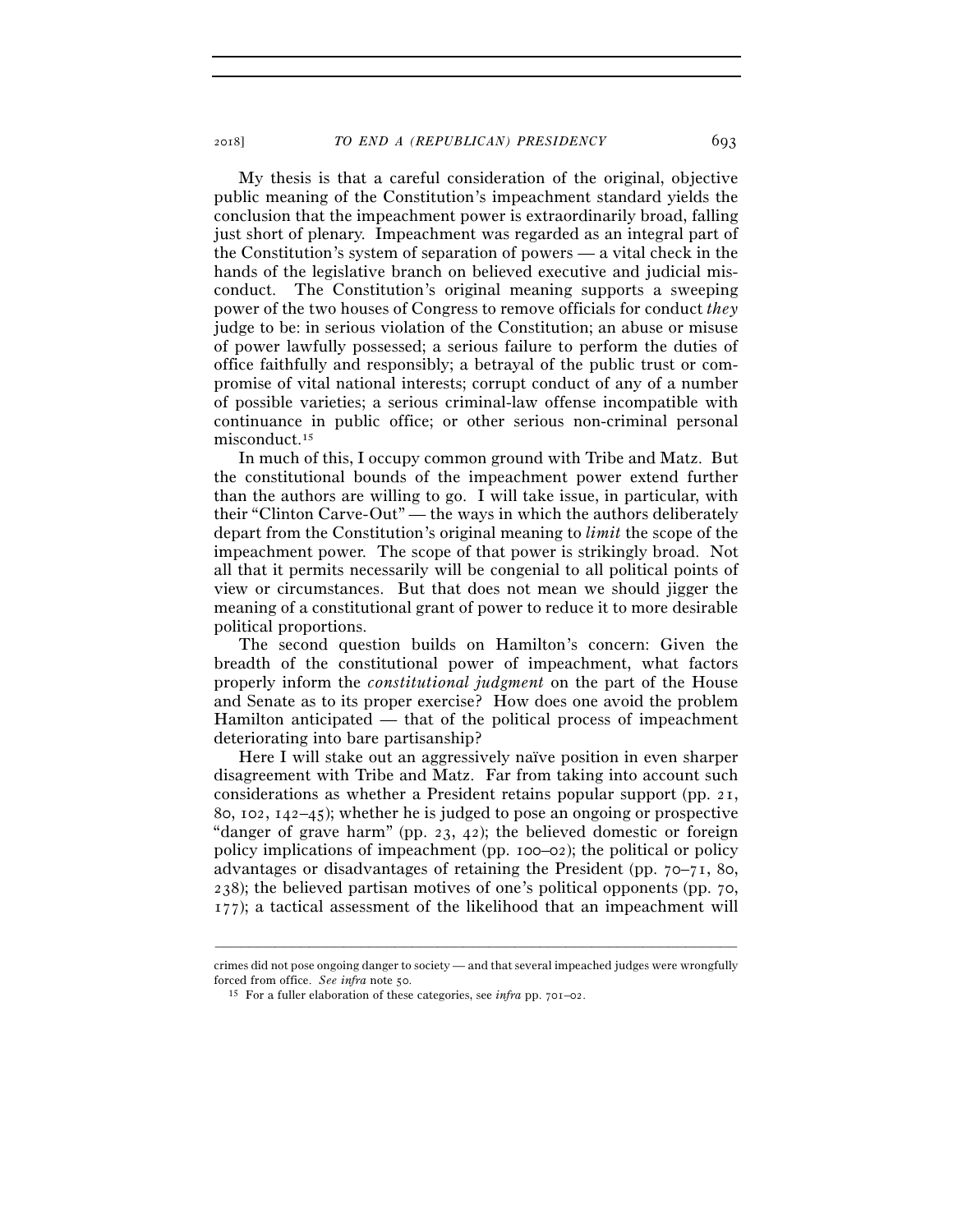succeed in conviction and the dangers posed by failure (pp. 80, 191–99,  $236-38$ ; and who would be the removed President's successor (p. 149), I submit that the impeachment judgment is properly concerned with none of these things but solely with the question whether the wrongs committed are themselves sufficiently serious wrongs as to warrant exercise of the impeachment power.16

The remainder of the Review is structured as follows. In Part II, I engage Tribe and Matz on the question of original meaning and its centrality to a proper understanding of the impeachment power. I then critique Tribe and Matz's decision to *abandon* the Constitution's original meaning, selectively, and craft a standard of their own in its place a move that enables their apparent gerrymander. In Part III, I situate this departure in the broader context of the book's most serious problem: the partisanship that pervades the presentation. Part IV then concludes by attempting a preliminary answer to the conundrum identified by Hamilton: How *does* one reconcile impeachment, as a political process of imposing political punishment for political offenses, with the desire to avoid low partisanship in carrying out that remedy? To what extent, and in what sense, is impeachment properly and unavoidably "POLITICAL"?

## II. THE CONSTITUTIONAL POWER OF IMPEACHMENT

To begin with the good: when it comes to the scope of the impeachment *power*, Tribe and Matz get quite a few important things right. First, the Constitution's language specifying proper grounds for impeachment — a civil officer's commission of "Treason, Bribery, or other high Crimes and Misdemeanors<sup>"17</sup> — is broad, indefinite, and by no means limited to commission of criminal offenses. Rather, it embraces a potentially sweeping range of culpable misconduct, both criminal and non-criminal, committed in official or in non-official capacities (pp. 44– 53).18 Second, the application of this broad language is committed to

<sup>16</sup> I explain below what all might contribute to a judgment concerning the seriousness of the wrongful conduct — including such familiar considerations as the harm (specific or systemic) resulting from it, whether the conduct was willful and intentional, whether it was done in perceived bad faith, and whether the conduct consisted of an isolated event or transaction or instead reflected a pattern of recurrent misconduct. *See infra* pp. 719–21. But a "good" President who has committed impeachable wrongs, judged to be themselves of a serious nature — willful, culpable, harmful should not be exonerated or excused because of his or her (*otherwise*) good qualities, policies, or politics.<br><sup>17</sup> U.S. CONST. art. II, § 4. 18 Tribe and Matz acknowledge that acts in violation of criminal laws can constitute impeacha-

ble offenses and need not have involved misuse of the powers of office. Murder and perjury are paradigmatic "terrible" criminal-law wrongs that "would surely warrant removal" if committed by a President (p. 51). Even pre-officeholding misconduct (which by definition could not involve misuse of the powers of office) can be impeachable, they note, employing an example commonly used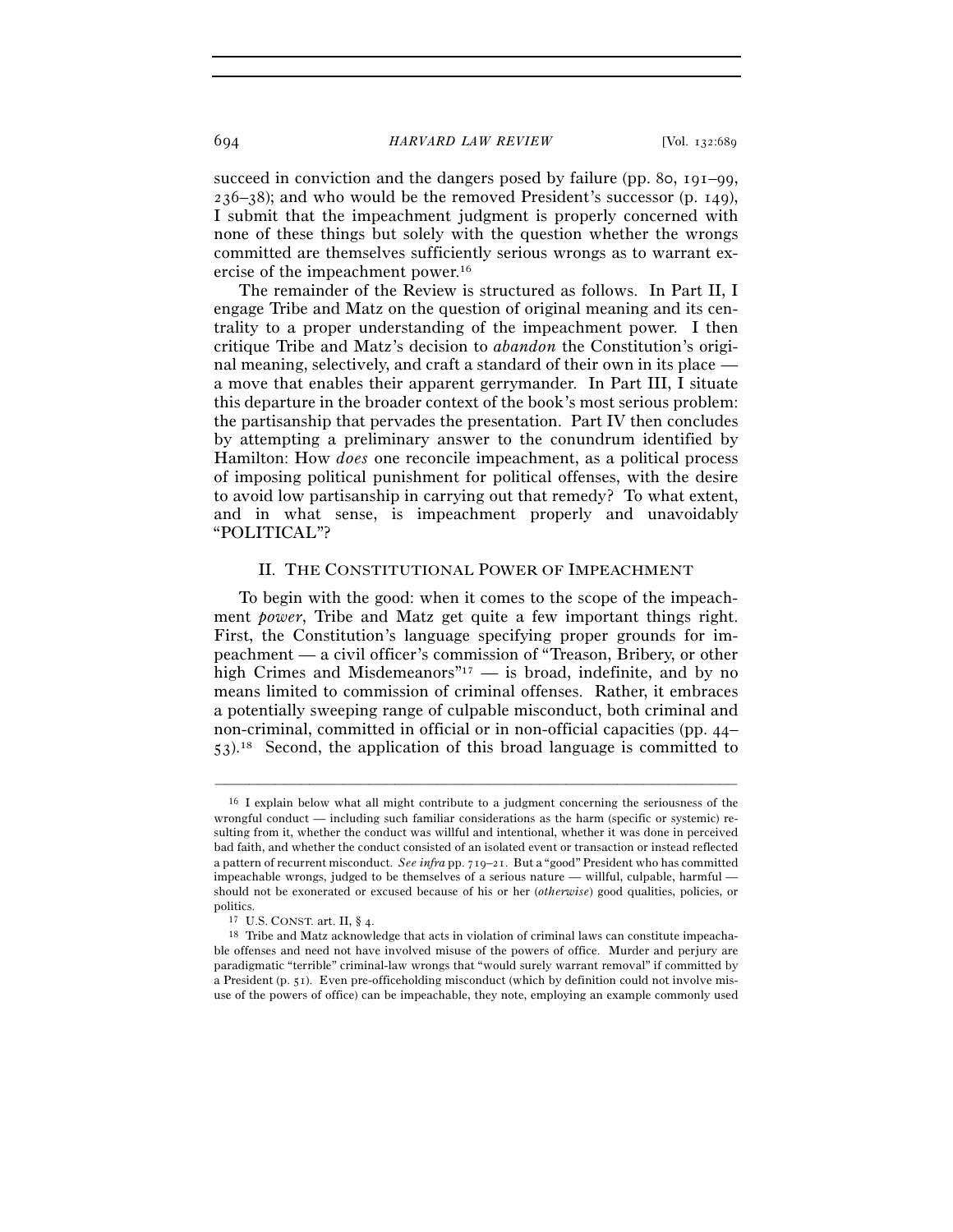the constitutional judgment and discretion of the two houses of Congress, not the judiciary (pp. 109–50).<sup>19</sup> Third, the power of impeachment, vigorously applied in a principled fashion, is not a *threat to* the Constitution's separation of powers but an *application of* that paradigm (pp. 3–8, 102). Fourth, the power of impeachment, though broad, is not unlimited. It presumes culpable, wrongful conduct, not mere errors of judgment or policy disagreement (pp. 39–40). It is not rightly the equivalent of a modern parliamentary vote of "no confidence" and should not be allowed to degenerate into one (pp.  $18, 39, 102$ ).<sup>20</sup> For similar reasons, Presidents cannot rightly be impeached for blameless incapacity, disability, or insanity. (Other provisions of the Constitution exist for these situations.) Impeachment is addressed to *acts* of wrongdoing and wrongful failures to act, not to personal capacities or medical conditions apart from wrongful deeds or patterns of misconduct (pp. 221–31).

All of these points are correct, and all are important. And each of these conclusions is fully supported by the best evidence of the original meaning of the Constitution's text.<sup>21</sup> For reasons — and with conse-

–––––––––––––––––––––––––––––––––––––––––––––––––––––––––––––

<sup>19</sup> That said, in a sufficiently egregious hypothetical case of an impeachment violating a specific rule of law established by the Constitution — for example, a purported "conviction" in the Senate resting on a simple majority vote, rather than the required two-thirds majority — it is not clear that the Constitution forecloses judicial jurisdiction. *But see* CHARLES L. BLACK, JR., IMPEACHMENT: A HANDBOOK 23–24, 53–63 (1974) (overstating the intuition that "'judicial review' has no part to

by the Framers: corrupt behavior to attain office (pp. 5, 60). (The authors do not *apply* this principle consistently, however: as noted below, they adopt different principles for Bill Clinton. *See infra* section III.B, pp. 708–12.) Tribe and Matz also emphasize that impeachment is not *limited to* ordinary criminality (p. 45). As I set forth presently, the evidence of the original meaning of the term "high Crimes and Misdemeanors" clearly supports this conclusion. Nonetheless, as Tribe and Matz colorfully note, the notion that impeachment is limited to criminal-law offenses, despite "having died a thousand deaths," "staggers on like a vengeful zombie" (p. 45). Tribe and Matz's position contrasts sharply with the irresponsible (and seemingly unresearched) position of Tribe's former Harvard colleague, Professor Alan Dershowitz, who argues in a recent book that Presidents can be impeached only for defined, statutory criminal-law wrongdoing. ALAN DERSHOWITZ, THE CASE AGAINST IMPEACHING TRUMP  $_{11-18}$  (2018).

play in impeachment proceedings," *id.* at 62).<br><sup>20</sup> The authors seemingly stray from this premise, too, when they allow considerations of electoral political support to enter into impeachment as it were by the back door: while an official should not be *removed* merely for ordinary political reasons, Tribe and Matz argue that a President who has engaged in otherwise impeachable misconduct should be *retained* if he has not "so lost the confidence of the citizenry that he could not govern effectively" (p. 21). *See infra* section III.D, pp.  $716-17$ .<br><sup>21</sup> The academic consensus on this point is strikingly universal, uniting the best serious scholarly

books on impeachment over the last fifty years and scholars across the ideological spectrum. *See generally* RAOUL BERGER, IMPEACHMENT: THE CONSTITUTIONAL PROBLEMS 53–102 (1973); BLACK, *supra* note 19, at 25–40; ELEANORE BUSHNELL, CRIMES, FOLLIES, AND MISFORTUNES: THE FEDERAL IMPEACHMENT TRIALS 18–21 (1992); MICHAEL J. GERHARDT, THE FEDERAL IMPEACHMENT PROCESS 1–22 (1996); PETER CHARLES HOFFER & N.E.H. HULL, IMPEACHMENT IN AMERICA, 1635–1805, at 90–106 (1984). The chief areas of academic *disagreement* focus on how clear the evidence of original meaning is and needs to be; how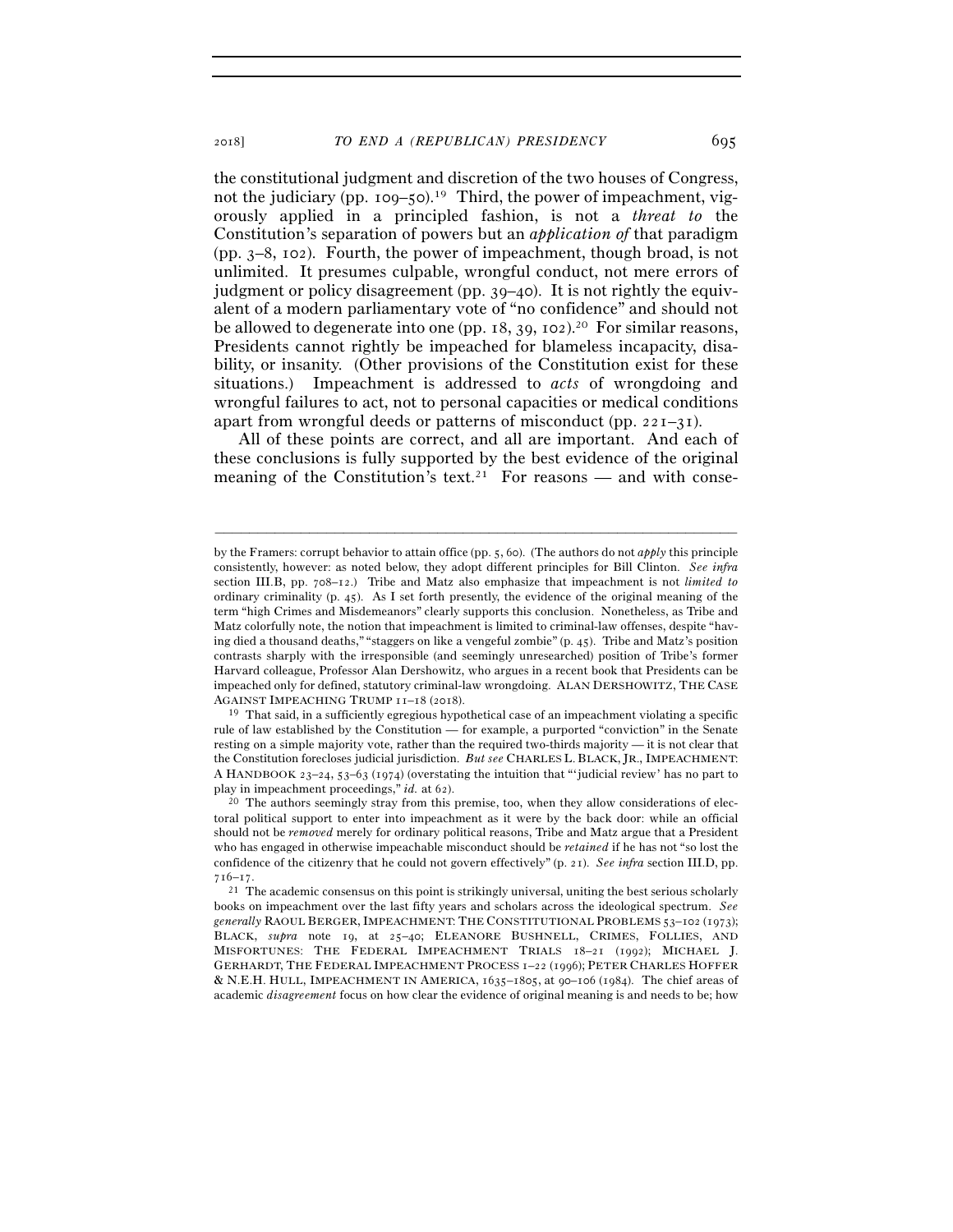quences — that I discuss below, Tribe and Matz ultimately disavow reliance on such evidence. But as even these authors acknowledge, "we have to start somewhere" and the historical record can at least "shed some helpful light" (p.  $37$ ). I would put it more strongly: the originalist case for an expansive understanding of the impeachment power is almost overwhelming. Essentially *all* the evidence from text, history, and structure points toward a broad meaning of the phrase "high Crimes and Misdemeanors." The significance of such evidence cannot readily be disregarded. It establishes, at minimum, a baseline of proper constitutional understanding — a baseline from which Tribe and Matz depart.

# *A. Original Meaning*

To compress the case drastically, but not unfairly<sup>22</sup>: The term "high" Crimes and Misdemeanors" had been employed in the English practice of impeachment for more than four centuries at the time of the Constitution's framing.23 Impeachment was a device whereby Parliament sought to check the powers of the Crown by impeaching officers (other than the King himself, whose person was inviolable) whom Parliament believed had engaged in abuse of power; violated the constitution or laws; subverted the rights of Parliament or the system of government; failed to perform the duties of office faithfully and competently; engaged in self-dealing behavior or misuse of funds; or were guilty of oppression, corruption, or other mal-administration.<sup>24</sup> In short, the term embraced

much emphasis should be placed on such evidence as opposed to other types of constitutional argument; and whether, irrespective of evidence of original textual meaning, the power of impeachment should be thought to be more limited for reasons of policy, practice, or particular political circumstances. For example, Professor Black characteristically emphasizes the Constitution's structural logic and gently downplays history, BLACK, *supra* note 19, at 49–52; Gerhardt focuses on political processes in a descriptive way, GERHARDT, *supra*, at 12–21; Bushnell highlights the experience of prior impeachment proceedings, BUSHNELL, *supra*, at 1–8; Hoffer and Hull present an analysis of early American constitutional history, including colonial and early state practice and usage, *see*  HOFFER & HULL, *supra*. And Berger powerfully marshals the evidence of historical understanding, but argues, idiosyncratically, that the impeachment power is not the exclusive means of removing judges. BERGER, *supra*, at 159–<sup>80</sup>. 22 The respected 1974 House Judiciary Committee Report, *see* STAFF OF THE IMPEACHMENT

INQUIRY, H.R. COMM. ON THE JUDICIARY, 93D CONG., CONSTITUTIONAL GROUNDS FOR PRESIDENTIAL IMPEACHMENT, H.R. DOC. NO. 28-959 (2d Sess., Comm. Print 1974) [hereinafter 1974 JUDICIARY REPORT], contains a valuable distillation of much of the historical evidence. For a treatment of some of the historical evidence in my previous writing, see Paulsen, *Checking the Court*, *supra* note 14, at 67–85. I have recently presented a more complete version of the historical evidence in a series of essays for *Law and Liberty*. *See, e.g.*, Michael Stokes Paulsen, *The Original Meaning of "High Crimes and Misdemeanors," Part I*, LAW & LIBERTY (Aug. 8, 2018), https://www.lawliberty.org/2018/08/08/the-original-meaning-of-high-crimes-and-misdemeanors-

part-1/ [https://perma.cc/<sup>6</sup>PJN-WSFS]. 23 Paulsen, *supra* note <sup>22</sup>. 24 *Id.*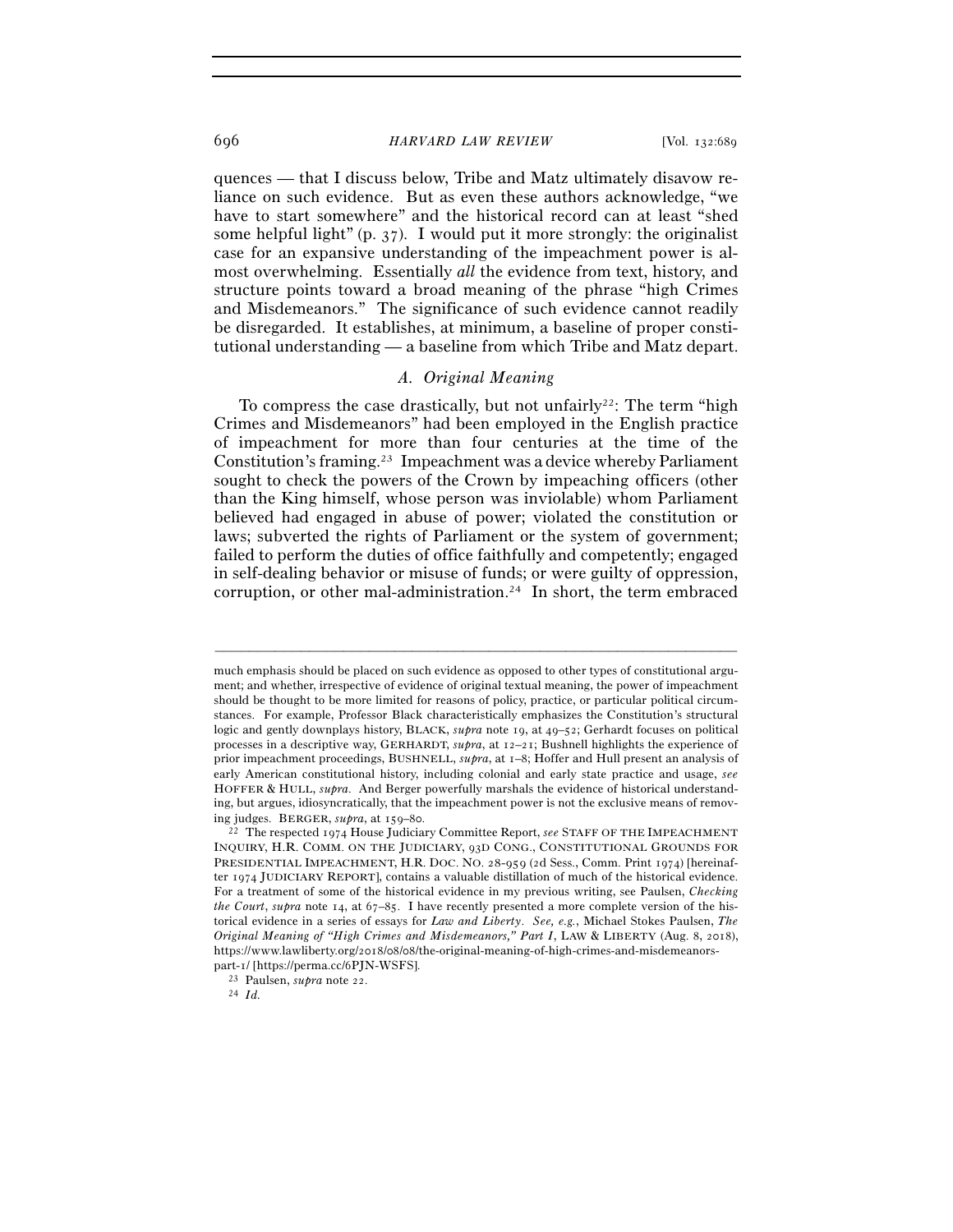a broad range of political offenses, as well as wrongs that might otherwise be punishable by the criminal law. The phrase, and the corresponding practice, had become well established by the seventeenth and eighteenth centuries. At the time of the framing of the Constitution, a prominent impeachment proceeding was taking place in Great Britain: the impeachment of Warren Hastings, Governor-General of India, for "high crimes and misdemeanors" consisting of "gross maladministration, corruption in office, and cruelty toward the people of India."25 The proceedings against Hastings were notorious and well known to the Framers; indeed, the delegates at Philadelphia made specific reference to the Hastings situation in deliberating over the proposed language for the impeachment power under the U.S. Constitution.26

The records of the debates at the Constitutional Convention in 1787 reveal — much as Hamilton observed in *The Federalist No.* 65 a few months later — that the Framers consciously borrowed the concept of impeachment, and eventually the specific terminology of "high Crimes and Misdemeanors," from this British practice.<sup>27</sup> The delegates went around the block a few times over the wording of the impeachment standard and what institution would have authority to apply it before returning to the model of Great Britain in both respects. A power of impeachment was present in all early proposals submitted to the Convention.28 The Convention agreed early on to a resolution making the executive authority — the exact form of which had not yet been

<sup>&</sup>lt;sup>25</sup> 1974 JUDICIARY REPORT, *supra* note 22, at 7.<br><sup>26</sup> Tribe and Matz acknowledge this history (pp. 39–41, 45–46) but completely discount its importance. They write: "While 'high Crimes and Misdemeanors' was a term of art dating to 1386, and had thus accumulated centuries of intellectual baggage, there's no reason to think the Framers had all that in mind" (p. 40). Thus, "[u]nlike some scholars," the authors choose not to "assign any further meaning to this choice of language" (p. 40). As shown presently, however, the Framers of the U.S. Constitution in fact plainly *did* have the English impeachment standard and practice in mind. 27 THE FEDERALIST NO. 65, *supra* note 1, at 395 ("The model from which the idea of this

institution has been borrowed pointed out that course to the convention."). The debates at Philadelphia were not public and formed no part of the official exposition of the Constitution as debated and ratified by state conventions. They are nonetheless highly instructive evidence of the *meaning* the words and phrases used in the Constitution would have had to informed speakers and readers of the English language, at that time and in that political community. For a methodological defense, see generally Vasan Kesavan & Michael Stokes Paulsen, *The Interpretive Force of the Constitution's Secret Drafting History*, 91 GEO. L.J. 1113 (<sup>2003</sup>). 28 *See* James Madison, Notes on the Constitutional Convention (May 29, 1787), *in* <sup>1</sup> THE

RECORDS OF THE FEDERAL CONVENTION OF 1787, at 17, 22 (Max Farrand ed., 1911) [hereinafter FARRAND'S RECORDS] (ninth resolution of Virginia Plan providing for national judiciary jurisdiction over "impeachments of any National officers"); James Madison, Notes on the Constitutional Convention (June 15, 1787), *in* 1 FARRAND'S RECORDS, *supra*, at 242, 244 (fifth resolution of New Jersey plan); James Madison, Notes on the Committee of the Whole (June 18, 1787), *in* 1 FARRAND'S RECORDS, *supra*, at 282, 292 (proposal IX of Hamilton plan).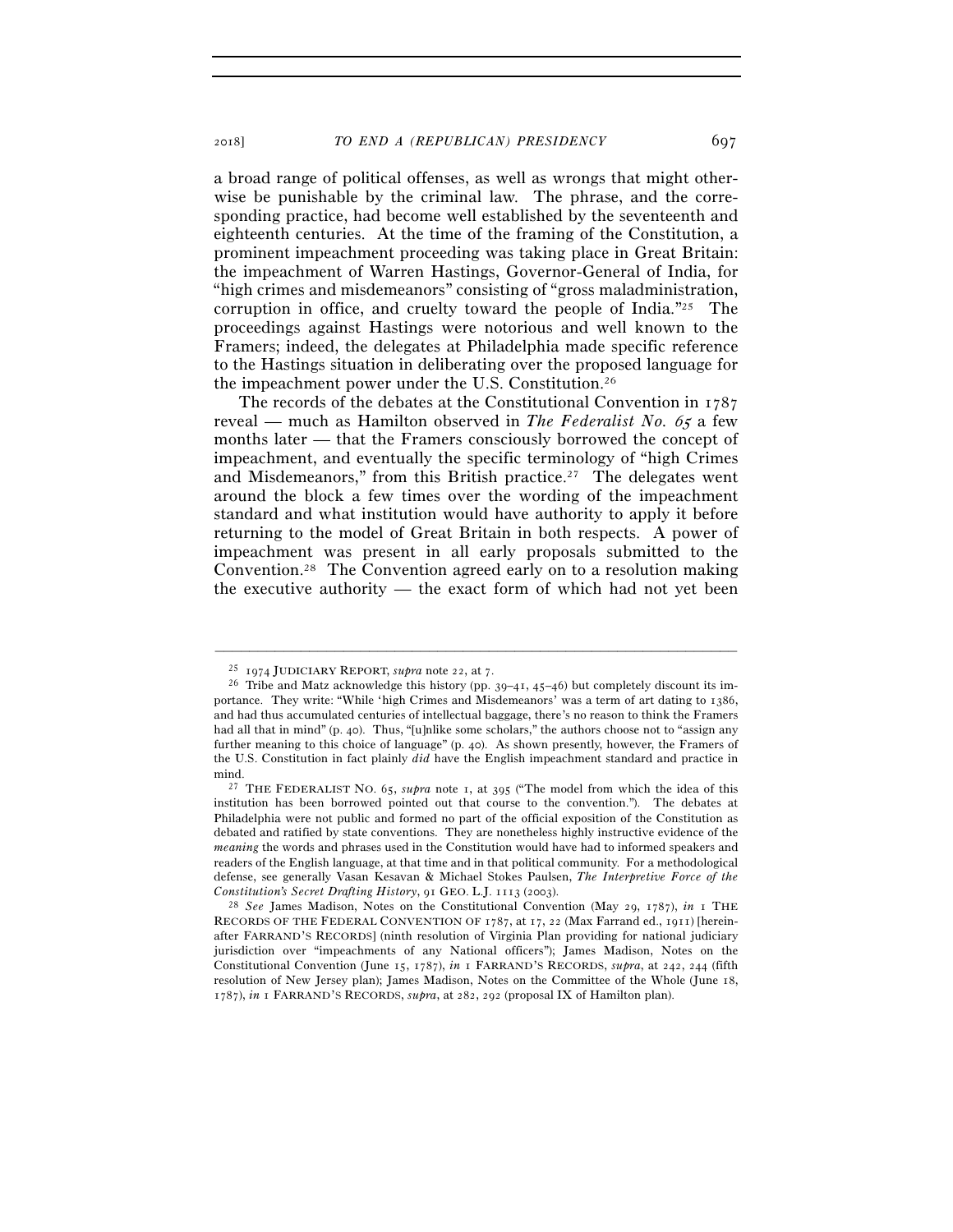settled — subject to impeachment for "mal-practice or neglect of duty."29 In subsequent debates, delegates defending the Executive's impeachability spoke variously of the need to be able to impeach the Executive for "corruption,"30 bribery, obtaining office by improper means, betraying his trust to a foreign power, "negligence," "perfidy" (dishonesty), $31$ "peculation" (self-dealing), or "oppression."32

The Committee of Detail draft of August 6 listed "treason, bribery, or corruption" as grounds for impeachment.33 The Committee of Eleven draft of September 4 dropped, seemingly without explanation, "corruption," leading to the notable floor debate of September 8 that resulted in the inclusion of the term "high Crimes and Misdemeanors."34 George Mason objected that limiting impeachment to "treason and bribery" did not capture the full range of offenses for which impeachment might be warranted. (It certainly did not match the breadth of impeachable misconduct mentioned in the earlier rounds of the Convention's debates.):

COL. MASON. Why is the provision restrained to Treason & bribery only? Treason as defined in the Constitution will not reach many great and dangerous offences. Hastings is not guilty of Treason. Attempts to subvert the Constitution may not be Treason as above defined.35

The reference to "Hastings" obviously was to the pending impeachment of Warren Hastings — a hot topic, as it were, apparently familiar to all as an illustration.36

RECORDS, *supra* note 28, at 63, 65 (statement of George Mason).<br><sup>31</sup> *Id.* (statement of James Madison). *see also id.* at 64–66 (statement of George Mason)<br><sup>32</sup> *Id.* at 65–66 (statement of James Madison); *see also id.* 

<sup>33</sup> James Madison, Notes on the Constitutional Convention (Aug. 6, 1787), *in* 2 FARRAND'S RECORDS, *supra* note 28, at 177, 186.<br><sup>34</sup> James Madison, Notes on the Constitutional Convention (Sept. 8, 1787), *in* 2 FARRAND'S

<sup>–––––––––––––––––––––––––––––––––––––––––––––––––––––––––––––</sup> <sup>29</sup> Journal (June 2, 1787), *in* 1 FARRAND'S RECORDS, *supra* note 28, at 76, 78 (motion of Hugh Williamson). 30 James Madison, Notes on the Constitutional Convention (July 20, 1787), *in* <sup>2</sup> FARRAND'S

<sup>(&</sup>quot;No point is of more importance than that the right of impeachment should be continued" for "great crimes." *Id.* at 65.); *id.* at 65–66 (statement of James Madison) (impeachment appropriate for "incapacity, negligence or perfidy," *id.* at 65, perverting executive administration "into a scheme of peculation or oppression," *id.* at 65–66, or if the Executive were to "betray his trust to foreign powers," *id.* at 66); *id.* at 68–69 (statement of Gouverneur Morris) (impeachment of Executive appropriate for corruption, "bribery," *id.* at 68, betraying his trust or being in foreign pay, "treachery," "[c]orrupting his electors," and "incapacity," *id.* at 69); *id.* at 67 (statement of Edmund Randolph) (impeachment necessary to guard against Executive "abusing his power").

RECORDS, *supra* note 28, at 547, 550.<br><sup>35</sup> *Id.* (statement of George Mason).<br><sup>36</sup> After a long, drawn out investigation and proceedings over the course of many years, Hastings eventually was acquitted by the House of Lords in 1795 — long after the Constitutional Convention had deliberated over the impeachment standard and long after the Constitution was adopted. *See* Sketch of the Proceedings of the House of Commons Against Him Previous to His Impeachment and Trial, *in* THE HISTORY OF THE TRIAL OF WARREN HASTINGS, ESO. v, ix-xiv (London, J. Debrett 1796); Record of the Proceedings of Thursday, April 23, *in* THE HISTORY OF THE TRIAL OF WARREN HASTINGS, ESQ., *supra*, at 265, 265–71.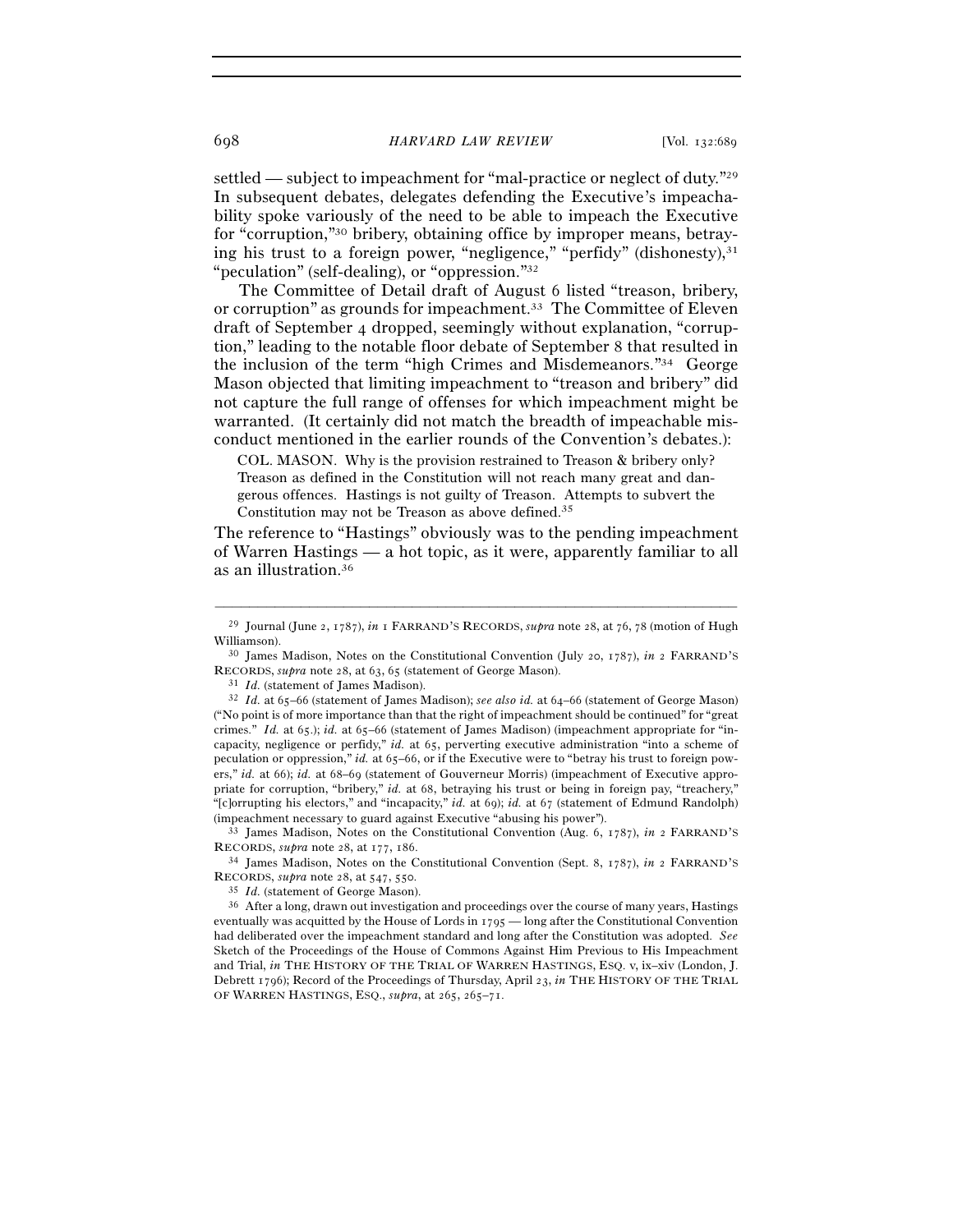Mason therefore moved to add "or maladministration" as a further general category of impeachable offenses. James Madison objected that "maladministration" was too "vague" and might reduce the President to service at the "pleasure of the Senate." Mason thereupon proposed the substitute "other high crimes & misdemeanors <agst. The State>," the more familiar term of art drawn from longstanding English practice.<sup>37</sup> That evidently bridged the differences. It apparently met Mason's concern that the description of impeachable offenses embrace acts subverting the Constitution; abusing official authority; or involving selfdealing, corruption, and other types of wrongdoing. Yet it was arguably more specific than "maladministration," given its familiar history of practice and usage, going at least part of the way to addressing James Madison's concern. At all events, Madison did not renew his objection to vagueness. (He later objected to the *Senate* being the forum for trying impeachments — in part because the standard remained broad — but not to the standard itself.38) Mason's amendment passed handily: "On the question thus altered," Madison reported in his Notes, the vote was eight states in favor and three opposed.39

The ratification debates confirm a uniformly broad understanding of "high Crimes and Misdemeanors." First, there is Hamilton in *The Federalist*, instructive as much for the clarity of his exposition — for displaying intelligent contemporaneous understanding — as for any direct relevance it may have had in securing ratification.40 As noted, Hamilton embraced, unequivocally, a sweeping understanding of the impeachment power. Impeachment encompassed offenses of a "political" nature, including the "abuse or violation of some public trust."41 More than that, the power of impeachment was "a bridle in the hands of the legislative body upon the executive servants of the government"42 — an "essential check" analogous to the President's veto as a check on the legislature.43 As such, impeachment "can never be tied down" by strict rules either in the "delineation of the offense" by the House or trial by the Senate.<sup>44</sup> Hamilton's illustrations of impeachable misconduct further reinforce this sense of breadth: a President rightfully

<sup>&</sup>lt;sup>37</sup> Madison, *supra* note 34, at 550 (internal quotation marks omitted).<br><sup>38</sup> *Id.* at 550–53. Madison continued his objection that trial by the Senate would make the President "improperly dependent," in part because impeachment would lie "for any act which might be called a misdemeanor." *Id.* at <sup>551</sup>. 39 *Id.* at <sup>550</sup>. 40 *See* Kesavan & Paulsen, *supra* note 27, at 1144–48, 1150–59 (discussing relevance and weight

of *The Federalist* as second-best evidence of original linguistic meaning of the Constitution, not because authoritative "legislative history" inducing reliance but primarily because an intelligent "topical concordance" of the usage and understanding of the document's terms, *id.* at  $1147-48$ ).<br>
<sup>41</sup> THE FEDERALIST NO. 65, *supra* note 1, at 394.<br>
<sup>42</sup> Id. at 396.<br>
<sup>43</sup> THE FEDERALIST NO. 66, *supra* note 1, at 400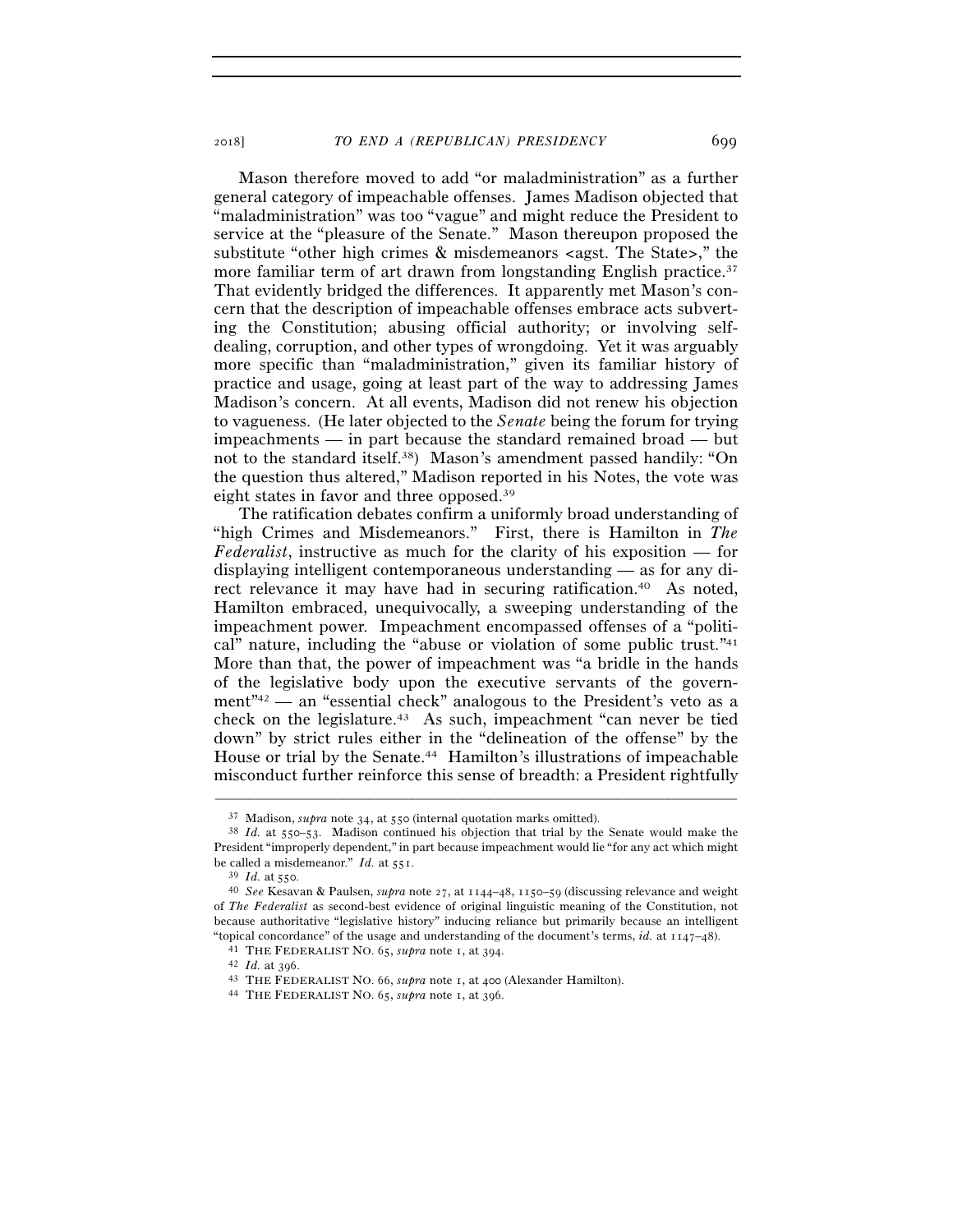might be impeached for "a corrupt or perfidious execution" of the treatymaking power or for "betraying the interests of the nation" in foreign dealings.45

Hamilton's position here was hardly idiosyncratic, but reflected the broad consensus of views expressed during the ratification era. Indeed, *all* prominent statements made concerning impeachment in the state debates over ratification of the Constitution are in agreement on these points. There was disagreement over whether the impeachment power *should* be so broad, and whether such a broad power should be reposed in the Senate specifically. But no one ever doubted — all in the ratification debates consistently affirmed<sup>46</sup> — that the impeachment standard vested extraordinarily broad discretion in the two houses of Congress,

<sup>45</sup> THE FEDERALIST NO. 66, *supra* note 1, at 403. (Hamilton made these observations in passing, in discussing the propriety of the Senate serving as a court of impeachments for such offenses, notwithstanding its constitutional role in the treaty-making process.) Hamilton's *Federalist* essays on the judiciary similarly confirm a broad understanding of the impeachment power — in ways many today might find surprising. Hamilton referred to "the important constitutional check" of impeachment as a "complete security" against the "danger that the judges" might abuse constitutional power "by a series of deliberate usurpations of the authority of the legislature." THE FEDERALIST NO. 81, *supra* note 1, at 484 (Alexander Hamilton). In such a case, he argued, the legislature would act properly in "punishing their presumption by degrading them from their stations." *Id.* 

<sup>46</sup> In Virginia, Edmund Randolph suggested a President could be impeached if he "misbehaves" (and later offered the example of receiving gifts or emoluments from foreign powers in violation of the Constitution's prohibition), but not for errors of judgment, opinion, or policy. Edmund Randolph, Address to the Virginia Convention (June 10, 1788), *in* 3 THE DEBATES IN THE SEVERAL STATE CONVENTIONS ON THE ADOPTION OF THE FEDERAL CONSTITUTION 194, 201 (Jonathan Elliot ed., Philadelphia, J.B. Lippincott & Co. 1836) [hereinafter ELLIOT'S DEBATES]; Edmund Randolph, Statement in the Virginia Convention (June 14, 1788), *in* 3 ELLIOT'S DEBATES, *supra*, at 400, 401; Edmund Randolph, Statement in the Virginia Convention (June 15, 1788), *in* 3 ELLIOT'S DEBATES, *supra*, at 485, 486. George Mason, opposing ratification, worried that a President might "pardon crimes which were advised by himself" or grant pardons "to stop inquiry and prevent detection." George Mason, Statement in the Virginia Convention (June 18, 1788), *in* 3 ELLIOT'S DEBATES, *supra*, at 496, 497. James Madison responded that, were a President to do so, the President could and should be impeached for such misconduct. James Madison, Statement in the Virginia Convention (June 18, 1788), *in* 3 ELLIOT'S DEBATES, *supra*, at 498, 498. Replying to a different concern, Madison stated that if a President were to call senators of only a few states to secure consent to a proposed treaty he rightly "would be impeached and convicted" for such "atrocious . . . misdemeanor." James Madison, Statement in the Virginia Convention (June 18, 1788), *in* 3 ELLIOT'S DEBATES, *supra*, at 500, 500. John Rutledge made the same point in South Carolina: were the President to convene a rump Senate satisfying the minimum for a two-thirds vote of a quorum, he would be liable to impeachment and removal. John Rutledge, Statement in the South Carolina Convention (Jan. 16, 1788), *in* 4 ELLIOT'S DEBATES, *supra*, at 267, 268. In a similar vein, James Iredell of North Carolina noted that a President could be impeached for the "misdemeanor" of "giving false information to the Senate" to secure its assent to a treaty. James Iredell, Statement in the North Carolina Convention (July 28, 1788), *in* 4 ELLIOT'S DEBATES, *supra*, at 125, 127. And South Carolina's Charles Cotesworth Pinckney stated that impeachment would reach officials who "behave amiss, or betray their public trust." Charles Cotesworth Pinckney, Statement in the South Carolina Convention (Jan. 17, 1788), *in* 4 ELLIOT'S DEBATES, *supra*, at 277, 281. In none of these examples would the conduct at issue necessarily have fallen into the category of ordinary criminal offenses.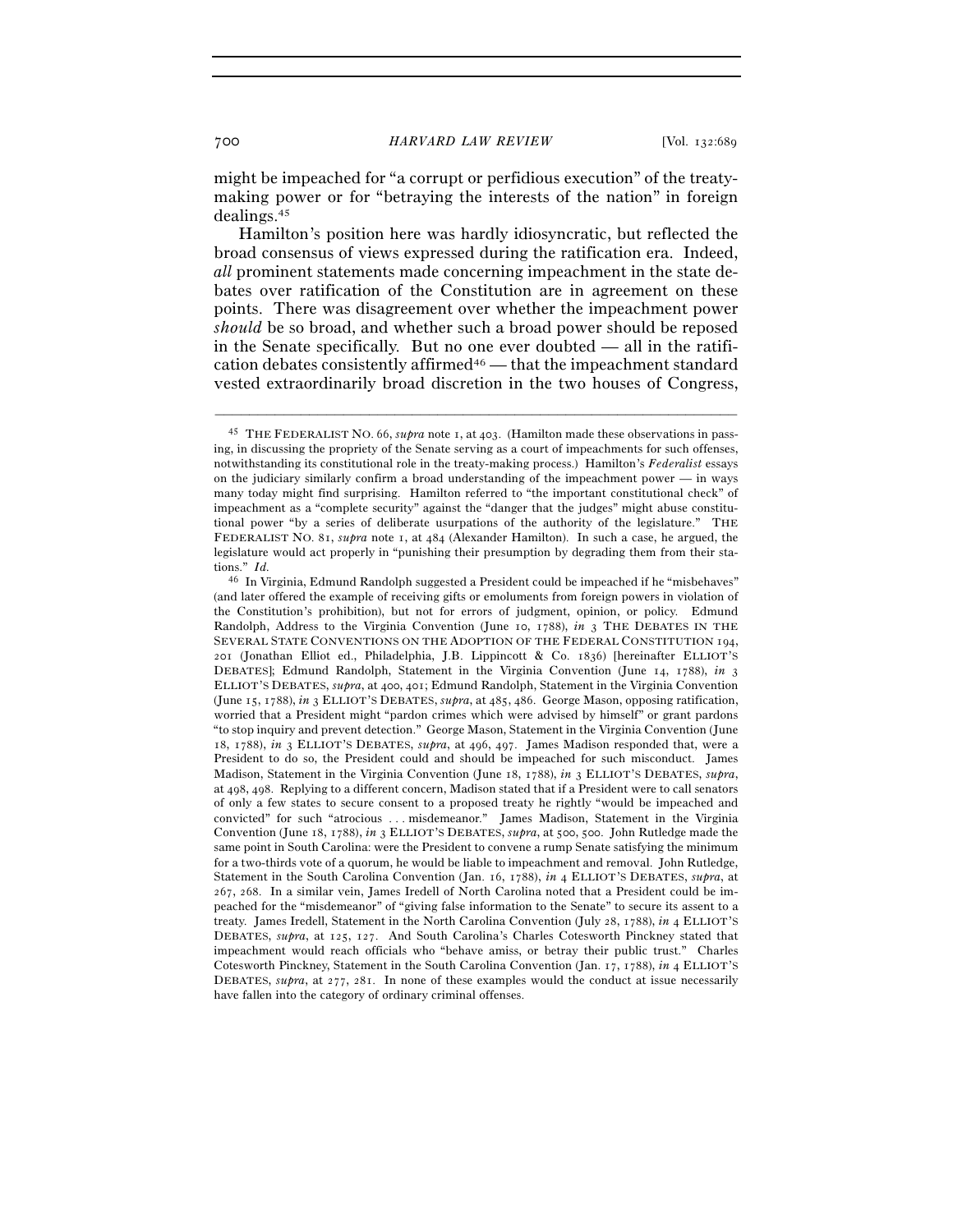for better or worse, and that this extended to non-criminal, "political" misconduct.

The structure and logic of the Constitution's other provisions referencing impeachment confirm the historical evidence that the meaning of "high Crimes and Misdemeanors" confers a broad range of choice on legislators. The Constitution grants to the House of Representatives the "sole Power of impeachment"47 and to the Senate the "sole Power to try"  $impeachments<sup>48</sup>$  — reinforcing the understanding that the term "high Crimes and Misdemeanors" does not have a fixed, determinate, limited meaning, but instead constitutes a broad grant of interpretive power and practical judgment to the two houses. Indeed, that would seem to be the simple logic of the Constitution's structure. The Framers adopted a known historical term bearing an indeterminate range of meaning the precise scope of which was committed to legislative judgment and vested the power to interpret and implement that standard in the House and Senate, which in the exercise of their respective roles would parallel those of the House of Lords and the House of Commons in the British Parliament.49

It follows, I submit, that Congress rightfully possesses power to impeach and remove Presidents (and other executive officials and judges) for a wide range of misconduct as judged, ultimately, by legislators themselves. The impeachment power properly can be employed to punish or remedy what Congress determines to be:

- 1. Serious, persistent violation of the Constitution or substantial departure from sworn constitutional duty;
- 2. Serious misuse or abuse of constitutional powers actually possessed;
- 3. Willful failure to perform the duties of office faithfully and responsibly (a category embracing failures to act as well as affirmative wrongs); culpable negligence or incompetence;
- 4. Betrayal or compromise of the national interest, disloyalty, or an intolerable conflict of interest between an officer's personal interests and faithfulness to the duties of office;
- 5. Violation of the public trust, or breach of good faith, by dishonesty or lack of integrity in public behavior or by selfdealing or corruption;
- 6. Serious, willful criminal-law violations of a nature that Congress judges incompatible with continuance in important national office, including (but not limited to) treason, bribery, obstruction of justice, perjury, corruption, and other criminal

<sup>47</sup> U.S. CONST. art. I, § 2, cl. <sup>5</sup>. 48 U.S. CONST. art. I, § 3, cl. <sup>6</sup>. 49 *See* Paulsen, *Checking the Court*, *supra* note 14, at 71–72.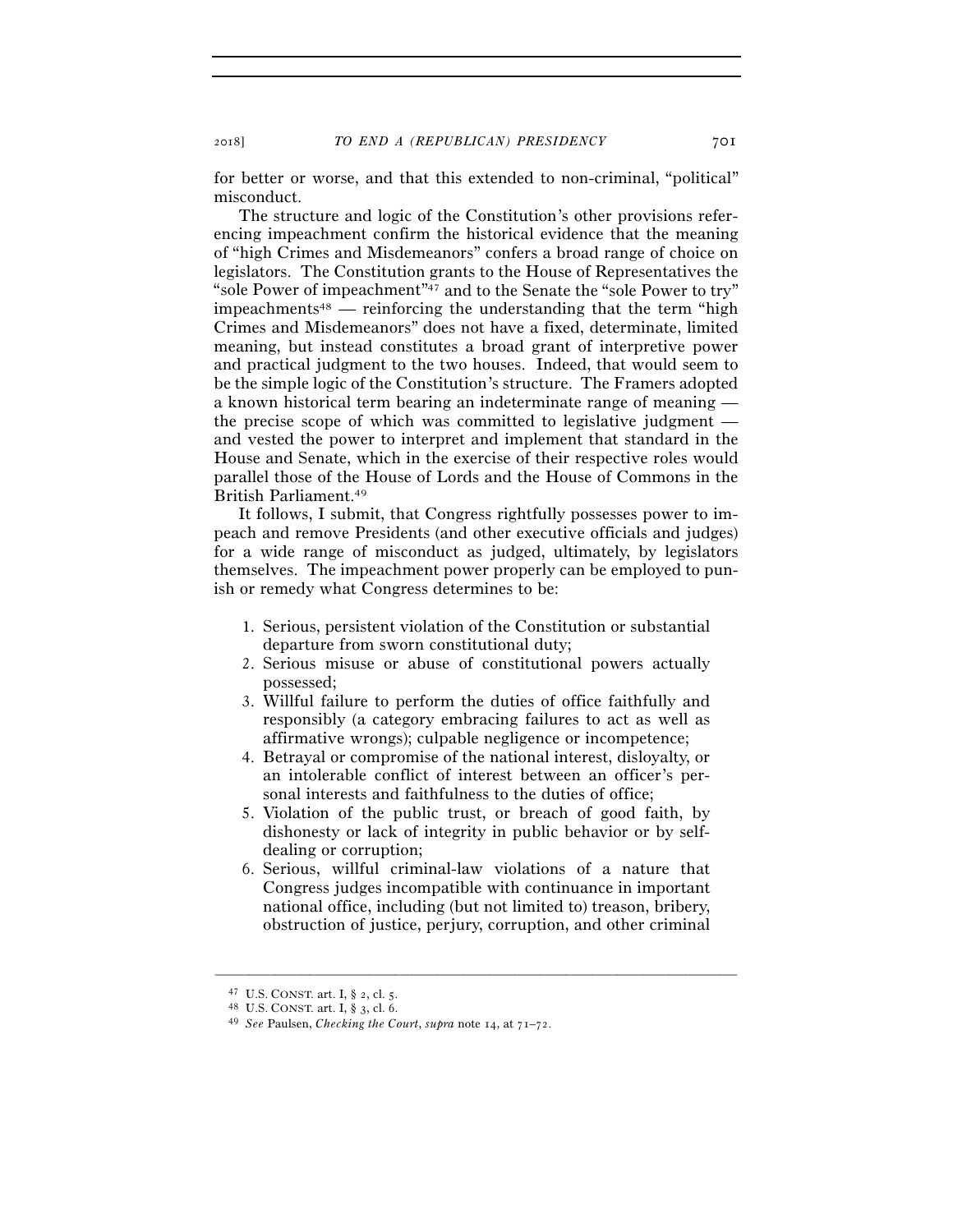wrongdoing involving intentional dishonesty, moral turpitude, or serious injury to others; and

7. Serious non-criminal misconduct or misbehavior judged incompatible with the function, purpose, or dignity of the office (which might include such things as use of office for personal gain, self-benefit, or personal entertainment, or engaging in intolerable sexually predatory or harassing conduct, or other grossly unacceptable behavior).

Each of these subcategories of wrongful, culpable misconduct fits within the range of original meaning of the Constitution's term "high Crimes and Misdemeanors." (Only the last, "catch-all" category pushes the boundaries of historical understanding in the slightest.)

To be sure, this is a broader understanding of the scope of the impeachment power than is conventionally and popularly recognized. It is also fair to observe that this understanding reaches further than has the nation's actual experience and practice of impeachment.50

But it is not clear why this should matter. The meaning of the Constitution itself is not altered — the full scope of the constitutional power of impeachment is not waived, forfeited, or lost — by its failure

<sup>50</sup> This is especially true with respect to judicial impeachments — a topic I have addressed elsewhere. *See id.* at 67–90; Paulsen, *Myth of* Marbury, *supra* note 14, at 2729–30. Briefly summarized: The Constitution's standard of "high Crimes and Misdemeanors" applies in the same terms to Presidents and judges. If impeachment properly may be employed to remove Presidents for serious violations of the Constitution, departures from duty, or willful misuse of authority, it is difficult to deny a power to remove judges on the same grounds. Prominent defenses of the Constitution did not deny the propriety of such a use of impeachment, but affirmatively embraced it. Alexander Hamilton, as noted, affirmed the use of impeachment as a check or remedy for judges who commit "a series of deliberate usurpations" of authority. THE FEDERALIST NO. 81, *supra* note 1, at 484. While it is possible to argue that judgments concerning application of the impeachment power are affected by the nature of the office, it is harder to argue that the scope of the power itself differs for executive and judicial officers. And while the idea of impeaching judges for misuse of constitutional power challenges modern notions of judicial supremacy (at least in extreme forms), it is appropriate to accept that challenge — to reexamine assumptions about judicial supremacy and complete interpretive freedom — rather than adopt an atextual understanding of the power of impeachment. *See* Paulsen, *Myth of* Marbury, *supra* note 14, at 2730.

The relevance of judicial impeachments to presidential impeachments may flow in the reverse direction as well. Several federal judges have been impeached, several removed, and others induced to resign for commission of offenses involving dishonesty — including obstruction of justice, perjury, lying to federal investigators, and filing false tax returns — and for acts of sexual assault, exploitation, or serious harassment. *See* BARBARA A. RADNOFSKY, A CITIZEN'S GUIDE TO IMPEACHMENT 50–54, 65–70, 77–84 (2017) (describing impeachment charges against Halstead Ritter (1936), Harry Claiborne (1986), Alcee Hastings (1989), Walter Nixon (1989), Samuel Kent (2009), and G. Thomas Porteous, Jr., (2010) on one or more of these grounds); *cf.* Matt Zapotosky, *Judge Who Quit over Harassment Allegations Reemerges, Dismaying Those Who Accused Him*, WASH. POST (July 24, 2018), https://wapo.st/2AaMJ2O [https://perma.cc/JNF2-9V5V] (recounting the resignation of Judge Kozinski from the Ninth Circuit in the wake of sexual harassment allegations). If such misconduct supplies a valid basis for removal of judges, it is hard to see why it should not in principle supply a similar basis for impeachment of executive branch officers.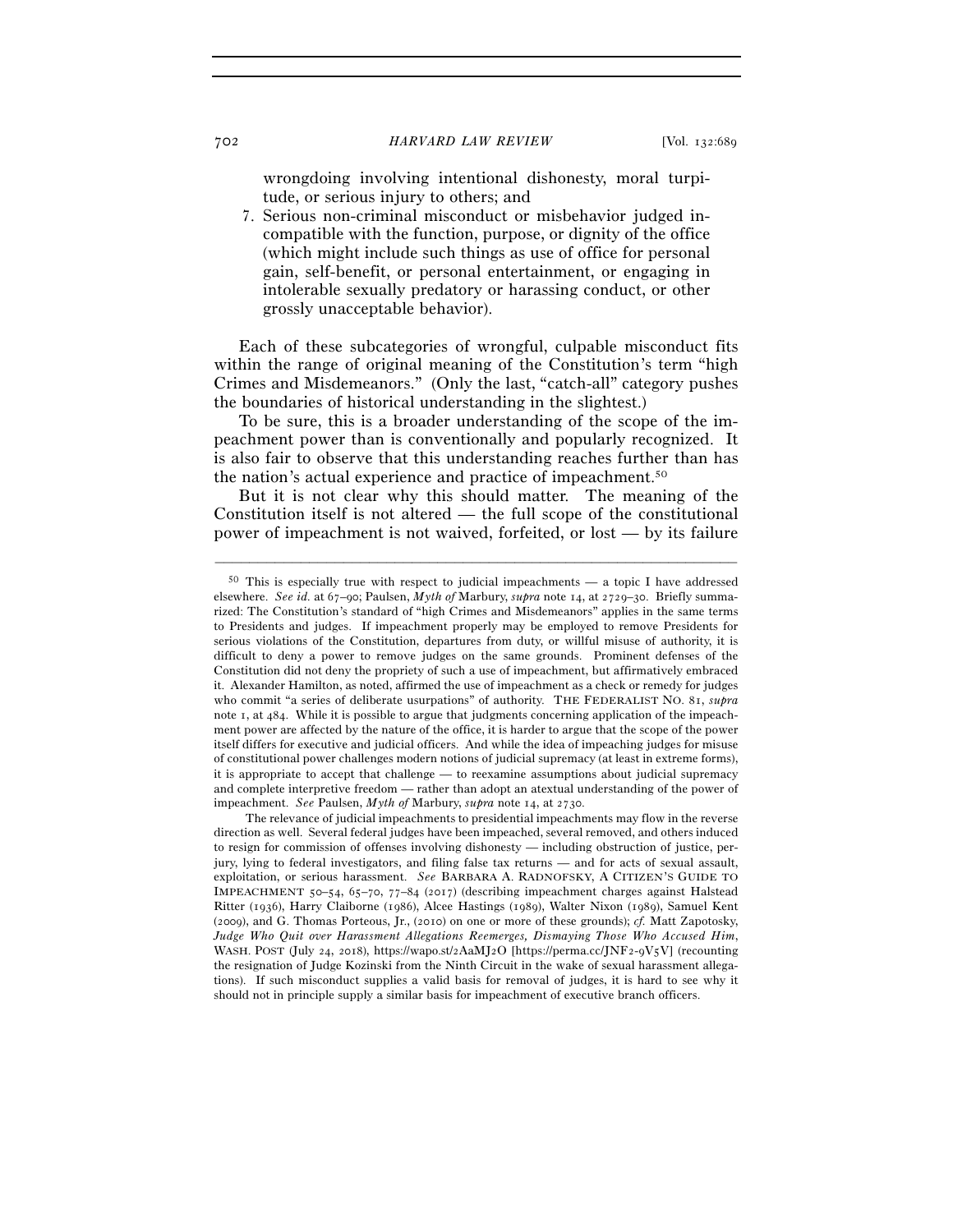to have been exercised to its full extent in the past, or by a specific instance when impeachment was not sought, or by an acquittal. There is no *stare decisis* force to the results of prior impeachment proceedings (or their absence). Given the breadth of the constitutional standard and the room for congressional choice and judgment this standard admits, it would be odd to accord meaningful precedential weight to prior impeachment decisions (and non-decisions) as against any later impeachment judgments that fit within the breadth afforded by the Constitution's original meaning.51

Indeed, the better conclusion is not that the power of impeachment has been repealed by popular perceptions or by practice but that the constitutional power of impeachment simply has been *underutilized* relative to what the original scope of the power would permit — that the nation's constitutional practice has fallen short of the Framers' expectations. Our practice has been (to coin a phrase) one of *underimpeachment*. That practice might well merit changing: the power of impeachment arguably deserves to be reinvigorated and restored to its rightful place in our constitutional order.

<sup>51</sup> It is unclear why an *acquittal* should be entitled to any precedential force at all. Unlike a *conviction*, which necessarily constitutes a determination by both houses that the constitutional standard has been satisfied, an acquittal might rest on a number of grounds: a judgment that the conduct alleged, even though constituting an impeachable offense in theory, was not satisfactorily proven; an application of discretion or lenity in applying the standard; or a raw political act of partisan "jury nullification." The asymmetry of impeachment determinations is further magnified by the two-thirds majority requirement to convict in the Senate. A majority of the Senate might conclude that the impeachable misconduct occurred and merits removal, but conviction nonetheless might fail for want of a supermajority. In such a case, it seems especially troubling to treat acquittal as entitled to any interpretive force. (Indeed, a case can be made in the opposite direction: that a majority vote of the Senate to convict on a given charge is a more reliable gauge of congressional understanding than the fact that conviction failed due to the supermajority rule.) Tribe and Matz appear to agree, at least in general: "[W]e're skeptical that so-called 'impeachment precedent' commands deference apart from its power to persuade future generations. Congress isn't bound by its own prior decisions" (p. 35). Nonetheless, they make the strange suggestion that the failure of the House to impeach Vice President Aaron Burr in 1804 for killing Alexander Hamilton in a duel constitutes some sort of precedent for the proposition that "not all crimes by federal officials have been seen as impeachable" (p. 44). The authors immediately retreat, arguing that if Vice President Mike Pence were today to shoot and kill Treasury Secretary Steven Mnuchin, "he would surely be impeached, removed from office, and charged with murder" (p. 44). The explanation for the odd treatment of Burr may be that Professor Tribe had written, at the time of the Clinton proceedings, that the Burr example tended to show that "felonies involving the administration of justice" are not necessarily impeachable if they do not involve "abuse of the official powers entrusted to the alleged criminal" or "threaten the Nation and its system of government." Laurence H. Tribe, *Defining "High Crimes and Misdemeanors": Basic Principles*, 67 GEO. WASH. L. REV. 712, 721 (1999). For a defense of the constitutional propriety of impeaching Burr, as well as plausible historical explanations for why Burr was not impeached, see Michael Stokes Paulsen, *Could Aaron Burr Have Been Impeached for the Duel?*, LAW & LIBERTY (July 11, 2018), https://www.lawliberty.org/2018/07 /11/could-aaron-burr-have-been-impeached-for-the-duel/ [https://perma.cc/ZG85-KK9D].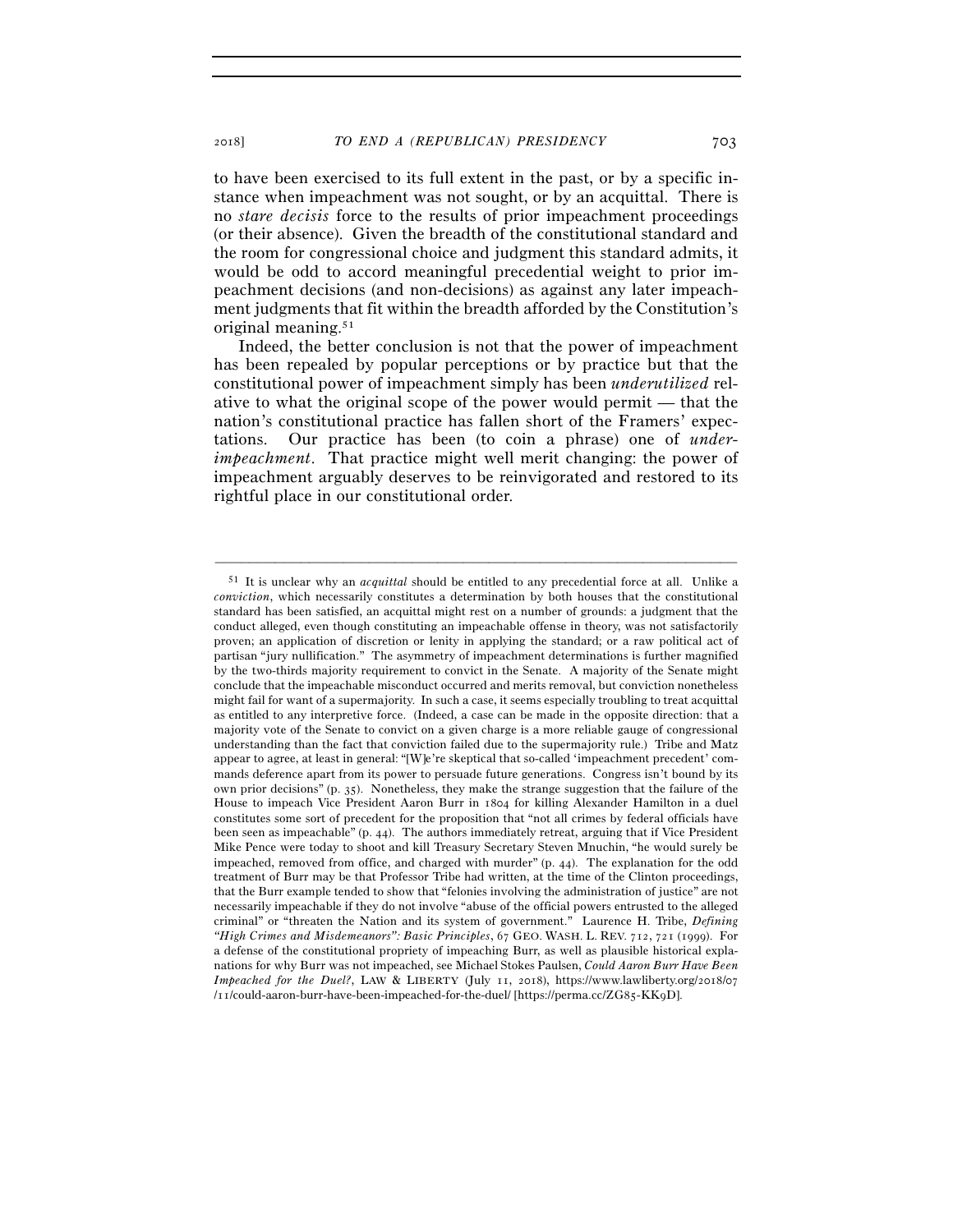# *B. Original Meaning as Inconvenience*

Tribe and Matz take a different tack. Though the evidence above is not seriously in dispute, treating such evidence as controlling does not line up with their general jurisprudential approach to constitutional interpretation: "Now and always, the Constitution belongs to the living," they aphoristically (but ambiguously) quip (p.  $16$ ).<sup>52</sup> We should be "modest" (p. 36) about basing constitutional interpretation on original meaning, because it doesn't tell us much of importance and because much such discussion is "originalist hokum" "meant to make a disputed judgment sound neutral and objective" (p. 37). For Tribe and Matz, constitutional interpretation is all about making "*judgments*" (p. 42).53 And such judgments cannot rest simply on historical and linguistic evidence of the Constitution's original textual meaning. They require instead "a nuanced view of current circumstances" (p. 42).

This is a fundamental and long-running methodological disagreement, of course: Does the Constitution's meaning as an authoritative written text vary with time and circumstances? Or does written constitutionalism imply that the meaning of the text is determined by the objective public meaning its words and phrases had at the time and in the context in which they were adopted (and accounting for specialized usages and terms of art)? Where constitutional terms are thought openended, indeterminate, or vague, does that imply that they can be treated as malleable, subject to whatever reading one thinks best today? Or does it mean that the Constitution leaves policy choices admitted by the breadth or indeterminacy of its language to the decisions of the people made through representative institutions?

I will not attempt to settle that long-running debate here,<sup>54</sup> but note that Tribe and Matz are clearly on the "living constitution" side of it —

<sup>52</sup> Of course the Constitution belongs to the living! But that does not tell you much at all about the *sense* in which the Constitution so "belongs": one can acknowledge that the Constitution "belongs to the living" in the sense that the decision to be bound by this particular Constitution is always a political decision extrinsic to the text of the Constitution itself and must be made by each generation. That differs, however, from saying that the document's *meaning* as a text is a function of current generations' political preferences or opinions. *See* Michael Stokes Paulsen, *Does the Constitution Prescribe Rules for Its Own Interpretation?*, 103 NW. U. L. REV. 857, 916–19 (2009). Such a view (which appears to be what Tribe and Matz mean by their use of the phrase) is inconsistent with the very idea of written constitutionalism — the political theory that decisions made in a written constitution constrain the choices of subsequent actors exercising government power under that constitution. See Paulsen, *Myth of Marbury, supra* note 14, at 2739–42.<br><sup>53</sup> Emphasis has been added.<br><sup>54</sup> In other writing, I have taken the position that original-objective-textual-meaning is the single

correct approach to *constitutional interpretation* — that is, to the project of ascertaining the *meaning* of an authoritative written text, adopted at a particular time in a particular social and political context, as distinct from the question whether that meaning is good or bad policy. *See generally* Kesavan & Paulsen, *supra* note 27; Paulsen, *supra* note 52; Michael Stokes Paulsen, *The Text, the*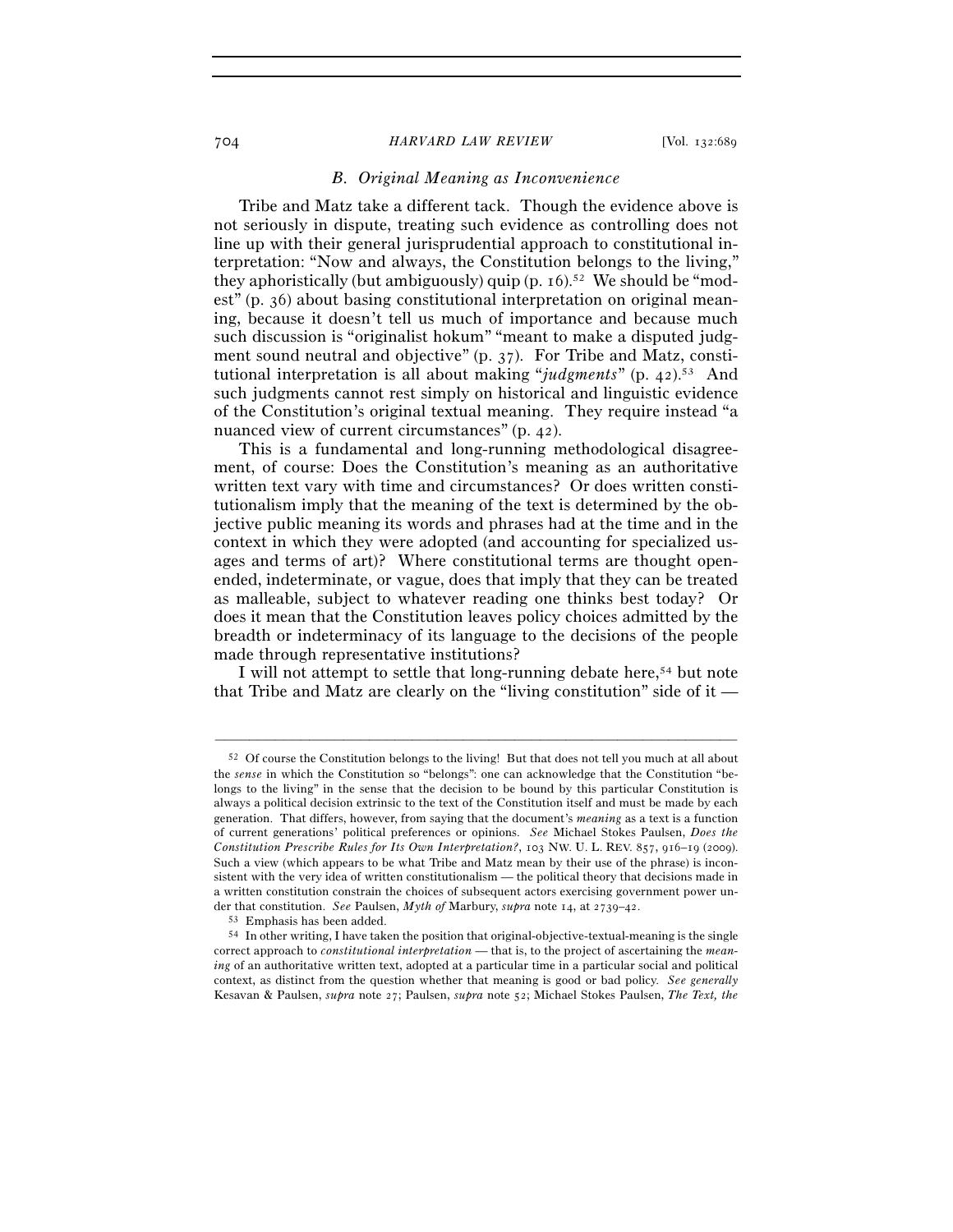and that this is critical to their overall project. It is the move that enables them to craft, and to adjust, "living" standards of their own for when impeachment is or is not constitutionally proper. Methodological disagreements have substantive consequences. The answers supplied by "originalist" methodologies may not be perfectly determinate, but original-meaning textualism supplies reasonably clear methodological rules that make manipulation more detectable and supply a more objective standard for criticism of deviation.55 An approach to constitutional interpretation not constrained by text, structure, and history, on the other hand, tends to yield a malleable standard capable of (seemingly) political manipulation depending on the circumstances.

The authors argue that the term "high Crimes and Misdemeanors" is vague; that evidence of original meaning and understanding is contestable, uncertain, and incomplete; and that, therefore, the proper understanding of the constitutional power of impeachment is a matter of essentially political, prudential, and policy judgments.

What emerges from this stew is not entirely clear; Tribe and Matz offer different formulations of their standard at different points in the book.56 The simplest statement, probably, is the suggestion that "high Crimes and Misdemeanors," like treason and bribery,

involve corruption, betrayal, or an abuse of power that subverts core tenets of the US governmental system. They require proof of intentional, evil deeds that risk grave injury to the nation. Finally, they are so plainly wrong by current standards that no reasonable official could honestly profess surprise at being impeached. (p. 42)

Restating the point, Tribe and Matz emphasize that the President must have "done something so awful that we must seriously consider removing him without waiting for the next election" because he "has lost legitimacy and viability as our leader" and "we fear he'll inflict further damage to our polity if he remains in power" (p. 42). And while the authors vary this definition slightly throughout, they are consistently careful to include additional elements beyond commission of serious, wrongful acts. Depending on the page, the President, in addition to engaging in what otherwise would constitute impeachable misconduct, *also* must (1) have used "the formal powers of . . . office" in engaging in

<sup>–––––––––––––––––––––––––––––––––––––––––––––––––––––––––––––</sup> *Whole Text, and Nothing but the Text, So Help Me God: Un-Writing Amar's Unwritten Constitution*,

<sup>81</sup> U. CHI. L. REV. 1385 (<sup>2014</sup>) (book review). 55 *See* Paulsen, *supra* note 52, at 914–16, 916 n.<sup>179</sup>. 56 For instance, impeachment is a "last resort for avoiding genuine catastrophe" appropriate when "the nation faces clear peril" for which there is "no other plausible exit" other than impeachment (p. 23); reserved for conduct "so awful" *and* "so disturbing a signal of future conduct[] that allowing the president to remain in office poses a clear danger of grave harm" (p. 23); limited to "dangerous offense[s] against the nation" when viewed "with a forward-looking and preventive focus" (p. 47); and guided by the question "whether [the President] poses a continuing danger if he remains in office" (p. 198).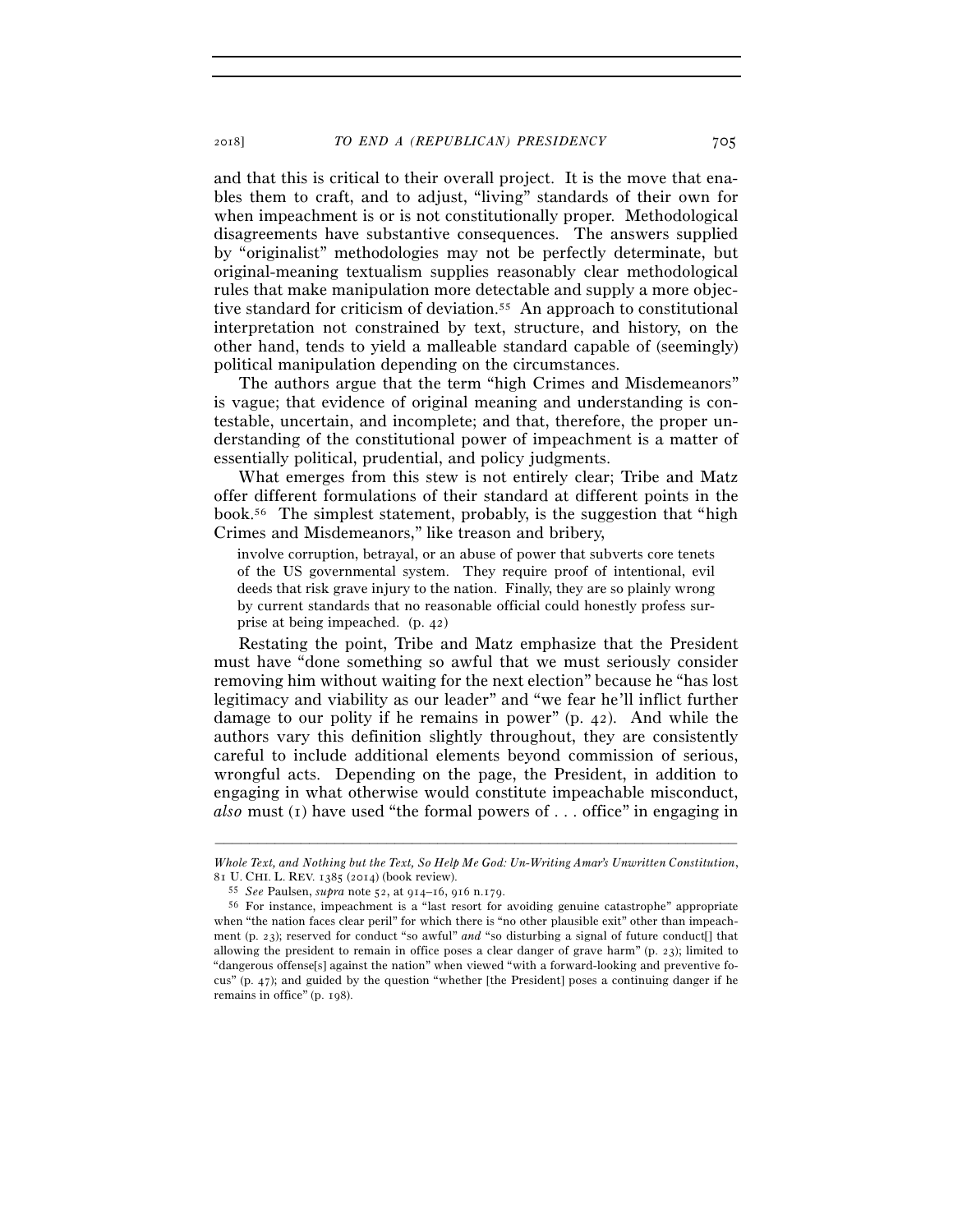the alleged wrongdoing (p. 21), (2) have lost public confidence and political support, rendering him "unviable as a national leader" (p. 10), or (3) pose a prospective danger of grave harm for which there is no alternative short of removal (pp. 23, 47, 198).<sup>57</sup>

This is a strict standard indeed — stricter, certainly, than commission of "high Crimes and Misdemeanors." One might argue that such a higher threshold is sensible as a policy matter (in some respects), that the Constitution's expansive impeachment standard permits too broad a latitude of judgment, sweeps too much into its grasp, and threatens too much disruption of political leadership too readily. One might also argue the opposite: that the authors' stricter standard, taken seriously and applied consistently, would allow too much misconduct and excuse too many miscreants. It is not clear that Nixon, or any other President, would satisfy this far stricter test on its own terms. But the more important point is that these addenda appear, in a sense, out of nowhere. They are not supported by the text of the Constitution or by the best historical evidence; there is no hint of a future-harm inquiry, or a politicalviability inquiry, in either the records of the Convention or the ratification debates. And so the question becomes: Why tack them on?

I submit that the answer is political, and for that matter partisan: the authors' standard allows them to reach the conclusion that President Trump is impeachable, and that President Clinton was not.

And that, after all, is the point, isn't it? In the end, Tribe and Matz are far less concerned with method than with madness: at heart, this is a book about Donald Trump. *To End a Presidency* is primarily about ending a *particular* presidency — but the goal has to be accomplished without too much friendly fire. And it is precisely such partisanship that undermines the book's effectiveness and persuasive force.

# III. A PARTISAN GUIDE TO IMPEACHMENT

## *A. Trump, Trump, Trump*

*To End a Presidency* is part of a growing cottage industry in quickly produced books about impeachment that are, really, centrally about Trump.58 Tribe and Matz's is the best of this new bunch — more serious

<sup>57</sup> Tribe and Matz are unclear about whether *all* of these three additional conditions must be satisfied for impeachment to be allowed or whether *one* or some combination is sufficient: "This may all sound a bit vague. Fair enough. Impeachment requires good judgment amid uncertainty, not a preprinted checklist of relevant considerations" (p. <sup>23</sup>). 58 *See* CHARLES L. BLACK, JR. & PHILIP BOBBITT, IMPEACHMENT: <sup>A</sup> HANDBOOK (2d ed.

<sup>2018</sup>); JEFFREY A. ENGEL ET AL., IMPEACHMENT: AN AMERICAN HISTORY (2018); RON FEIN ET AL., THE CONSTITUTION DEMANDS IT: THE CASE FOR THE IMPEACHMENT OF DONALD TRUMP (2018); MICHAEL J. GERHARDT,IMPEACHMENT: WHAT EVERYONE NEEDS TO KNOW (2018); ALLAN J. LICHTMAN, THE CASE FOR IMPEACHMENT (2017); RADNOFSKY, *supra* note 50; CASS R. SUNSTEIN, IMPEACHMENT: A CITIZEN'S GUIDE (2017). The outlier of the bunch in terms of viewpoint is DERSHOWITZ, *supra* note 18.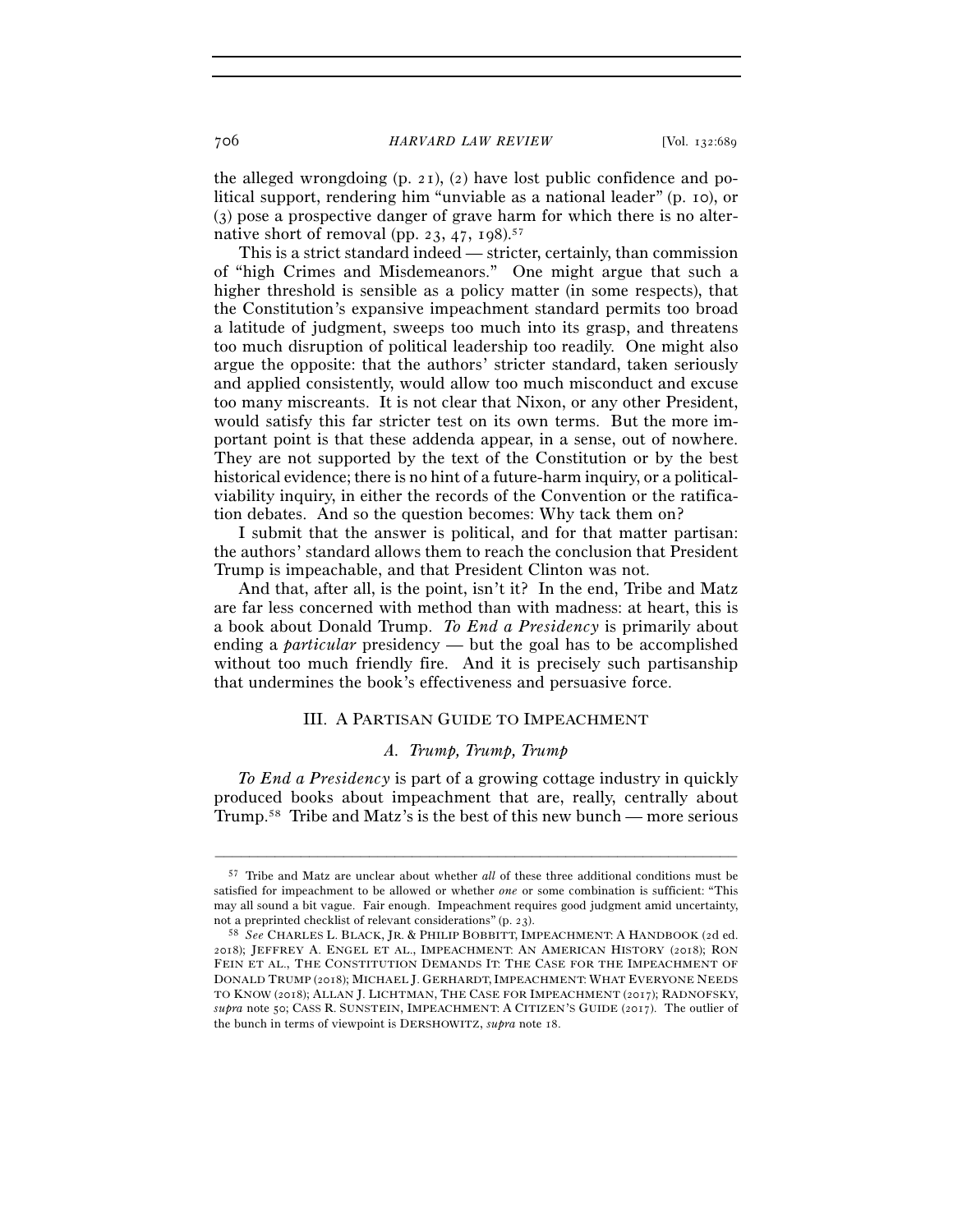in its treatment, more scholarly in its aims — but it shares in common with the others the features of partisanship and the manipulation of impeachment criteria to fit partisan goals. It is nominally *also* about the power of impeachment generally. But it is no exaggeration to say that the book is more about impeaching Trump in particular than about impeachment in general. From start to finish, the book is about the prospects for impeaching and removing Trump — its desirability, its constitutional defensibility, and (to the authors' evident despair) its practical impossibility. The Preface's (awful) first sentence reads: "Impeachment haunts Trumpland" (p. xi). The authors continue: "Never before has an American leader so quickly faced such credible, widespread calls for his removal" (p. xi).<sup>59</sup> Trump's is the face that launched a thousand impeachment ships and the gale force that blew this one to sea: "If you're reading this book in 2018, you're probably thinking about Trump," Tribe and Matz write. "So are we" (p. xxi). And despite some halfhearted protestations to the contrary — "[b]ut this book is *not* a brief for removing Trump," the authors say at one point (p. xxi) — the book really *is* a brief for removing Trump.

That is not necessarily all bad. The conceit of academic objectivity is often a pretense, which Tribe and Matz, to their credit, drop.60 The book features dozens of pages detailing Trump's potentially impeachable misconduct. As noted, the materials dedicated to Trump's alleged wrongdoing, and how it might satisfy the Constitution's impeachment standard, are among the best, most carefully formulated parts of the book.

The authors' thesis on this point is relatively straightforward: Trump is a menace (pp. 19, 218–20), a miscreant (pp.  $58-68$ ,  $185-93$ ), and a moron (p. 225). He *deserves* to be impeached, and the Constitution's impeachment standard easily permits this result.<sup>61</sup>

But Trump *won't* be impeached, largely because of Republican partisan political loyalties. Moreover, an effort to impeach him probably shouldn't even be attempted, the authors say — at least not as of the book's spring 2018 publication date — because doing so would likely

<sup>59</sup> The focus on Trump continues all the way to the book's closing "Acknowledgements," where the authors say that "[w]riting about impeachment is an exhilarating and maddening experience — especially in the Age of Trump" (p. 243).

 $60$  "Lawyers specialize in thinking about things while pretending not to," they write (p. 58). But "it would be strange to pretend we can discuss 'high Crimes and Misdemeanors' today without *any* reference to Donald Trump" (p. 58). *But cf.* SUNSTEIN, *supra* note 58, at 15 ("With the goal of neutrality in mind, I am not going to speak of any current political figure. I am going to focus on the majesty, and the mystery, of impeachment under the U.S. Constitution.").<br><sup>61</sup> The authors emphasize the factual plausibility of charges of collusion by Trump campaign

officials and family members with a foreign nation in order to affect U.S. election results, the plausibility of charges of impeachable obstruction of justice arising from Trump's efforts to conceal and to obstruct official investigations into such possible collusion, and the plausibility of impeachment based on an endemic pattern of public lies and misrepresentations (pp. 58–65).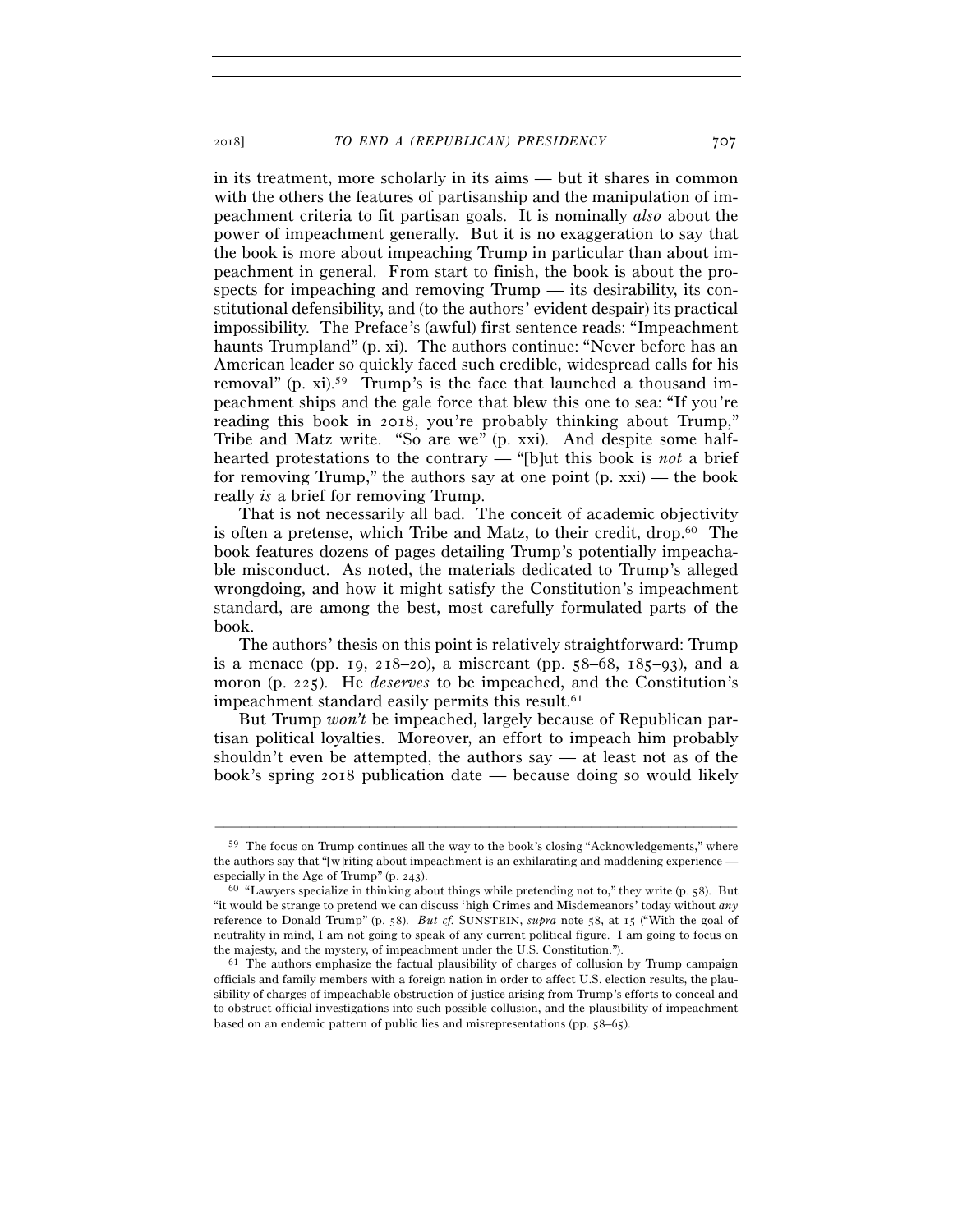prove not only futile but counterproductive. A failed impeachment attempt might actually consolidate Trump's power by firing up his political base and costing Democrats congressional seats (p. 238). (Much of the latter two-thirds of the book is devoted to a strategic calculation of prospects and pitfalls, risks and rewards, opportunities and hazards, as I discuss presently.)

## *B. The Ghost of Clinton Past*

But if the prospect of impeaching Trump is the book's main theme, the book features several secondary themes that serve as counterpoints. The most obtrusive of these is the claimed constitutional illegitimacy of the impeachment of President Bill Clinton.

Like generals refighting the last war, the authors are nearly as obsessed with Clinton as with Trump. The impeachment of Clinton was "contemptible" (p. xvi). It was "[b]orn of partisan spite and rejected on partisan lines" (p. 177). It consisted of "merciless examination of Clinton's extramarital affairs" (p. 21) — "trysts" and "sexual escapades"  $(p, q7)$  — that did no harm to the nation. The perjury and obstruction of justice charges against Clinton were "correctly perceived" as based on "political (and personal) animus" (pp. 21, 103, 239) and provided no legitimate basis for impeachment. Such charges "dragged impeachment down into the mud" and led to the "degradation of presidential impeachment" (p. 177). Indeed, of all the forces that have contributed to the "partisan civil war" that cripples effective use of the impeachment power today, "none looms larger than the Clinton proceedings" (p. 177). The impeachment of Bill Clinton was "implausible," "perverse and profoundly irresponsible," and worked to "*destabilize* democracy" (p. 239).

 These are loud claims. Tribe and Matz appear to take the extreme position that Clinton's impeachment was *constitutionally* unjustifiable, not just that it was unwise.<sup>62</sup> They offer four reasons. It is worth pausing to consider each carefully, as the authors' arguments here contribute greatly to their general formulation of impeachment criteria. First, Clinton "did not abuse the formal powers of his office" when he "used his position to seduce an intern" (p. 21). Tribe and Matz focus here on

 $62$  The authors are not perfectly precise as to whether they view the charges against Clinton as constitutionally unjustifiable because *outside any plausible view of the scope of the Constitution's text* — "high Crimes and Misdemeanors" — or because *outside the range of good constitutional judgment*. Their discussion sometimes elides any distinction between these two. *Compare* p. 21 ("[T]he case for impeaching Clinton was a weak one . . . ."), *with* p. 103 (stating that the Clinton acquittal confirms views of when impeachment is not "justified under the Constitution"). The strong characterizations of "contemptible" (p. xvi) and "profoundly irresponsible" (p. 239) would seem to suggest the authors think Clinton's impeachment constitutionally, and not just pragmatically or morally, unjustifiable. (It is also possible, as discussed above, that the authors' constitutional jurisprudential ideology simply does not draw any such distinction — that constitutional analysis, for Tribe and Matz, is *all* a matter of sound prudential or political judgment.)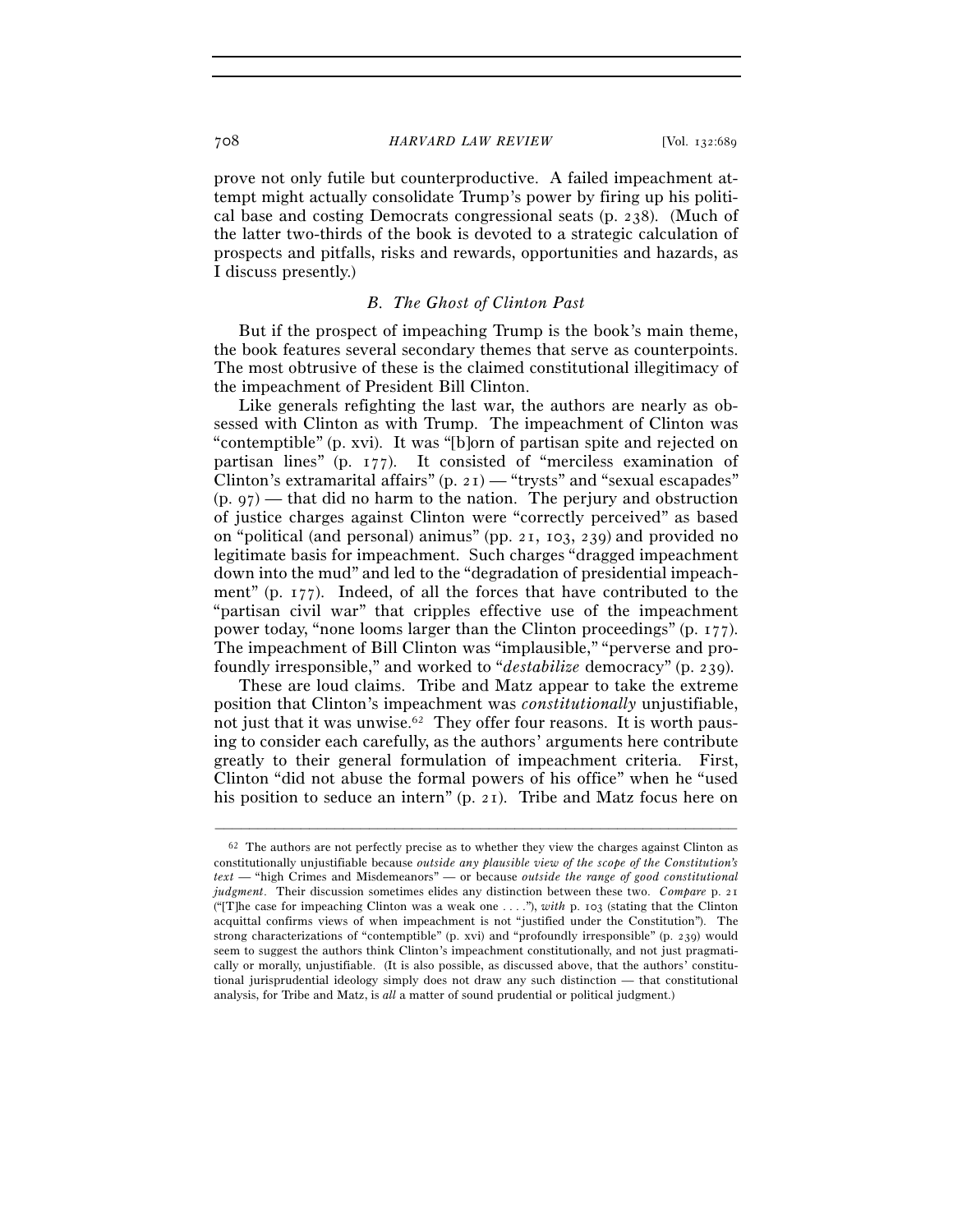Clinton's sexual liaisons rather than on Clinton's alleged perjuries, obstruction of justice, and lies to the public in an attempt to cover up those liaisons. (The latter were the subject of the actual impeachment articles brought against Clinton.63) Second, while Clinton may have committed wrongs against his marriage and against the system of justice, his misconduct "hardly broke faith with the nation as a whole or foreshadowed grave peril if he remained in office" (p. 21). Third, Clinton had not "lost the confidence of the citizenry" (p. 21) but instead maintained high publicopinion-poll "approval" ratings and personal "likability" scores (p. 144). Fourth, Congress possessed "ordinary checks and balances," like censure, that it could have employed instead of impeachment  $(p, 21)$ .

None of these arguments works. The first three factors would seem inapposite to the question of whether conduct constitutes a constitutionally impeachable offense. First, as Tribe and Matz elsewhere concede, use specifically of the powers of office is *not* constitutionally required for impeachment. Serious ordinary criminality, including criminality having nothing to do with the exercise of the formal powers of office, can suffice as a valid ground for impeachment. And as noted, the authors use murder and perjury as illustrations of criminal acts "terrible" enough that they would "surely warrant removal if committed by the chief executive" (p. 51).<sup>64</sup>

Second, the fact that allowing Clinton to remain in office might not have "foreshadowed grave peril" seems *constitutionally* irrelevant. A requirement of likely further, or prospective, wrongdoing — or a judgment of future dangerousness — appears to be no part whatsoever of the constitutional textual standard, but a pure add-on.65 At best, it seems a (debatable) prudential argument for *not exercising* the power of impeachment even where it applies; it is not an argument limiting the scope of the constitutional power itself. And once more, this additional requirement seems to contradict the authors' deployment of murder and

<sup>–––––––––––––––––––––––––––––––––––––––––––––––––––––––––––––</sup> 63 For the text of the charges, see Articles of Impeachment Against William Jefferson Clinton, H.R. Res. 611, 105th Cong. (<sup>1998</sup>) (enacted) [hereinafter Clinton Articles of Impeachment]. 64 *See supra* note 18. It is also not at all clear that Clinton did not use his office in the course of

the actions for which he was impeached. The counts on which the House of Representatives voted to impeach Clinton included conduct specifically concerning his actions as President, and arguably implicating his standing as the nation's highest federal law enforcement official, though not specifically involving use of formal powers. *See* Clinton Articles of Impeachment, *supra* note 63, at 1 (alleging that Clinton acted "through his subordinates and agents" — that is, through White House employees or officials — in obstructing justice).<br><sup>65</sup> The authors' formulation is especially hard to square with impeachment of judges and most

other executive officials. It is hard to imagine judicial misconduct so severe in its consequences as to "risk grave injury to the nation," threaten "catastrophe," or create "peril." *See supra* pp. 705–06 and note 56. So too it would seem nearly impossible to remove a *Vice* President from office, including for acts of corruption that did not themselves threaten grave national injury or peril. (Under the authors' standard, Vice President Spiro Agnew could not have been impeached for bribery while he was Governor of Maryland. *See* Paulsen, *supra* note 51.) One might plausibly argue that there *should* be different, easier-to-satisfy impeachment standards for different officers. But the current text of the Constitution surely does not support such a view.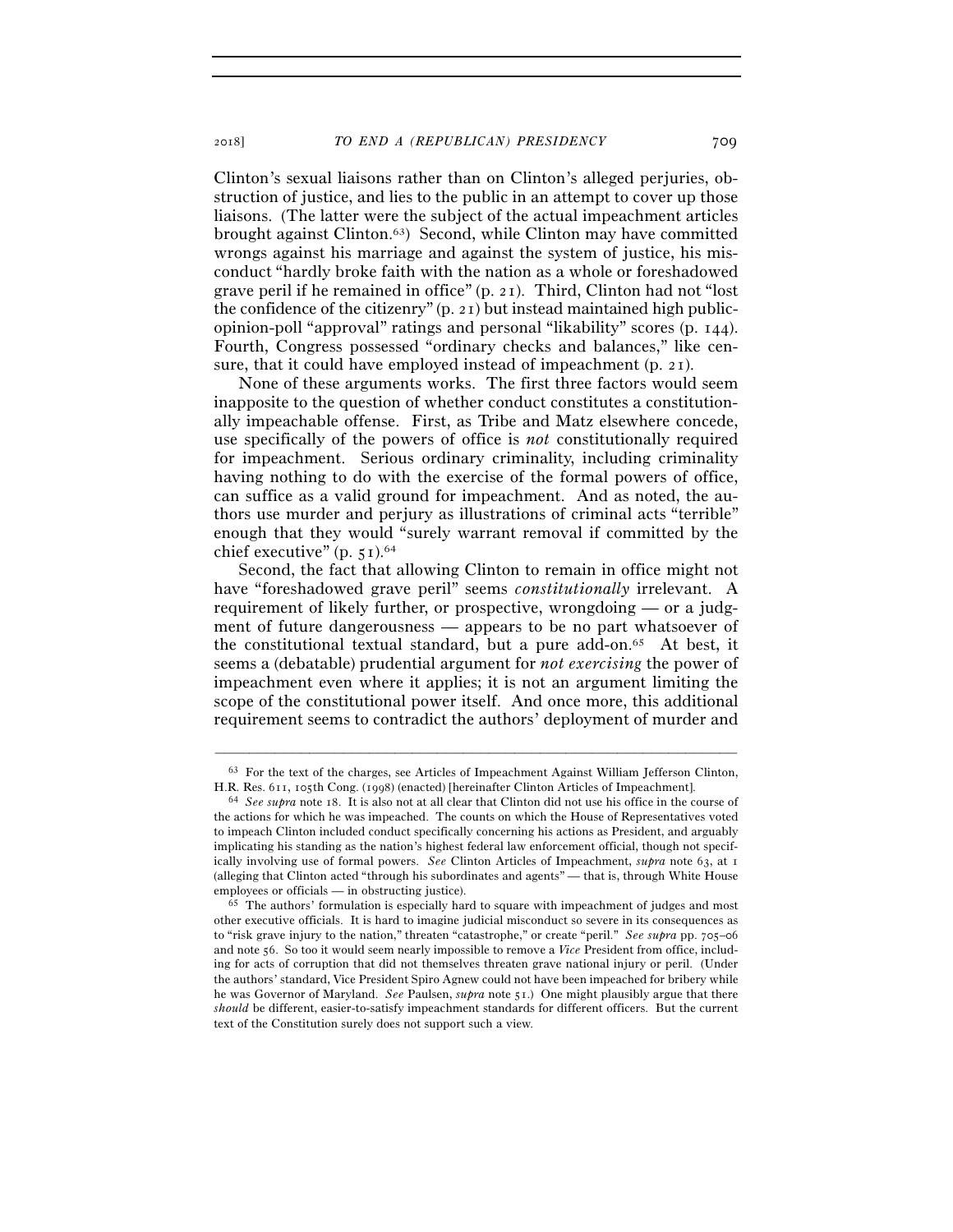perjury as crimes that would "surely warrant removal" (p. 51). Often, the crimes of murder and perjury are situation-specific; in many cases, they would not likely be repeated. That surely does not count against their seriousness or wrongfulness.

Third, whether an official has committed constitutionally impeachable wrongs would seem to have nothing to do, one way or the other, with public approval polls, or public "faith" or "confidence" in the official generally. Impeachment is not a vote of "confidence" or "no confi- $\alpha$  dence" — a point the authors embrace elsewhere in their analysis (pp. 18–19, 102, 114). To argue that impeachability should depend on political unpopularity is to allow precisely the same "no-confidence vote" considerations in, through the back door, that supposedly play no proper role in such a proceeding.

The fourth observation — the fact that other checks and reprimand devices might exist — might be true, but seems beside the point. Whether particular conduct does or does not fit the Constitution's definition of impeachable offenses is its own distinct constitutional inquiry. The fact that misconduct might be checked or punished in other ways does not logically imply that it lies outside the impeachment power.

A possible fifth factor, not explicitly included in the authors' list of reasons why Clinton's impeachment was illegitimate, but which they invoke repeatedly in connection with the Clinton impeachment, is the neo-Hamiltonian point that impeachment ought not to be "partisan." The Clinton impeachment votes, the authors argue, fell "[a]lmost entirely along partisan lines" (pp. 20–21); Clinton's impeachment was "[b]orn of partisan spite and rejected on partisan lines" (p. 177). Assuming both points to be true, in Clinton's case or in any other — that an impeachment reflects impure partisan motives and that votes fall along partisan lines — it is not clear why this should in any way affect the answer to the question of *whether particular misconduct constitutes an impeachable offense*. The fact that an impeachment was rejected "on partisan lines" says nothing about which side acted properly and which improperly; *that* is a question that can only be answered with reference to the merits of the underlying charges.

Likewise as to partisan "motivation." If partisan motives spurred the bringing of *meritorious* charges of high crimes and misdemeanors, it is hard to fault the charges because of the motives. It is doubtless true that a President's political opponents might, out of political motives, be more sympathetic to pursuing meritorious impeachment charges than would be the President's defenders. But it is hard to say that it is the *opponents* who are acting improperly in such a situation. Indeed, one can make the argument that partisan motives in opposition to a particular President might in some cases even be a positive thing, in that such a disposition might make partisans less inclined to overlook or dismiss serious wrongful acts by a President than would be the President's par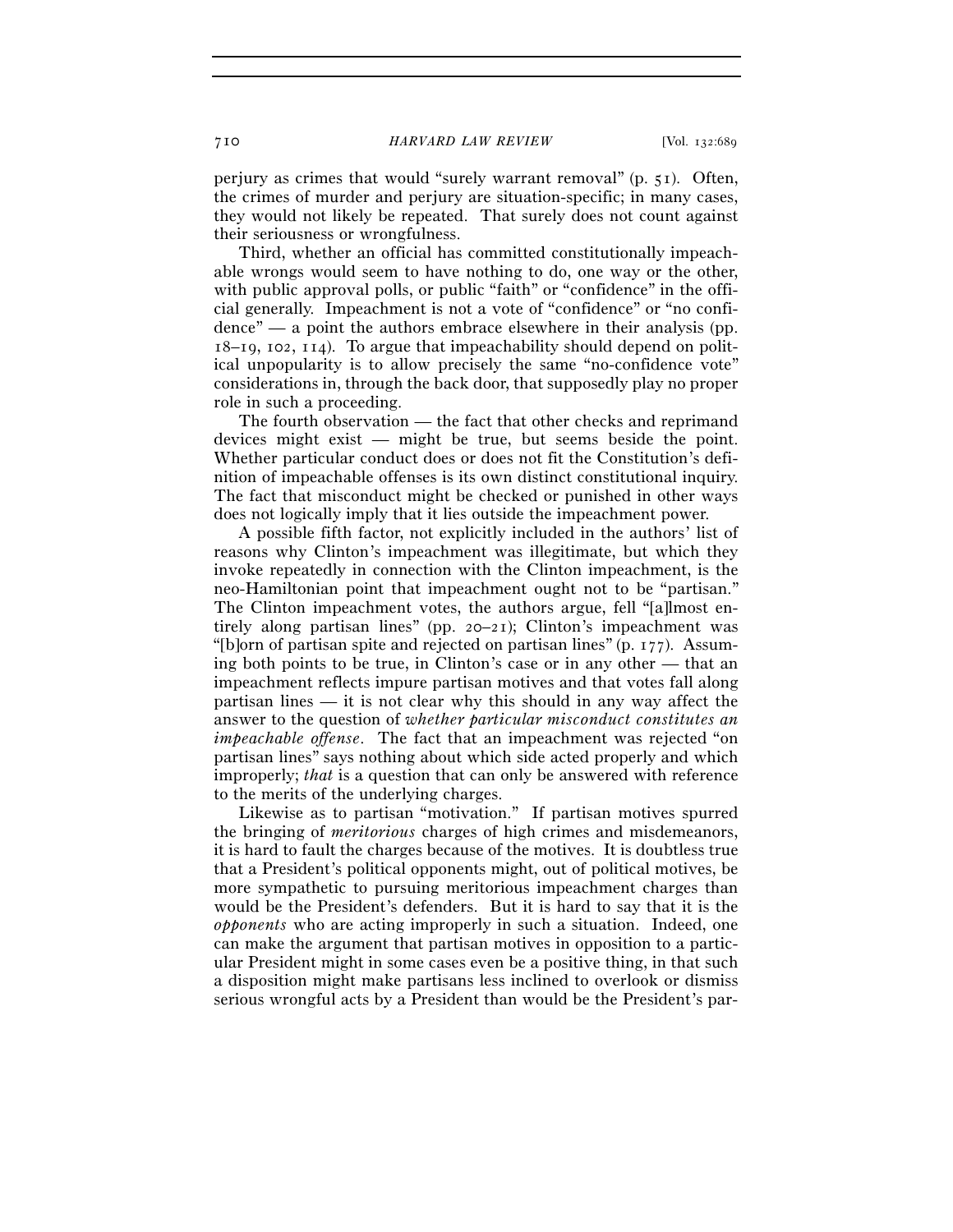tisan supporters. (And, conversely, partisan motives might supply a useful incentive for a President's supporters to resist a doubtful effort to impeach.) In that respect, to borrow a Madisonian phrase, partisan incentives might be useful in "supplying, by opposite and rival interests, the defect of better motives."66

The larger problem — the direction in which each of the above weaknesses points — is that the authors' concern to absolve Clinton in the strongest terms (to render the charges against him not just imprudent but constitutionally out of bounds), but without absolving other Presidents, leads the authors to devise a severely distorted impeachment standard. The test employed must ensnare Nixon and Trump, but it must also be crafted so as to render the charges against Clinton "irresponsible" (p. 239).

That is a tough line to maintain in terms of constitutional principle. It is not impossible to craft, but it takes a fair bit of work: It requires drawing distinctions among supposed different types or subcategories of conduct amounting to obstruction of justice (in order to distinguish the Nixon and Clinton situations). It requires drawing a line between officialcapacity wrongdoing and "private" wrongdoing, adjusting that line to make an exception for certain very serious criminal wrongs, like murder and perjury, but then crafting a further distinction among different types of such private-capacity crimes or the circumstances leading to their commission: an awkward "sexual escapades" exception-exception-exception.

More to the point, however, the line *feels* "crafted." While it is possible to distinguish the two cases and, with ingenuity, devise a rule set justifying the distinction, the distinction and the criteria that generate it ring false.

They will definitely so strike many Republicans, conservatives, and independents. This works against the authors' objectives. Such persons form a crucial part of the audience the authors say must be won over converted to principle  $-$  if impeachment of Trump is to have any chance of success. One would think that one of the more persuasive arguments that could be directed at such persons would be that they should embrace, as to Donald Trump, the same standards of conduct and impeachability they sought to impose on Bill Clinton; that a President's repeated public dishonesty, lies, attempted cover-up of his own wrongdoing (or the wrongdoing of friends and associates), and obstruction of justice with respect to inquiries into the same, is *per se* impeachable misconduct. Tribe and Matz forfeit that argument.67

<sup>66</sup> THE FEDERALIST NO. 51, *supra* note 1, at <sup>319</sup> (James Madison). 67 There is of course plenty of political hypocrisy to go around. If Tribe and Matz can be accused of crafting a politically gerrymandered impeachment standard that ensnares Trump and excuses Clinton, it seems equally true that many Republicans labor to thread the impeachment needle in the opposite political direction: the standard adopted needs to justify the impeachment of Clinton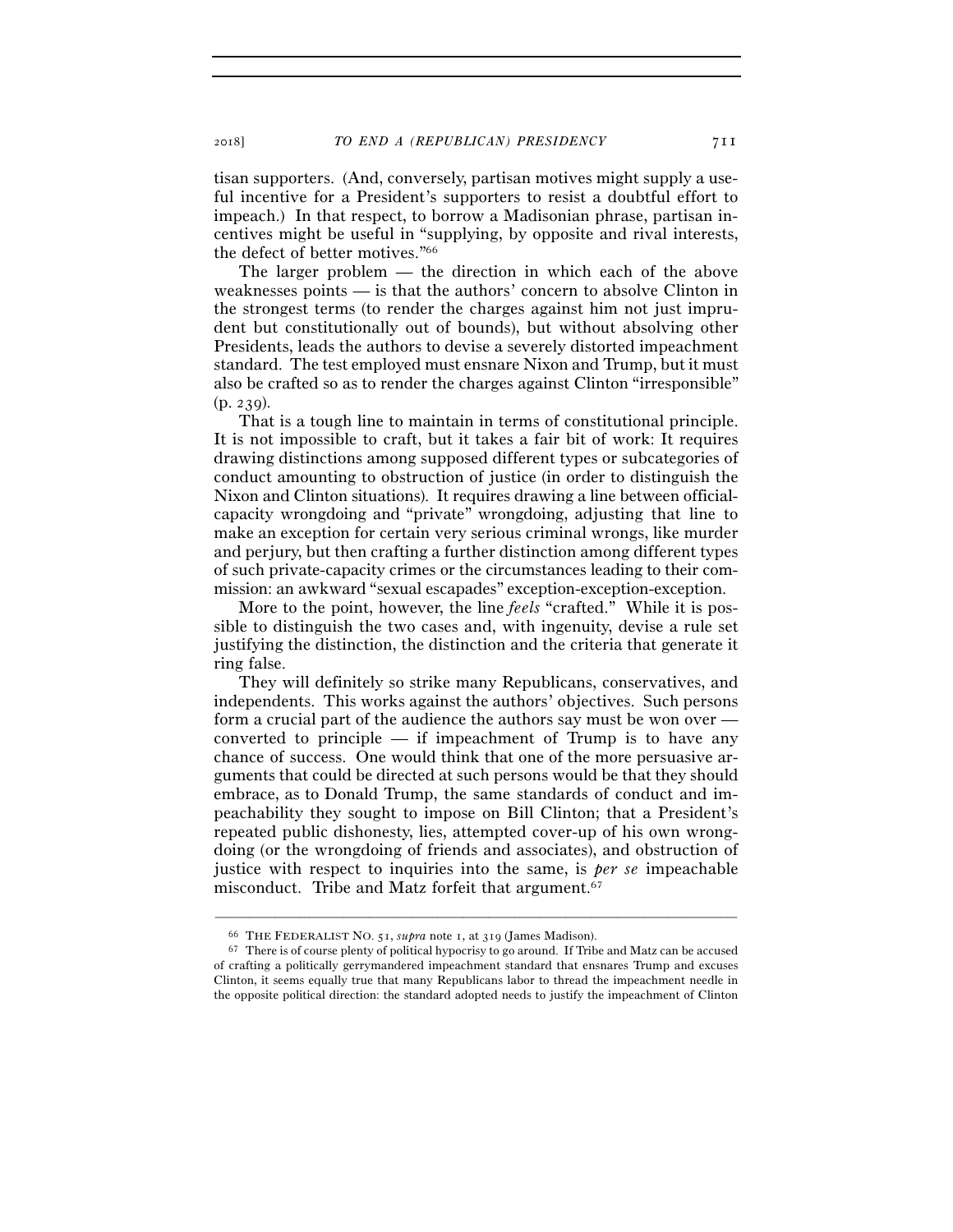Alas, Professor Tribe vigorously defended President Clinton against impeachment in the late 1990s along the same lines as the argument made in this book. He might feel in some way "stuck" with that position; or, more likely, he simply remains convinced of its correctness. One cannot help thinking, however, that the book might have been more persuasive — and certainly would have made more of a splash — had Tribe chosen this occasion to repent of his earlier defense of Clinton and for Tribe and Matz to have embraced a consistently broad, principled impeachment standard as, upon reflection, the better conclusion.<sup>68</sup> True, doing so might have risked a charge of hypocrisy, opportunism, or insincere foxhole conversion. (It might even be fair to observe that a critical reviewer might then simply have exploited a different angle for a critical book review.) But it also might have enabled them to embrace a telling insight: that the decline in the vigor, rigor, and seriousness of impeachment as a meaningful constitutional check on misconduct by Presidents — and the decline in the standards of conduct expected of persons holding the office of President of the United States — may be traceable in modern times to the impeachment *acquittal*, along partisan lines, of President Clinton.<sup>69</sup>

## *C. A Partisan Analysis of Partisanship*

Instead, the authors attribute the decline of impeachment's viability as a check to *partisanship generally*. The authors are certainly right in

–––––––––––––––––––––––––––––––––––––––––––––––––––––––––––––

Paulsen, *supra* note 3, at 1402.

but exclude grounds for impeaching Trump other than proven criminal-law felonies. *See* Michael Stokes Paulsen, *Taking Impeachment Seriously*, LAW & LIBERTY (June 28, 2018), https://www. lawliberty.org/2018/06/28/taking-impeachment-seriously/ [https://perma.cc/ES7P-FDR<sup>9</sup>]. 68 Some prominent Democrats have engaged in just this kind of reconsideration. In late 2017,

Senator Kirsten Gillibrand stated that Clinton should have resigned the presidency over his sexual relationship with Monica Lewinsky. *See* Jennifer Steinhauer, *Bill Clinton Should Have Resigned over Lewinsky Affair, Kirsten Gillibrand Says*, N.Y. TIMES (Nov. 16, 2017), https://nyti.ms/2hGKxYL [https://perma.cc/3L6M-DG9V]; *see also* Matthew Yglesias, *Bill Clinton Should Have Resigned*, VOX (Nov. 15, 2017, 9:15 AM), https://www.vox.com/policy-and-politics/2017/11/15/16634776/ clinton-lewinsky-resigned [https://perma.cc/WDD4-AF4L] (arguing that, even more so than perjury in a sworn civil deposition, Clinton's use of the "power of the Oval Office to seduce a 20-something subordinate" was "morally bankrupt" conduct that should have forced Clinton's resignation).<br><sup>69</sup> I made a suggestion along these lines in other writing, twenty years ago:

Time will tell, ultimately, but it seems hard to avoid the conclusion that the consequence of the Clinton impeachment and acquittal will be both a general weakening of the impeachment power and a ratcheting down of the standards of conduct expected of men and women holding the office of President of the United States. . . . [T]he Clinton precedent doubtless increases the likelihood that a future President who has committed crimes in office, or otherwise abused the public trust, will fight impeachment, using the Clinton acquittal as something of a constitutional benchmark: the President's offenses are arguably no worse than President Clinton's; obstruction of a legal investigation should not be impeachable (he might argue) if a plausible argument exists that the investigation ought not to have been conducted in the first place; in any event the President ought not to be removed if the nation could survive his continuance in office for the remainder of his term; and a President should not be impeached if he retains the support of his own political party.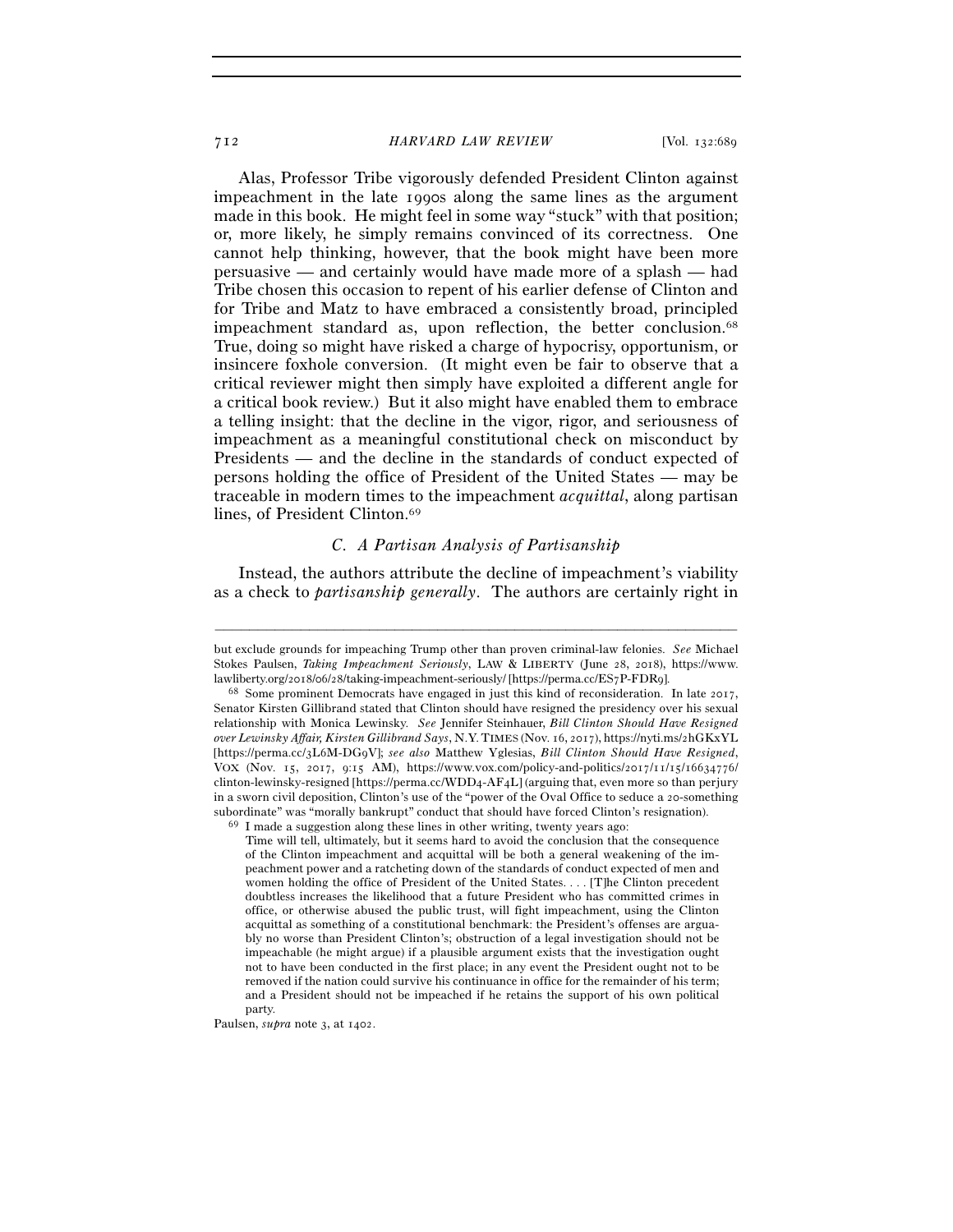the basic insight: partisanship is rampant and entrenched; the nation is perhaps more divided culturally along lines of political identity than by any other measure; these divisions are fueled and magnified by competing media and information sources, filtered by politically self-segregated audiences; the competing sides view each other with almost unparalleled levels of hostility and distrust; and they see the stakes of political victory or defeat as almost cataclysmically high (pp. 200–05). "Warring partisan tribes now define a dysfunctional system," the authors rightly observe (p. 200). This reality — especially when combined with partisandominant congressional districts, basic red-state-blue-state political differences, and the two-thirds Senate majority requirement — has "gone a long way toward undermining the preconditions for a prudent, successful exercise of the impeachment power" (p. 205).

To repeat: Tribe and Matz are right on this score. Partisanship has created an abhorrent impeachment vacuum. But this is a somewhat ironic conclusion in several respects. First, the authors' own partisanship goes beyond the tendentious defense of Clinton. Indeed, Tribe and Matz suggest that every Republican President since Nixon might rightfully have been impeached — or at the very least been subjected to serious investigation as a prelude to possible impeachment. Ronald Reagan "deserved" to face a serious risk of impeachment for Iran-Contra (p. 174). Reagan's asserted negligent supervision of subordinates justified "a vote on articles of impeachment — especially given hints of a cover-up and doubts about Reagan's complete honesty" (p. 73). Further, Reagan committed "extraordinary violations of the separation of powers" that "posed a direct threat to the constitutional system" (p.  $73$ ).<sup>70</sup> Reagan's successor, George H.W. Bush, also warranted impeachment investigation because of "evidence that he had known about some illegal aspects of Iran-Contra" as Vice President and then, as President, issued a "self-interested pardon" to six Reagan Administration officials, which the authors treat as intended to thwart an independent counsel's efforts "to reveal the full scope of executive branch misconduct" (p.  $74$ ). Even Gerald Ford does not escape the authors' innuendo: Ford's decision to pardon Nixon was viewed as "outrageous" by "many Americans" (Tribe and Matz appear to concur), but unfortunately there was "no proof [Ford] had entered into a corrupt bargain with Nixon" (p. 170). A nation "exhausted" by Watergate accepted Ford's word and the issue "drifted away" (p. 170). Oddly enough, only George W. Bush, whose wartime

<sup>70</sup> The authors' treatment of separation of powers concerns involving the Reagan Administration contrasts markedly with their treatment of President Truman's unilateral seizure of the nation's steel mills by executive order (held unconstitutional in *Youngstown Sheet & Tube Co. v. Sawyer*, 343 U.S. 579 (1952)), where the authors write that "[i]mpeachment is not meant to function as an all-purpose tool for enforcing the Constitution" (p. 167) and that Truman did not deserve calls for his impeachment (pp.  $161–69$ ,  $174$ ).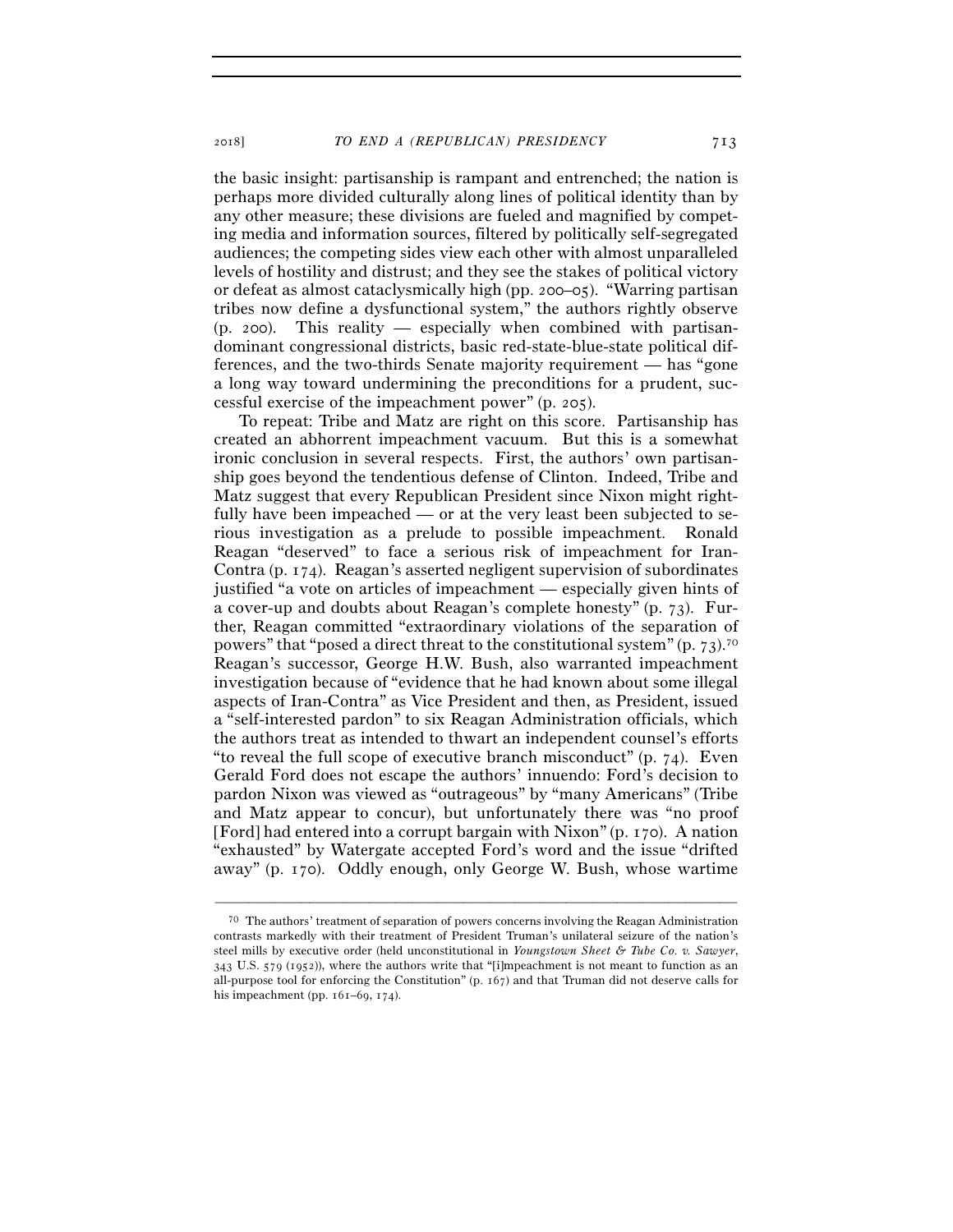policy the authors single out for scathing criticism, dodges an explicit charge that an impeachment inquiry was deserved.71

With all due respect, this is simply not credible. One can make a case for a broad understanding of the impeachment power (as I already have). One can even make a case, albeit a somewhat strained one, that that understanding might reach Reagan's mistakes, misstatements, or negligent supervision of subordinates. One can also make a strong case that the impeachment power reaches believed misuse of the pardon power for corrupt or self-serving purposes — though, again, it seems a factual stretch to tar George H.W. Bush and Gerald Ford with such charges.72 But what does not seem at all credible — what seems nakedly partisan — is to reach such conclusions with respect to Republican Presidents while casting Bill Clinton's impeachment as the insubstantial product of mere Republican partisan spite. The authors elsewhere warn of a "boy-who-cried-wolf" problem: that indiscriminate calls for impeachment lose their punch over time, and that warnings of real wolves might then go unheeded (p. 194). It is a similar problem when boys cry wolf at every Republican but reflexively cry sheep if a Democrat appears. Who is to believe them when a *real* Republican wolf comes along?

Partisanship also shows up in the authors' *analysis of partisanship*. This is true in connection with the Clinton impeachment and elsewhere. The authors repeatedly emphasize that Clinton's impeachment was the product of "partisan spite" and was "rejected on partisan lines" (p. 177). But it does not seem to have occurred to them that the on-partisan-lines point runs in two directions — that perceived partisan "spite" on one side might have its flipside in blind party loyalty on the other. Every Senate Democrat voted to acquit Clinton.<sup>73</sup> Tribe and Matz do not acknowledge the possibility that some might have done so for partisan reasons. But is it really plausible that all Republican senators were unprincipled partisans and all Democrats impartial paragons? Is it not

<sup>71</sup> They write that "Bush had built his case for war on faulty intelligence," and that "[his] popularity declined amid revelations of torture, black sites, extraordinary rendition, and illegal surveillance" (p. 178). But the authors pull back from arguing that George W. Bush should have been impeached, noting that neither he nor President Barack Obama deserved impeachment even though in each case more than thirty percent of the electorate and "a clear majority of the opposition party" came to believe otherwise (p. 217).<br>
<sup>72</sup> I believe Tribe and Matz are correct in maintaining that a President's believed misuse of the

pardon power — or of any other constitutional power actually possessed — can constitute impeachable misconduct (pp. 60–64). *See* Michael Stokes Paulsen, *The President's Pardon Power Is Absolute, but so Is Congress's Impeachment Power*, NAT'L REV. (July 25, 2017, 7:30 PM), https://www. nationalreview.com/2017/07/donald-trump-pardon-power-congressional-impeachment/ [https://perma .cc/Y6AW-MNQK]. Tribe and Matz argue that Trump is impeachable on such ground (pp. 63–64). The persuasive force of the claim with respect to Trump, however, is weakened by the suggestions that George H.W. Bush and Gerald Ford committed the same wrong<br>doing.  $^{73}$  145 CONG. REC.  $\mathrm{S1458–59}$  (daily ed. Feb. 12, 1999).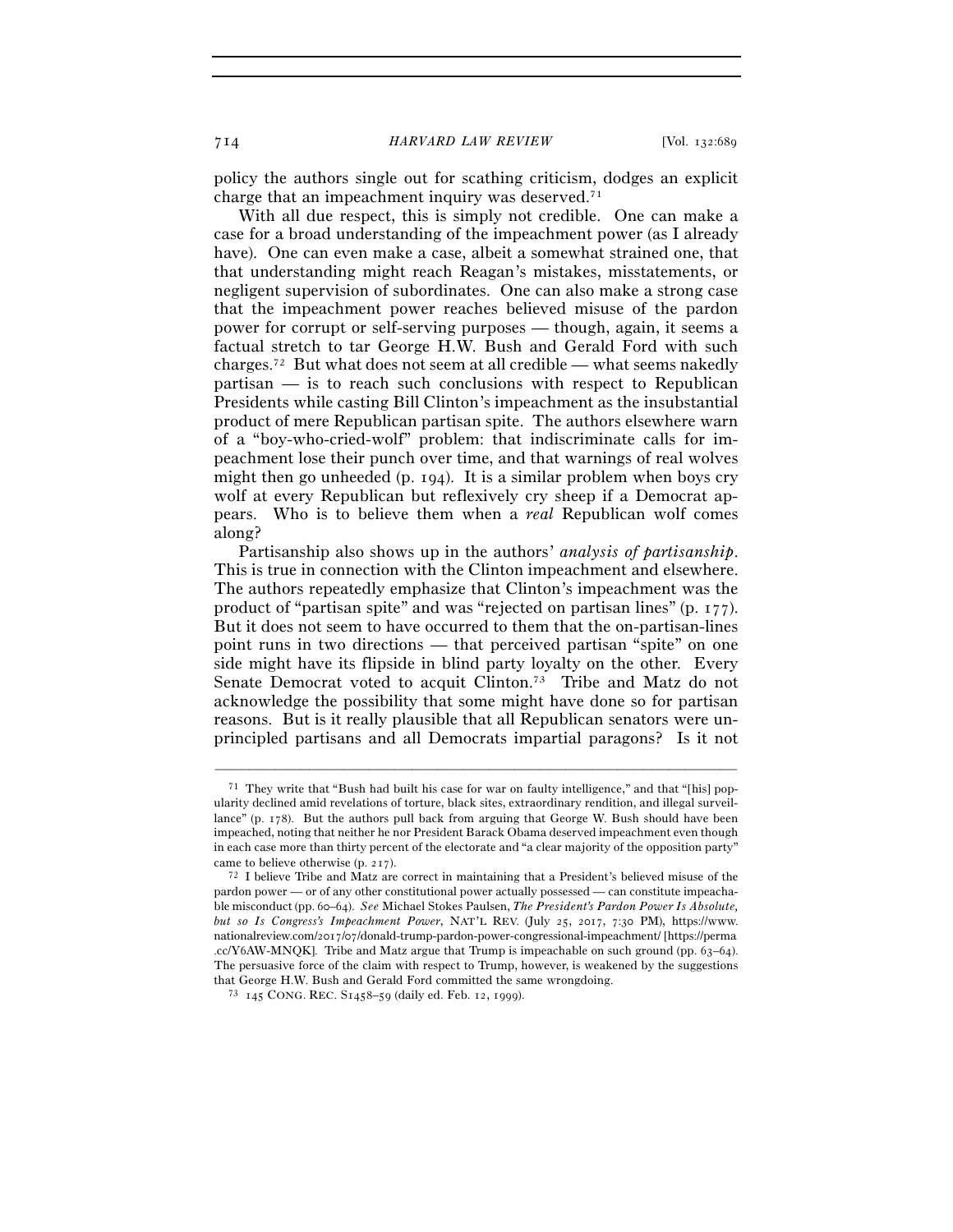even possible that partisan motivations might have been present on both sides?74

Similarly, in analyzing the destructive forces of "[w]arring partisan tribes" (p. 200) on politics generally and impeachment specifically, Tribe and Matz cannot resist being a bit tribal themselves. Both sides are at fault to some extent, but partisanship is mostly a problem with Republicans.75 Finally, the authors' partisanship shines through in other, incidental respects as well. The book contains long, seemingly gratuitous asides making strident ideological points about matters that seem to have little to do with the authors' main arguments, but reflecting a consistent partisan slant.76

The authors bemoan the fact that "'Americans have moved into ideological echo chambers,' where 'everything they read or hear reinforces their predispositions and makes them more intolerant of opposing views'" (p. 204).<sup>77</sup> But this book seems to live in just such an echo chamber. The authors seem to have no sense of the extent to which the sum of their positions undermines their critique of partisanship, and with it the credibility of their case against Trump. Tribe and Matz are right that entrenched partisanship plagues the viability of impeachment as a meaningful check on Presidents' misconduct. But this book simply digs the trenches a little bit deeper.

<sup>74</sup> The authors do make this point about Republican defenders of President Trump: Republicans "have yet to find a principle they won't sacrifice" in defense of Trump, and "it is solely by virtue of continuing support from congressional Republicans that Trump remains in office" (p. 193). Again, this point may be correct. But its persuasiveness is undercut by the authors' sacrifice of principle to accommodate Clinton. 75 Partisan tribalism exists on both sides but is "especially true of the Republican Party under

Trump" (p. 200). Conservative media outlets are particularly bad (pp. 203–05, 210–12). In "rightwing echo chambers"  $(p. 211)$  — apparently there are no left-wing ones — truth is treated as subjective and context-dependent. Facts are appraised "not against standards of consistency or evidence," but "with an eye to whether" they further "the party's short-term objectives" (p. 212). This may well be a correct observation, but it is equally applicable to partisans on both sides. (Treating truth as contextual and facts as dependent on circumstances and political needs would seem apt characterizations of Bill Clinton and his defenders.) 76 There are any number of these: The book contains passages condemning Republicans for not

holding confirmation hearings for Supreme Court nominee Merrick Garland in 2016 (pp. 75–76); a supremely irrelevant attack on the Supreme Court's decision in *Bush v. Gore*, 531 U.S. 98 (2000), as an act of judicial activism (pp. 109–12); a critique of partisan gerrymandering of election districts and of voter ID laws (p. 119); a digression to criticize the Electoral College for "failing to achieve any worthwhile purpose" other than to "skew the course and outcome of elections" (pp. 118, 116– 19); and a page condemning President George W. Bush's war-on-terror policies (p. 178). One might agree with some or all of these points. In aggregate, however, they contribute to the overall impres-

sion of partisanship. 77 The authors quote Charles E. Cook, Jr., *The Urgent Need to Repair Our Broken Politics*, COOK POL. REP. (Sept. 15, 2017), https://www.cookpolitical.com/analysis/national/national-politics /urgent-need-repair-our-broken-politics [https://perma.cc/4GXA-PLFN].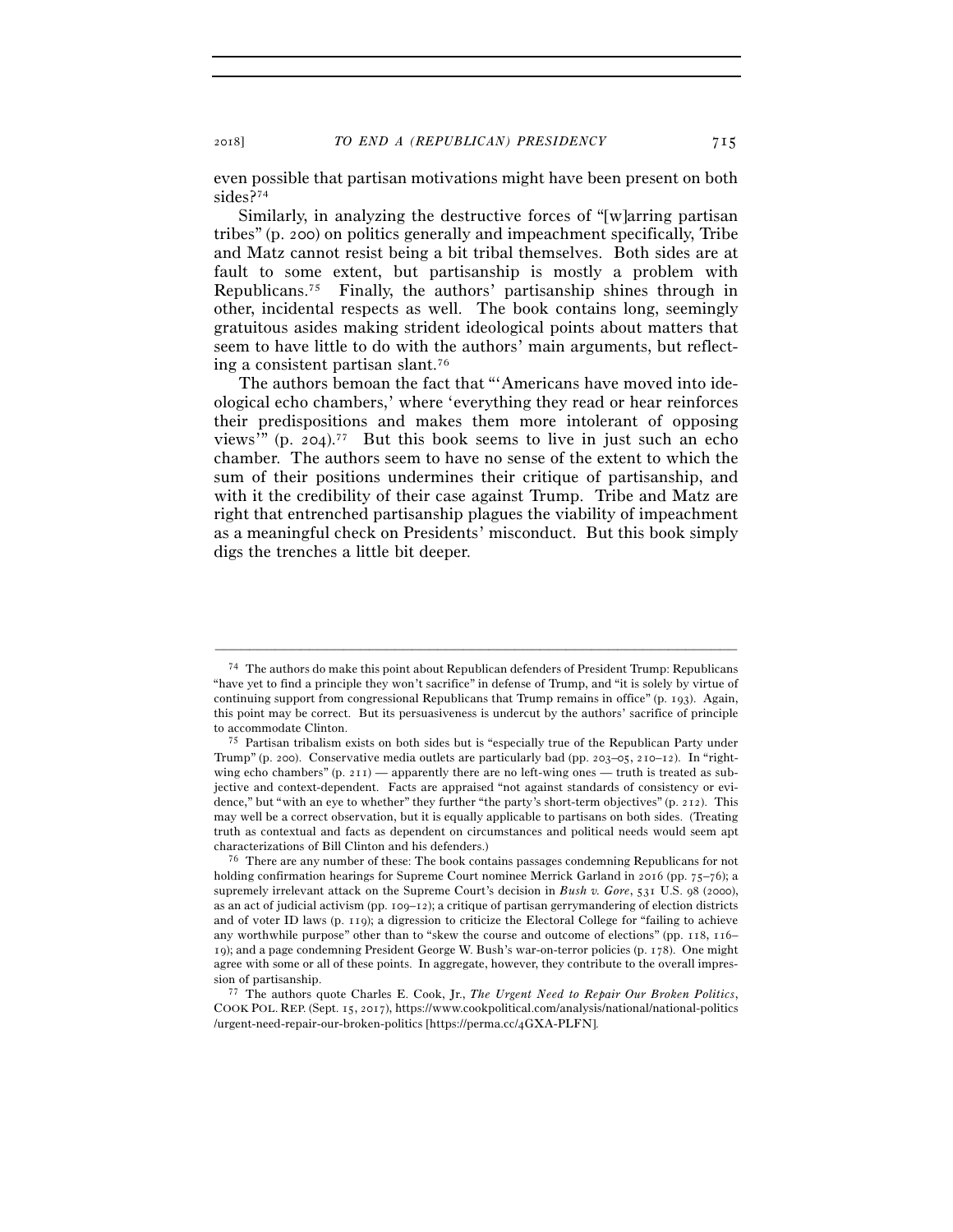# *D. Ready, Aim, Don't Fire*

You might think all this would lead to a crisp, clear statement that President Trump should be impeached. But on this point the authors will frustrate nearly everyone. The book's ultimate tone is perhaps best characterized as one of strategic caution, watchful waiting — and contradictory warnings.

Impeachment of a President is a "*very big deal*," the authors tell us sternly (p. xiii). There are risks of "moving too quickly" to impeach (p. 91). "Shooting from the hip" is "dangerous because it can short-circuit public deliberation" (p. 93). "Mustering two-thirds of the Senate is no easy task" (p. 93). To avoid backlash, there needs to be "a relatively durable bipartisan consensus" supporting removal (p. 93). There is also a risk that in striking early, Congress "might fail where it should succeed" (p. 94). Impeachment is "not a bullet that can be readily fired twice" at the same target (p. 94). "If Congress shoots and misses, the president will be practically untouchable" (p. 94).

On the other hand, there's a danger "of moving too slowly, or not at all," in the face of impeachable misconduct (p. 95). The risks of inaction "range from very bad consequences to the destruction of the nation and the death of millions" (p. 95). The merely bad consequences include encouraging future bad acts not only by the un-impeached President but also by future Presidents: "Decisions not to impeach signal to future chief executives that they, too, can cross whatever bridge proved safe for a predecessor" (p. 98). A "worst-case scenario" is that "by sitting on our hands and not impeaching, we destroy civilization itself," a risk the authors insist "isn't intended as hyperbole" (p. 99). Short of "global Armageddon," not impeaching a President who flouts the Constitution "risks the end of our constitutional order" (p. 99).

Yet, with respect to Trump specifically, the authors strangely pull back. Even though they make a strong case for his impeachability on a number of familiar grounds (pp. 58–68, 186–88), Tribe and Matz argue that practical realities might counsel *against* attempting to impeach Trump, suggesting that for many types of misconduct "it's very difficult to find a smoking gun," that "right-wing hacks" seek to undermine the necessary inquiries (p. 192), and that congressional Republicans have been willing to defend Trump no matter what (p. 193). We must "proceed with caution" (p. 195). "[V]irtuous statecraft is a lost art" (p. 197), and in a climate of partisan warfare, "finding sixty-seven votes to convict a president would be a Herculean task" (p. 218). There are always "more than thirty-four senators at any given point from deep blue or deep red states" (p. 218). Never has it been harder to surmount partisan resistance to impeachment in the Senate.

Then again, perhaps we cannot afford to wait. We "must now assign overriding significance to the threat posed by democratic decline" (pp. 218–19). Trump's conduct is "lifted straight from banana republics" (p.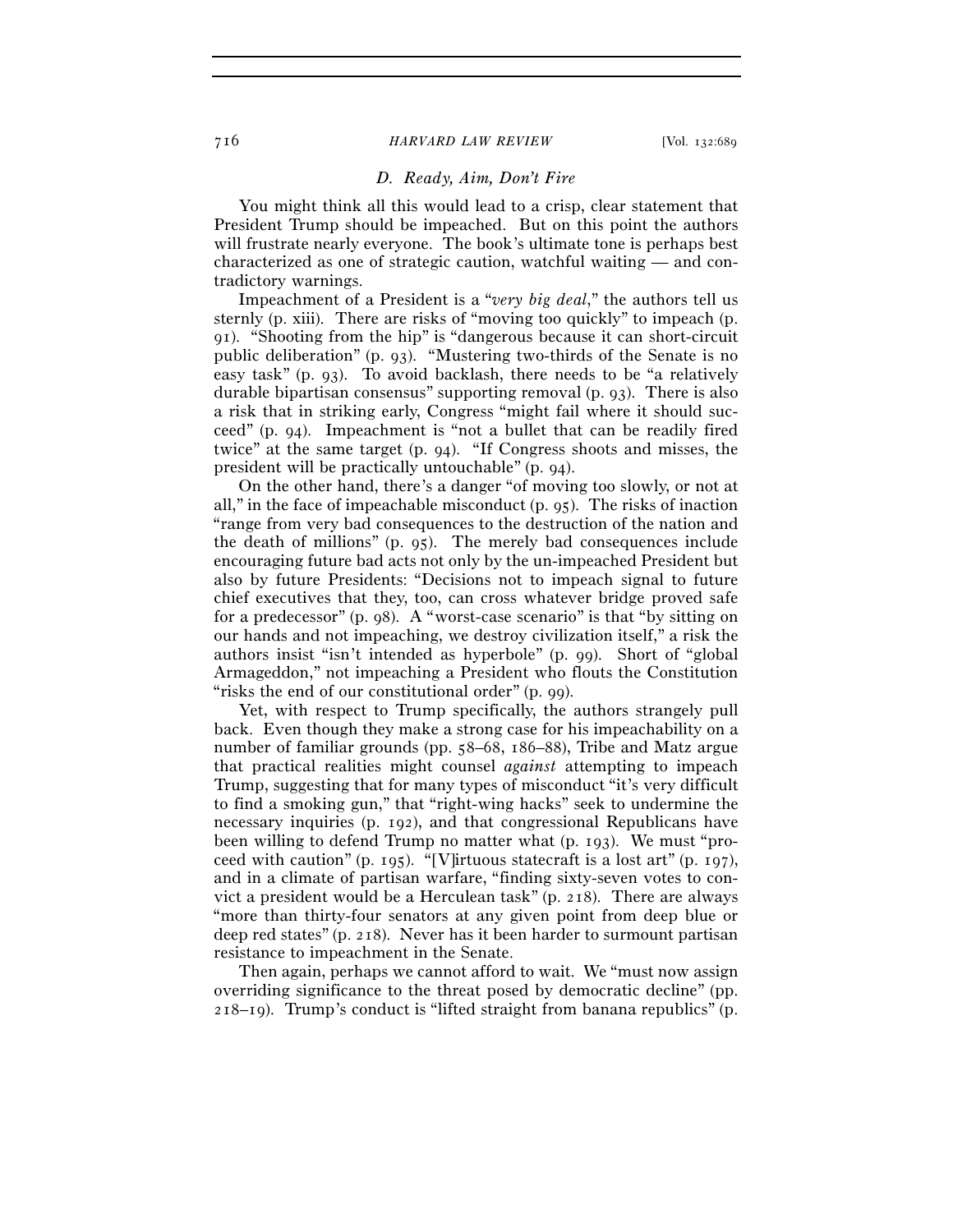219). While there might be no "immediate danger" of "a sudden declaration of martial law," the enduring threat is that "the norms, institutions, and culture that support democracy will erode, allowing a president with autocratic tendencies to consolidate power" (p. 219).

But then the authors tack back once again. The concern for preserving democratic norms "can cut both ways" (p. 220). "In some circumstances, a desire to protect democracy may ultimately cut *against* promoting or pursuing impeachment" because impeachment "turbocharges forces of dysfunction and despair in our democracy" (p. 220). There thus might be cases in which the better strategy is to retreat — to recognize that "the best way to combat an out-of-control executive is to resist frequent public use of the 'i-word'" (pp. 238–39).

One more turn: on the other hand, these same risks "may ultimately cut *in favor* of impeachment" (p. 220). Deciding not to impeach, in the face of democratic decline, "is *exceptionally* risky. Now more than ever, we must defend our constitutional order and resist authoritarian drift" (p. 220). This is because "[a]llowing abuse, corruption, or betrayal in the White House is always a dangerous proposition" (p. 220). If we do nothing, "we may eventually find that our politics are too broken and too divisive for impeachment — or any other power — to stop a president who threatens all we hold dear" (p. 221).

Well, which is it? To describe the authors' waffling accurately is to criticize it severely. Once one is finished wading through the hyperbole, the clichés, the furious but seemingly empty-of-resolve rhetoric, the hand-wringing, and the despair, one is left with . . . what, exactly? Tribe and Matz seem to lack the political courage of their own constitutional convictions. If Trump deserves impeachment, why not call for it explicitly? Their prescription — condemn, wait, despair — seems wildly out of whack with their diagnosis. If the danger of not impeaching is really nuclear Armageddon or the demise of the American constitutional order, is it really right to just wait and see?

All of this leaves *To End a Presidency* depressing and unsatisfying. What was the point, exactly, of writing this book?

In the next section, I propose what I think is a better path. The road to a solution lies neither in despair nor in partisanship, but in reclaiming the full constitutional power of impeachment and defending its principled enforcement. The practical goal of popular scholarship on impeachment should be to *shift the ground of public understanding* concerning the breadth of the impeachment power and the need for its vigorous and consistent application, setting aside the politics of partisan interest.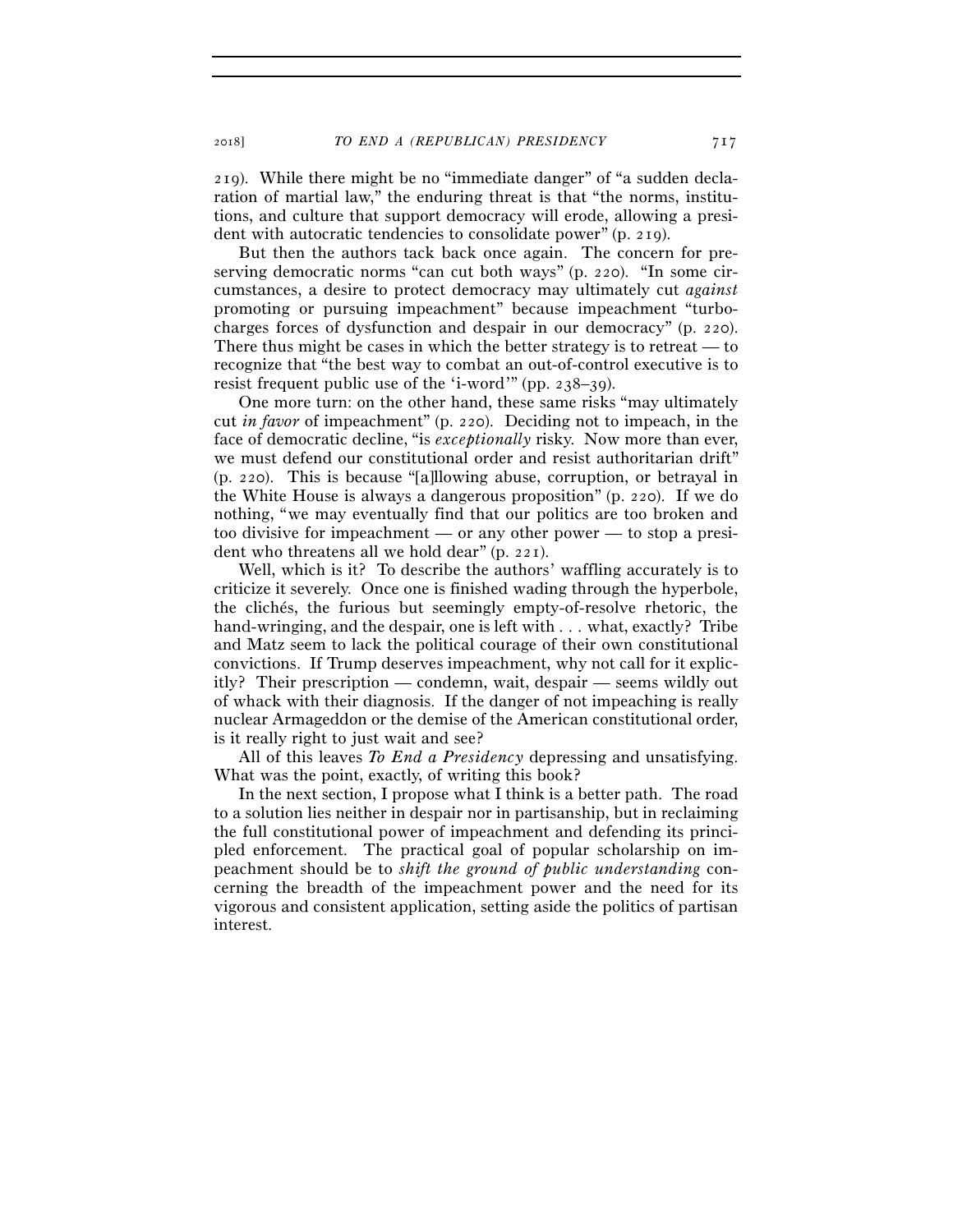# IV. THE CONSTITUTIONAL POLITICS OF IMPEACHMENT

Hamilton's problem remains. Impeachment is a political process designed to impose political punishments for misconduct that includes offenses fairly characterized as political. The Constitution's impeachment standard is one of extraordinary breadth, conferring a broad range of discretion to the two houses of Congress. Given that breadth, the range of choice it affords, and the institutions making the choices, how does one avoid the problem Hamilton anticipated — and which this book displays, even as it laments — of impeachment descending into bare partisanship? What factors *properly* inform the *constitutional judgment* necessarily involved in the exercise of the impeachment power?

With all due respect, I believe Tribe and Matz get the answer to this important question entirely wrong. Their take on the practical constitutional politics of impeachment leads them to consider, as affirmatively and rightly relevant to the impeachment decision, matters that ought to be rendered as irrelevant as possible in a frankly political world. Tribe and Matz would consider whether the President retains popular support as measured by public opinion polls (pp. 102,  $144-45$ ). Indeed, they even consider a President's popular standing relevant to the question of whether the President's acts should be considered impeachable wrongs at all (p. 21). At the level of practical, tactical judgment, Tribe and Matz would consider whether a President's political popularity, or partisan political support for him by congressional allies (whether justified or not), makes it unlikely that an impeachment would succeed as a practical, political matter irrespective of the merits of a charge (pp.  $191-95$ , 198–99). Tribe and Matz would consider, as a legitimate factor in the impeachment judgment, whether an otherwise merited impeachment might be disruptive of the national (or international) political scene, weaken the President's standing as Commander in Chief, or adversely affect other policies believed important (p. 102). Tribe and Matz would consider whether impeachment would overturn an elected, democratic choice when a President poses no other or further "danger of grave harm" (pp. 23, 42) apart from having committed impeachable offenses. Tribe and Matz would consider whether impeachment might produce a political backlash (pp. 236–38), whether it would affect a political party's electoral fortunes generally (p. 238), and even the political or personal merits or demerits of the person who would succeed the President if removed (p. 149).

There is a certain practicality to such considerations, to be sure. But I submit that the impeachment judgment is properly concerned with *none* of these things. Quite the contrary, indulging such considerations contributes to the problem Hamilton identified — the reality that *low*political considerations will corrupt the constitutional political judgment involved in impeachment. It would be naïve to think that, as a descriptive matter, such factors will never play a role. They inevitably will;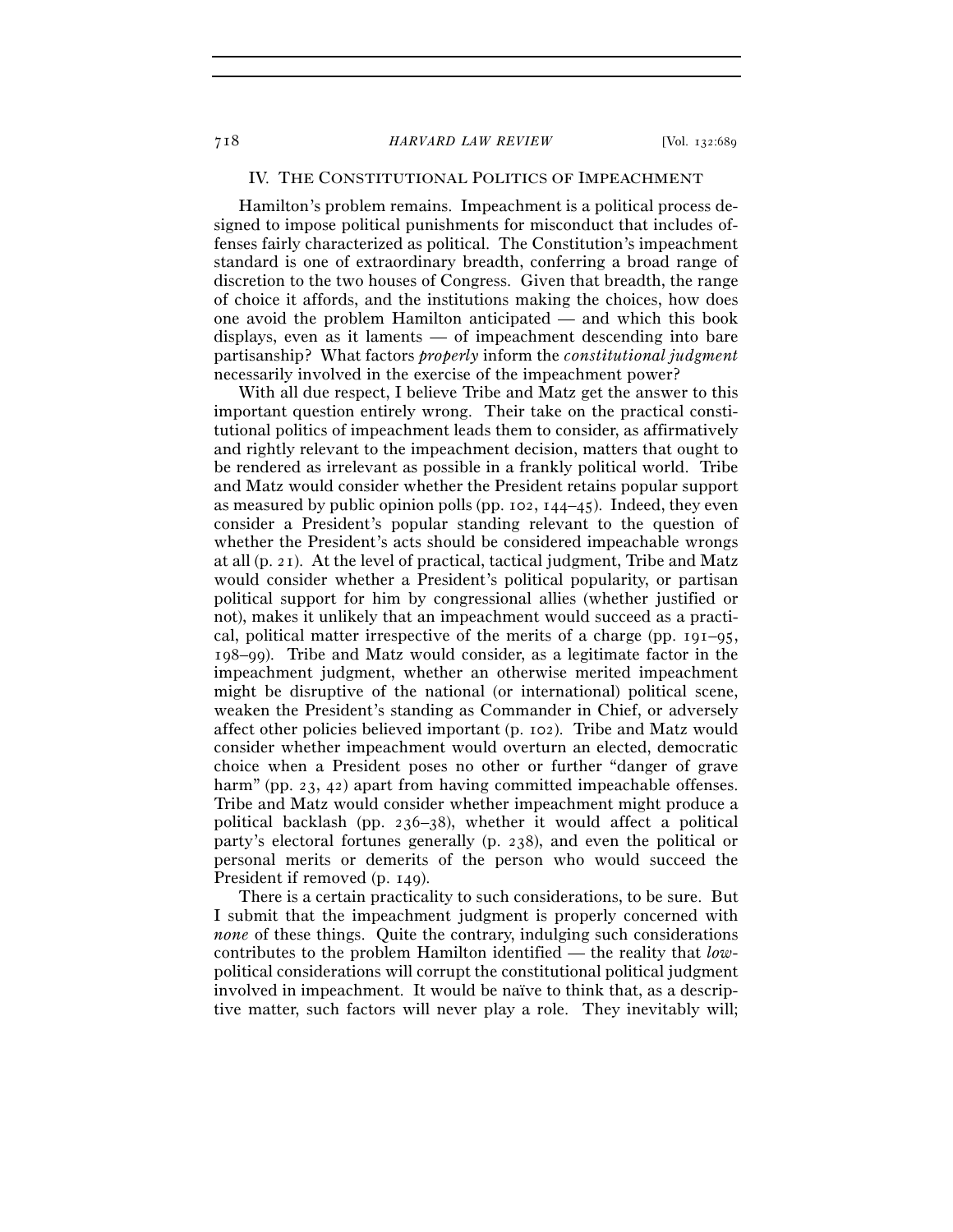that was Hamilton's point. But it is destructive of the desired end the stated goal of "principled impartiality" (pp. 139,  $141$ ) — to suggest as a normative matter that such factors *rightly* play such a prominent role, and to build so much of a book about impeachment around attention to such considerations.

Impeachment involves judgment, but of a particular sort. It was not meant to be a partisan affair in which judgment depends on political loyalties rather than an official's culpability. Rather, impeachment was understood to be "political" in the rather different sense that culpability could include official misconduct and misdoings not necessarily of a criminal-law nature — "political" offenses; that judging such offenses necessarily involved a form of high-political judgment; and that impeachment was a political-process remedy limited in its effect to removal of an officer from power.

Impeachment involves constitutional judgment *about the nature and character of the allegedly wrongful acts committed and about how serious and wrongful such acts are*. The decision to impeach entails judgment not about collateral considerations of politics, policy, or party, but about the seriousness of the believed wrongdoing.

That assessment properly can take into account a number of things: it necessarily involves a judgment as to whether the claimed wrongful act *really was* wrong, considered in its context. An action that in the abstract might be thought a high crime or misdemeanor might not be such in the specific circumstances. For example, wartime exigency or dangerous emergency might be thought, in some instances, to justify or excuse acts otherwise thought constitutionally impeachable.78 An assessment of the seriousness of believed wrongdoing validly might take into account the degree of *harm* resulting from the wrong (whether to specific persons, to the constitutional order, to the system of administering justice, or to national well-being generally). It validly might take into account whether the acts were done *willfully* and intentionally and whether or not with explicit or implicit "notice," or common knowledge, of their wrongfulness — or are more fairly characterized as mistakes or errors in judgment. And it might validly take into account whether the wrongs were isolated or reflect instead a *pattern* of recurrent, persistent misconduct.

<sup>78</sup> For a general discussion, see Michael Stokes Paulsen, *The Constitution of Necessity*, 79 NOTRE DAME L. REV. 1257 (2004). Some of President Lincoln's actions as President, otherwise constitutionally questionable, might well be eminently defensible on such grounds, either as a matter of constitutional law or as taken in mitigation of their arguable legal impropriety. *Id.* at 1264– 71, 1277–83. President Roosevelt's Japanese internment policy is harder to defend on the merits even though all three branches of the national government endorsed it at the time. *Id.* at 1294. FDR's culpability might be thought mitigated by believed wartime exigency, incomplete and misleading information from military officials, congressional and judicial endorsement, and FDR's resulting plausible good-faith (if badly mistaken) belief that the action was necessary and justified.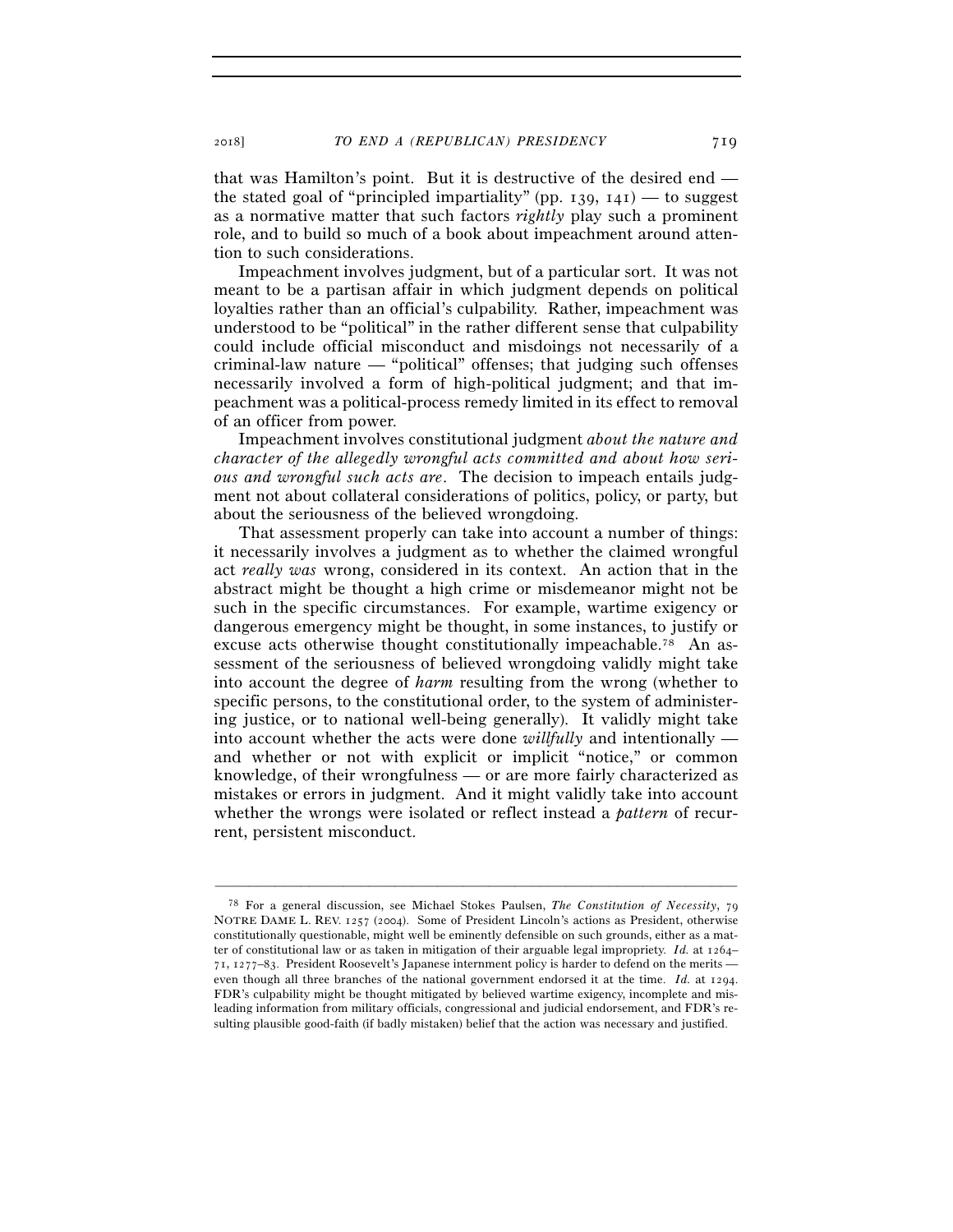But note well: the relevant constitutional judgment is as to the seriousness of the wrong committed, not an overall assessment of the merits of a President's (or other official's) record in unrelated respects, a prediction of future behavior, or an assessment of political costs and benefits, risks and rewards. An otherwise "good" President, who, in the judgment of the House and Senate, in fact has committed serious offenses worthy of impeachment in their own right, *should be* impeached and removed. The President's other merits or virtues (or lack thereof) should be beside the point. Thus, for example, the relevant judgment with respect to Presidents Abraham Lincoln, Franklin Delano Roosevelt, and Ronald Reagan is whether they committed *great wrongs*, and not whether these men were otherwise "*great*" *Presidents*. If these notable Presidents were guilty of serious, impeachable wrongs, they should not have been maintained in office.<sup>79</sup> Ordinary political judgments collateral to the question of the wrongfulness and seriousness of the President's impeachable misconduct should be disregarded entirely, even if that might sometimes lead to undesired results or seemingly unnecessary disruption.

All the more clearly, presidential popularity, political-party support, or resulting policy implications should not matter to impeachment, in either direction: such considerations should not negate an otherwise justified impeachment, just as they would not justify an otherwise unwarranted one. A representative or senator should not vote for impeachment or conviction out of nothing more than hostility to a President's policies or personal pique. And a representative or senator likewise should not vote against an otherwise merited impeachment out of party loyalty, support for a President's policies in other respects, or public opinion polls.

So too, the real or imagined "partisanship" or impure motives *of the other side* should not matter to the impeachment judgment. If a President has committed "high Crimes and Misdemeanors" within the meaning of the Constitution, and a representative or senator otherwise would judge the commission of such acts sufficiently serious to warrant the official's impeachment and removal from office, why should the allegedly partisan motives of those bringing the impeachment proceeding — the believed unworthy motivations of one's political opponents — be a sufficient basis for voting for the President's *undeserved acquittal*? That would be to vote against constitutional principle because that is what one believes the other guy is doing or would do. But the fact that the President's natural political enemies are enthusiastic — delighted

<sup>79</sup> Likewise, the relevant question with respect to Chief Justice Roger B. Taney is the wrongfulness, willfulness, and atrocity of *Dred Scott v. Sandford*, 60 U.S. (19 How.) 393 (1857), as a seemingly deliberate misuse of constitutional authority, not whether Taney was an otherwise skilled or accomplished jurist. *See* Michael Stokes Paulsen, *The Worst Constitutional Decision of All Time*, 78 NOTRE DAME L. REV. 995, 1011–13 (2003).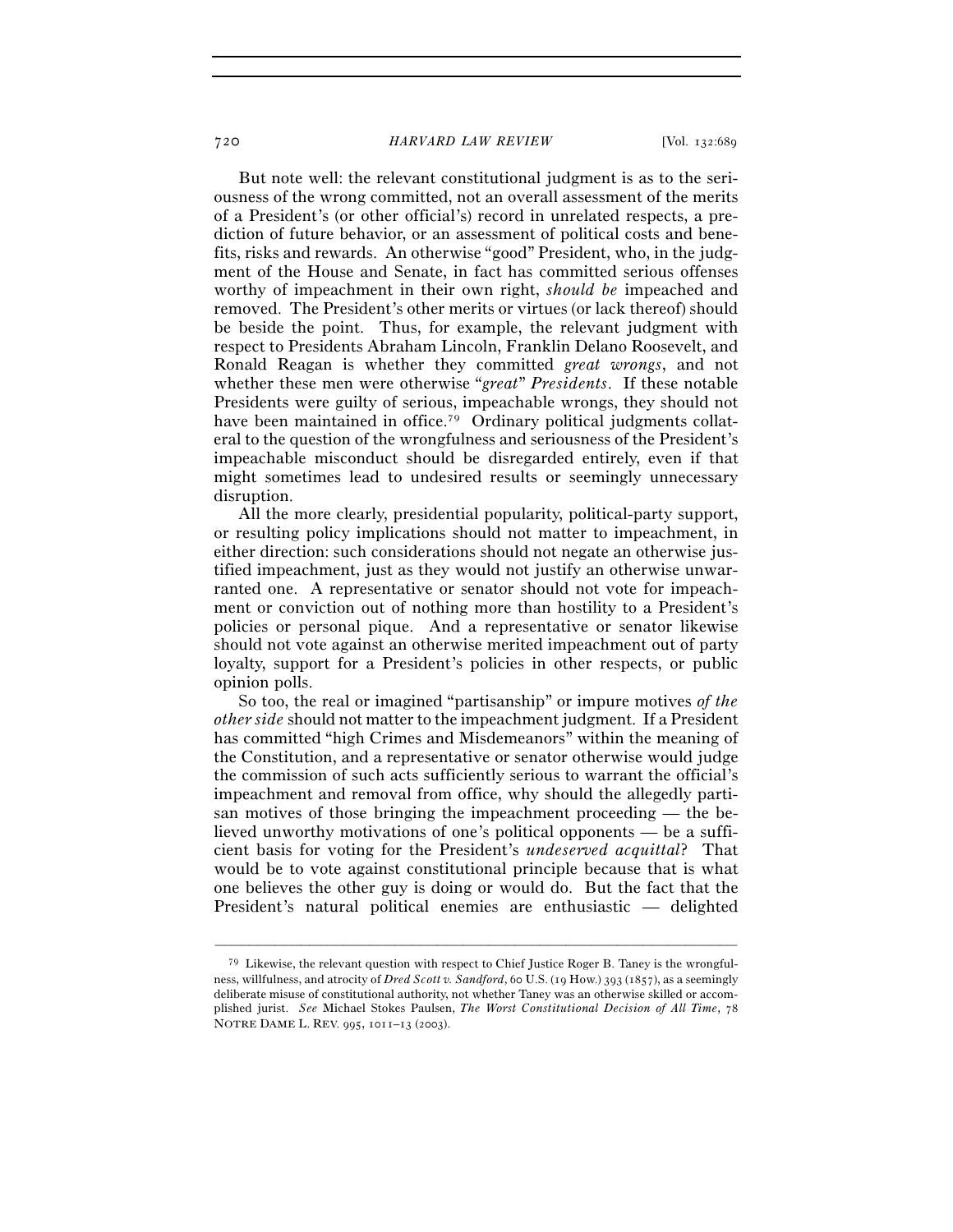even — about the prospect of impeachment is neither a principled nor a legitimate reason to excuse a President's manifest misconduct.

In like fashion, the fact that one's political opponents might not adhere to this principle — that they are inconsistent, unprincipled, or hypocritical — is *also utterly irrelevant* to the question of the constitutional propriety of any impeachment. One should not refuse to support the impeachment and conviction of a President of one's own party — if otherwise merited — because of the failure of the opposite political party to have acted in a principled fashion with respect to a President of *their* party. Turnabout might be fair play, in some sense. But the stronger claim of justice is that two wrongs simply do not make a right. It is not right to resist a justified impeachment on the ground that the other side cravenly resisted a justified impeachment of one of "their" guys.

Taking the above criteria seriously, I submit that the three most serious efforts at presidential impeachments in our nation's history — the efforts to remove Andrew Johnson, Richard Nixon, and Bill Clinton were all justifiable, both as fitting the Constitution's categories of impeachable misconduct and as a matter of appropriate constitutional judgment in applying those categories. A complete treatment of each situation would require an essay of its own (or maybe three essays). But in brief:

Johnson merited impeachment and removal, not on the contrived pseudo-legal ground of his violation of the Tenure of Office Act of 1868 (concerning which he had by far the better of the argument), but on the true underlying grounds that motivated Radical Republicans: that Johnson had engaged in culpable incompetence and willful obstruction of the laws (including civil rights legislation and Reconstruction Acts passed over his veto), accommodated and essentially sided with the Union's former enemies against the interest of the nation, abused the pardon power, and failed to protect the lives and liberty of recently freed former slaves, abandoning them to the racist mercies of Southern whites.<sup>80</sup> The Johnson situation poses sharply the question whether such perceived grave *political* offenses and failings — not consisting of criminal offenses — constitute "high Crimes and Misdemeanors" to justify impeachment. The better answer is that they do. Congress's judgment that a President's performance of the duties and responsibilities of his office is so egregious as to constitute a willful failure of faithful execution of his office, and a violation of his sworn oath, is a sufficient basis for impeachment and removal.<sup>81</sup>

<sup>80</sup> *See* Michael Stokes Paulsen, *The Constitutional Propriety of Impeaching the President*, LAW & LIBERTY (Feb. 23, 2018), https://www.lawliberty.org/2018/02/23/the-constitutional-propriety-ofimpeaching-the-President-andrew-johnson-150-anniversary/ [https://perma.cc/ZQ9Y-ABZ8]. Tribe and Matz's analysis of Johnson's impeachment agrees with my own (pp. 53–<sup>57</sup>). 81 *See* Paulsen, *supra* note 80.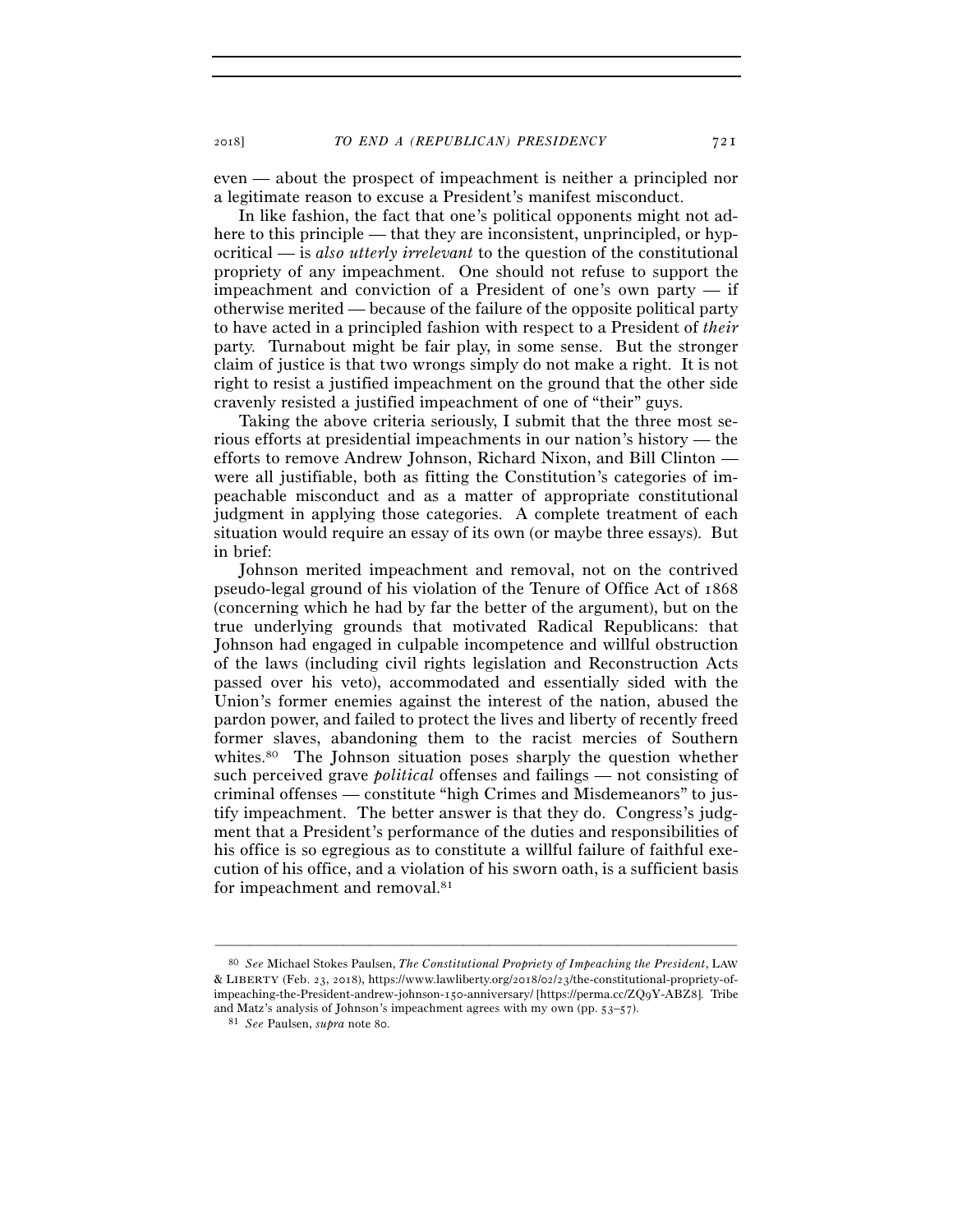Richard Nixon seems an even easier case. He resigned the presidency in August 1974 rather than face almost certain impeachment by the House of Representatives and the significant likelihood of conviction by the Senate, on charges of obstruction of justice and abuse of presidential power flowing (mainly) from his actions while President, in connection with efforts to cover up illegal activities by subordinates and by persons associated with his 1972 re-election campaign. There seems little room for doubt that the charges against Nixon fit within the Constitution's standard of "high Crimes and Misdemeanors" and that those charges had factual merit. This is not merely because obstruction of justice is a defined statutory crime, but because *the conduct that constitutes* such an ordinary criminal offense fairly can be judged by Congress to be impeachable misbehavior, whether or not the formal requisites of criminal-law criminality are satisfied. For the President of the United States to engage in a sustained pattern of deliberate obstruction of justice, deception, public misrepresentations, and outright lies in order to protect criminal wrongdoing from detection and punishment is, I submit, *per se* serious misconduct constitutionally warranting impeachment and removal.82

The essence of the case against Bill Clinton is that his conduct perjury and obstruction of justice — was constitutionally and ethically indistinguishable from Nixon's: that conduct constituting obstruction of justice, including a sustained pattern of public lies and misrepresentations (and, in Clinton's case, deliberately false and misleading sworn testimony in judicial proceedings), undertaken in order to thwart official investigation of other potentially wrongful acts by oneself or others, falls within the range of constitutional judgment committed to Congress by the broad standard of "high Crimes and Misdemeanors."

The disagreement at the time was between Republicans, most of whom viewed perjury, obstruction of justice, and public dishonesty as *objectively*, *per se* systemically wrong and harmful — particularly so when engaged in by the nation's chief law enforcement officer — and Democrats, who did not.<sup>83</sup> Judgments can differ. I believe the Republicans' judgment to be eminently defensible, and indeed correct. At all

<sup>–––––––––––––––––––––––––––––––––––––––––––––––––––––––––––––</sup> 82 Tribe and Matz concur with the propriety of impeaching Nixon for obstruction of justice (pp. <sup>57</sup>–<sup>58</sup>). 83 Tribe and Matz lead off Chapter Three (*To Impeach or* Not *To Impeach*) with an extended

discussion of Senator Robert Byrd's speech explaining his vote to acquit Clinton, notwithstanding Byrd's certainty that Clinton had committed serious and important offenses that constituted "high Crimes and Misdemeanors" otherwise warranting impeachment, essentially for reasons of politics and policy (pp.  $69-71$ ). Revealingly, the authors treat Byrd's vote as paradigmatic, and even exemplary. I believe that exactly the opposite conclusion is correct: for a senator to vote against conviction of a President he is persuaded has committed high crimes and misdemeanors of a serious and unjustifiable nature, out of partisan and policy motivations of supposed overriding "wisdom," is a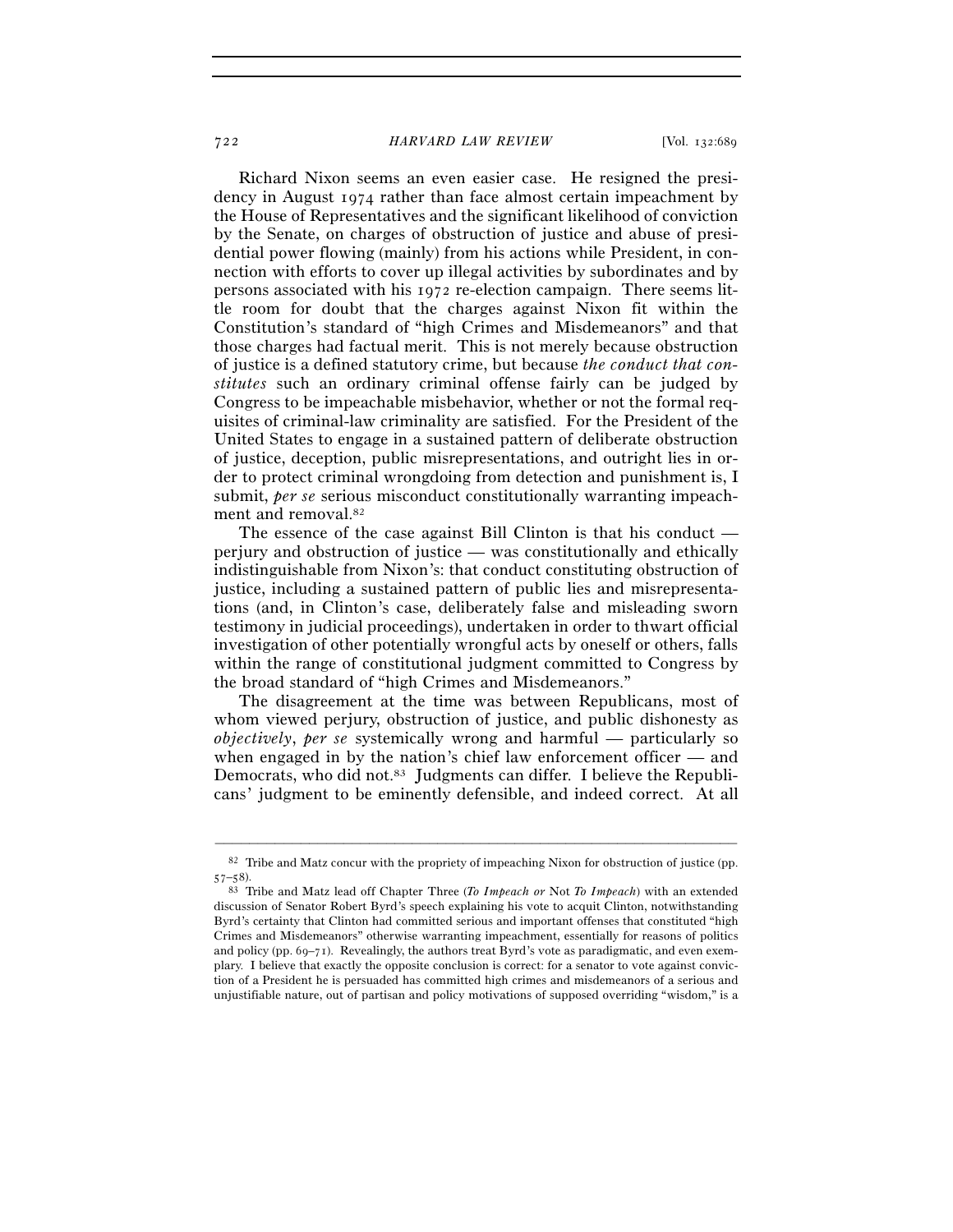events, it seems plainly to fall within the scope of the power of impeachment under the Constitution's original meaning.<sup>84</sup>

Finally, it is appropriate to observe, forthrightly, that, under the standards outlined above, several aspects of President Donald Trump's conduct would appear easily to fall within the range of meaning of the Constitution's standard of "high Crimes and Misdemeanors." It follows from the propriety of impeaching Johnson, Nixon, and Clinton that Trump, too, rightfully could be impeached for any of a variety of offenses that satisfy the Constitution's standard, if Congress is persuaded Trump has committed such acts. A President who, in the ultimate judgment of Congress, culpably fails to perform the duties of office responsibly and competently; a President Congress judges to have compromised the interests of the nation, revealed sensitive intelligence to adversaries, encouraged foreign interference with American constitutional and electoral processes, or sided with hostile interests; a President Congress judges to have obstructed justice (whether or not a provable criminal-law offense), misused power or process to cover up other wrongdoing by himself or others, violated the public trust, or engaged in other forms of corrupt conduct is, certainly, fairly subject to impeachment and removal from office.

This is not the place for an exhaustive examination of the facts supporting each potential charge.<sup>85</sup> The point here is simply that each of these types of offenses falls within the scope of the original meaning of

<sup>–––––––––––––––––––––––––––––––––––––––––––––––––––––––––––––</sup> classic, egregious example of the corruption of impeachment by low politics against which Hamilton warned.<br><sup>84</sup> As noted above, it is not clear why allegedly partisan motivations of persons favoring — or

opposing — impeachment matter at all to the question of an impeachment's constitutional propriety, if the text's standard is otherwise satisfied. *See supra* pp. 710–11. Nor would partisan motivations seem an appropriate ground on which to base the exercise of judgment with respect to impeachment: an impeachment vote should not rest on either one's own partisan interests or an assessment of one's opponents' partisanship — or on its anticipated consequences. This is what some Republican representatives said they were doing in pursuing the impeachment of Bill Clinton notwithstanding the overwhelming probability that Clinton would be acquitted, on partisan lines, in the Senate. *See, e.g.*, 144 CONG. REC. 28,058–59 (1998) (statement of Rep. Canady) (arguing that it would be in derogation of the independent constitutional duty and responsibility of the House of Representatives for its decision whether to impeach to turn on "a guess about how the proceedings would turn out in the Senate," *id.* at 28,058, or an attempt "to count noses in the Senate," *id.* at 28,059). Thus, what Tribe and Matz uncharitably attribute to "partisan spite" might have been a sincere effort to act in a principled fashion concerning impeachment, despite political risks, costs, and unlikelihood of success. Indeed, Republicans' willingness to bring impeachment charges against a popular President, despite the political risks of doing so, might more appropriately be seen as exemplifying the stance Tribe and Matz (otherwise) generally commend: that "a block of legislators must prioritize their conscience over their prospects for reelection" and be "willing to take action against presidents who violate" principled constitutional and legal standards of conduct

<sup>(</sup>p. 199).<br> $85$  As noted, Tribe and Matz supply considerable discussion of the evidence supporting many such charges against Trump (pp. 58–68), even as they hedge their analysis with the caution that the results of investigations are incomplete. *See supra* note 61 and accompanying text.